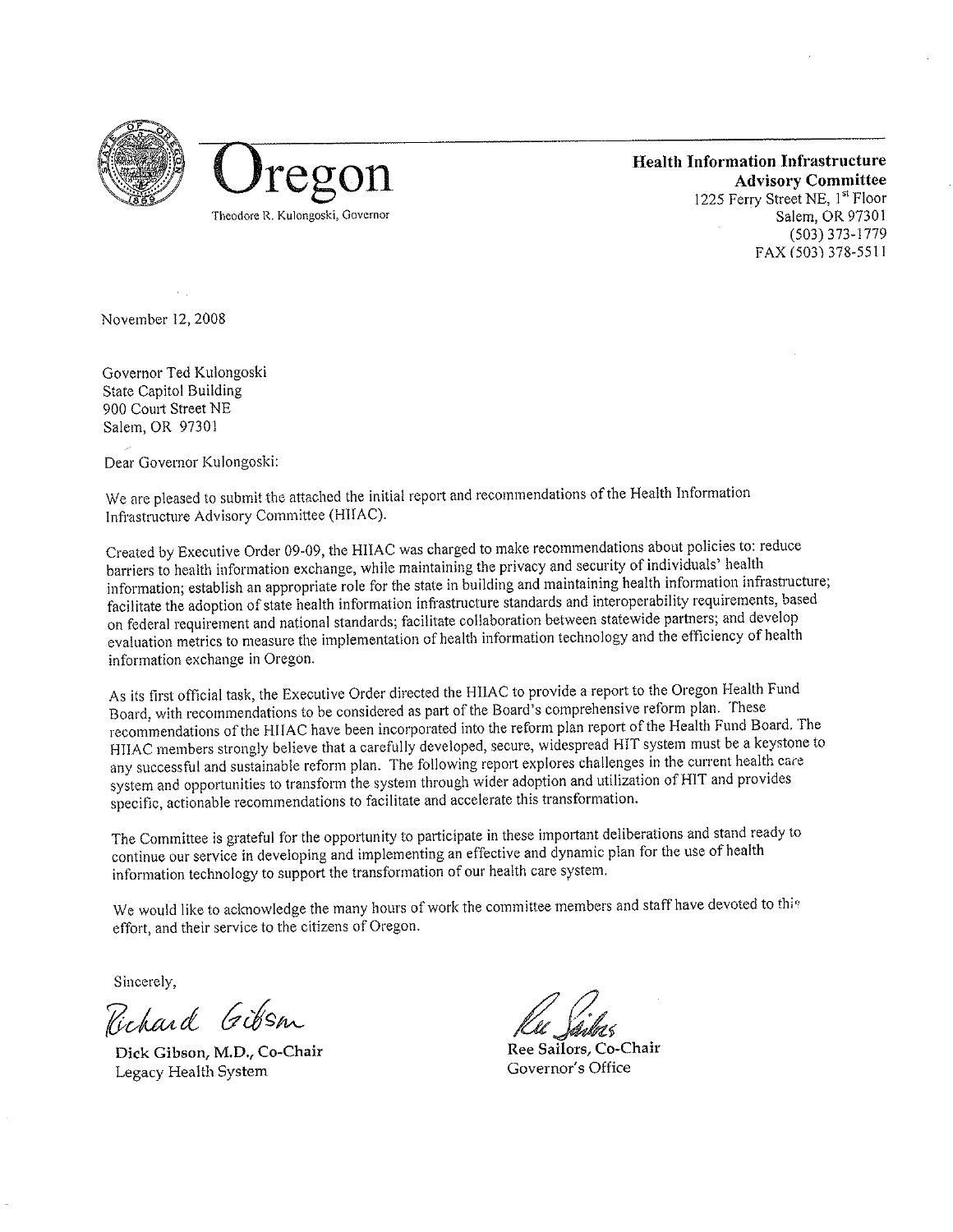**Oregon Health Fund Board** 



# **Health Information Infrastructure Advisory Committee**

 **Report to the Oregon Health Fund Board** 

October 2008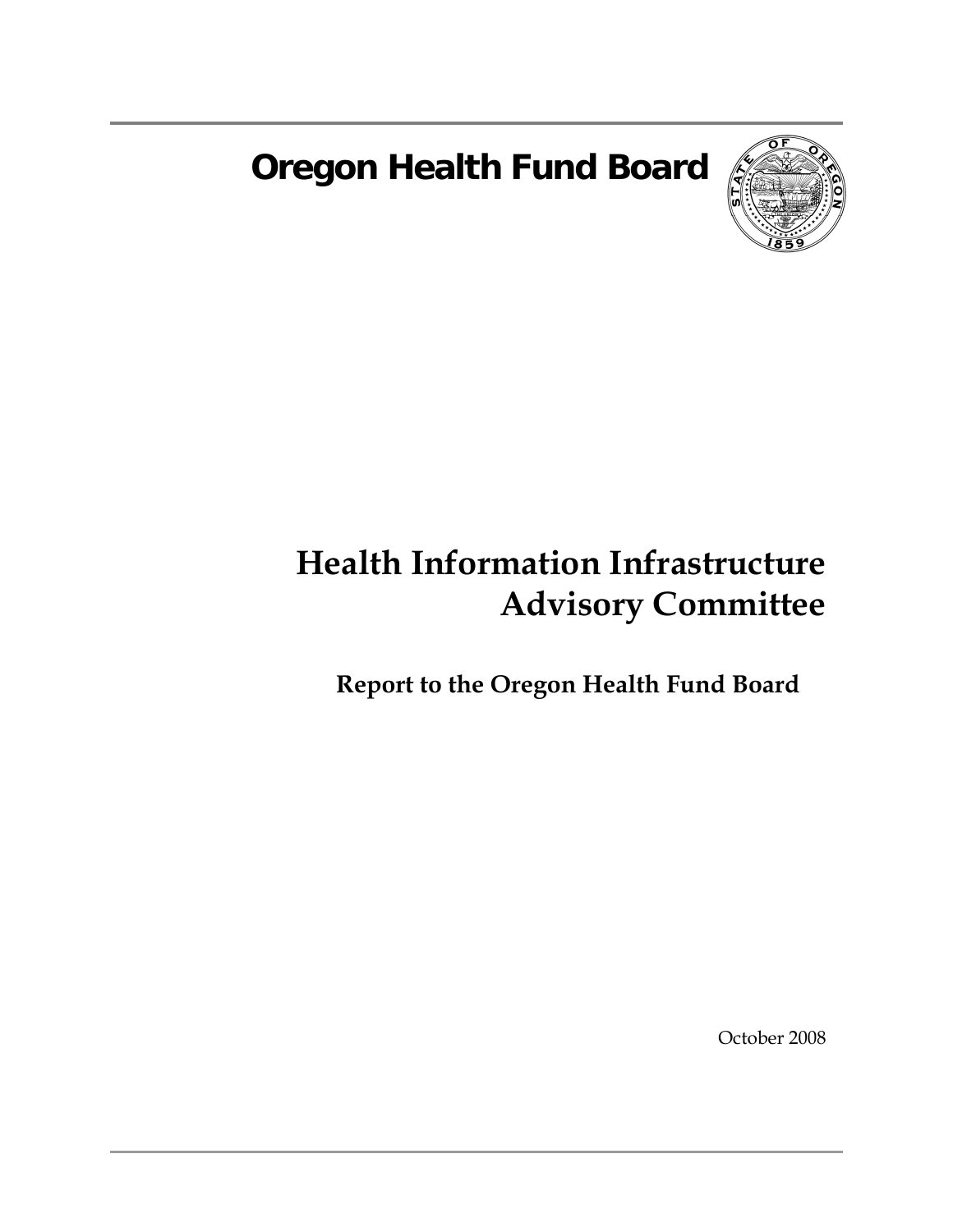# *[THIS PAGE INTENTIONALLY LEFT BLANK]*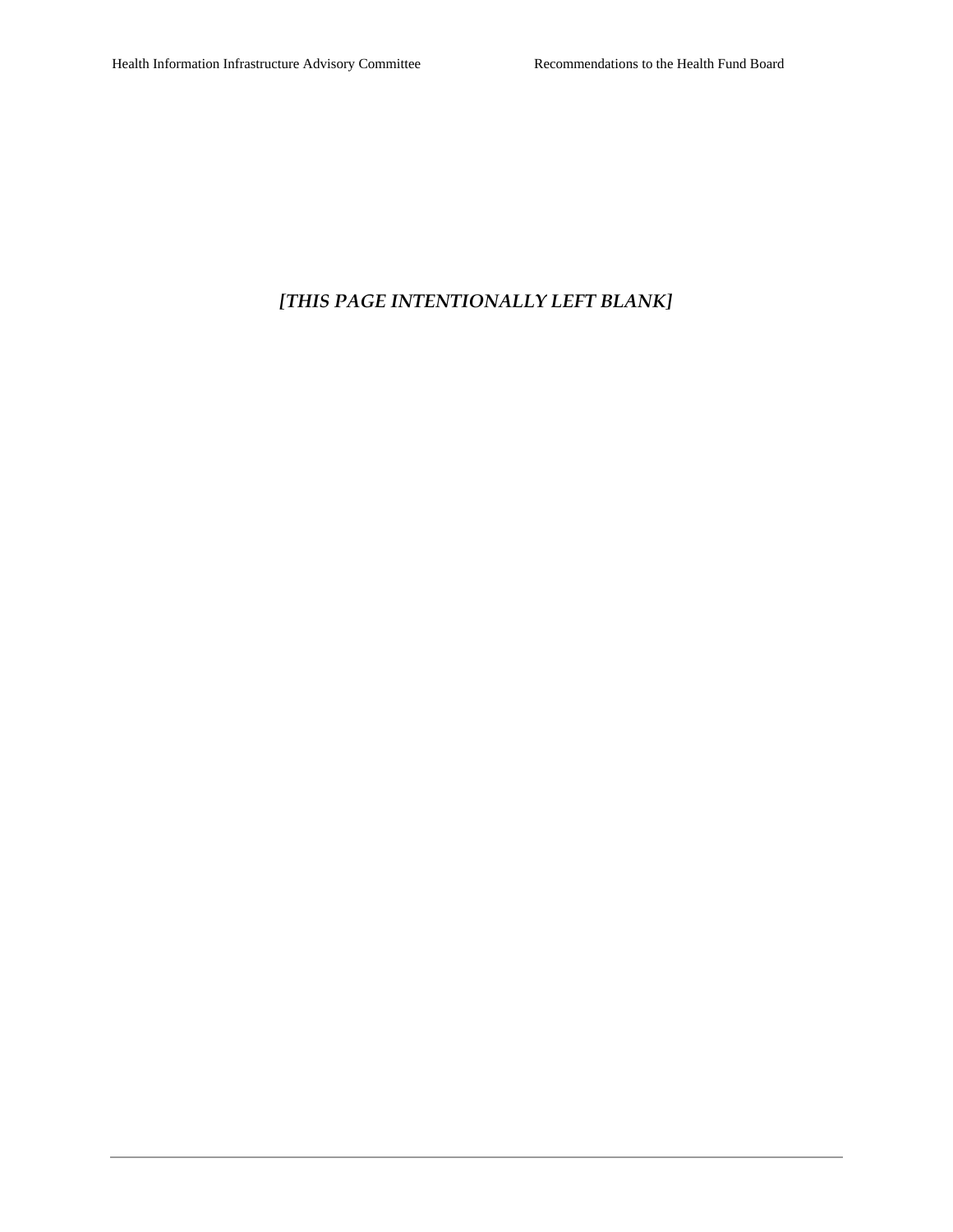### **Committee Membership**

**Dick Gibson, Co-Chair**  Legacy Health System

**Chris Apgar** Apgar & Associates

> **Ken Carlson**  Pediatrician

**Homer Chin** Kaiser Permanente

**Nancy Clarke**  Oregon Health Care Quality Corporation

**Andy Davidson**  Oregon Association of Hospitals and Health Systems

> **Joyce DeMonnin** AARP

**Jim Edge**  Division of Medical Assistance Programs Department of Human Services

**Laura Etherton** Oregon State Public Interest Research Group

**Paul Gorman** Oregon Health and Science University

**Grant Higginson**  Public Health Division Department of Human Services **Ree Sailors, Co-Chair**  Governor's Office

**Denise Honzel** Oregon Business Council

**Andi Miller** Central Oregon Electronic Medical Records

**Bart McMullin, M.D.**  Regence Blue Cross Blue Shield

**Gina Nikkel**  Oregon Association of Mental Health

> **Laureen O'Brien**  Providence Health System

**Andrew Perry** The Corvallis Clinic

**Barbara Prowe** Oregon Coalition of Health Care Purchasers

> **Nan Robertson** Robertson Group

**Abby Sears** Oregon Community Health Information Network

> **Sally Sparling** NW Cardiovascular Institute NW Cardio Technologies

> > **Dave Widen** Safeway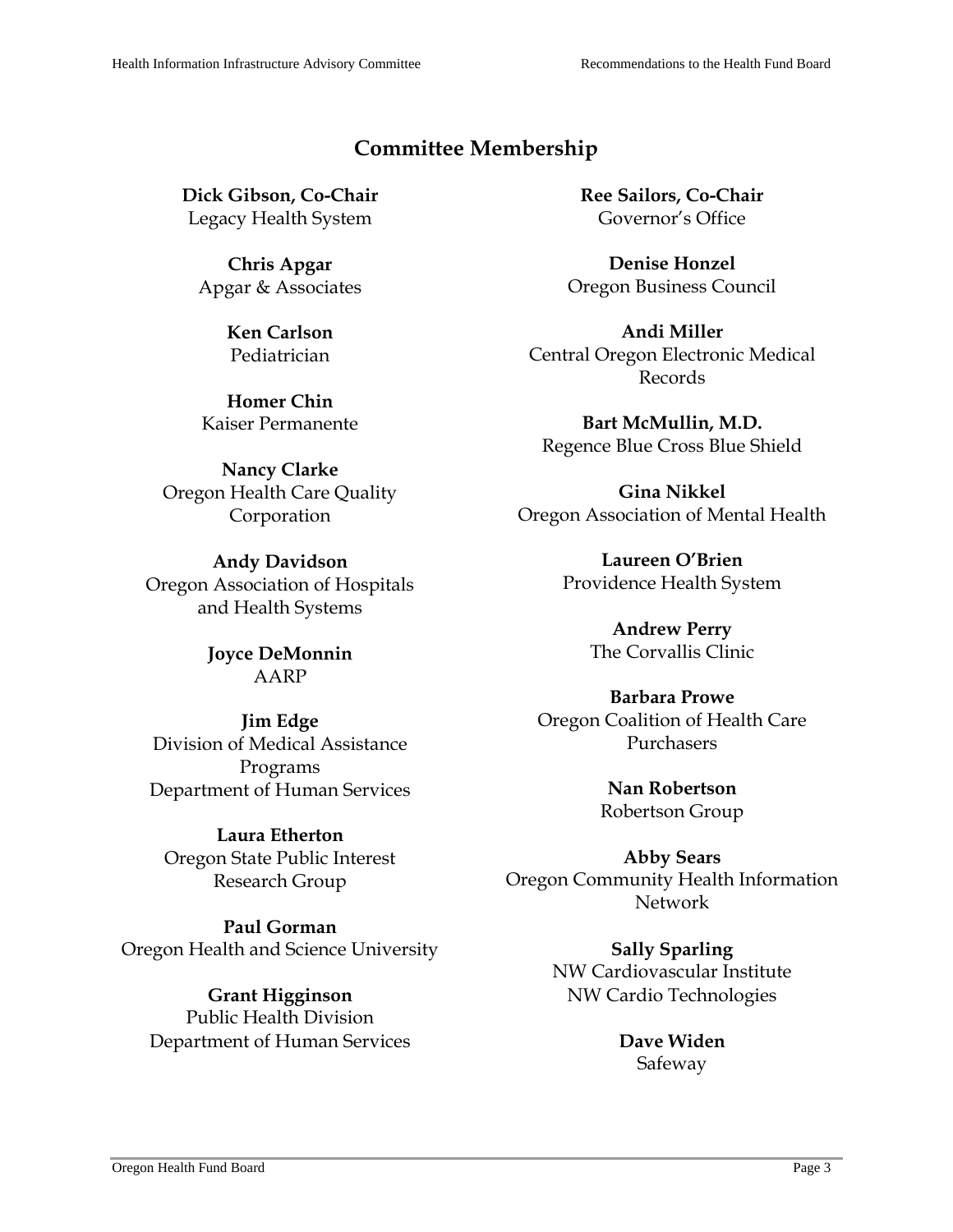# **Oregon Health Fund Board — Health Information Infrastructure Advisory Committee Recommendations**

### **Report Index**

|      | <b>Section 1: Background and Committee Process</b>                                                                                      |
|------|-----------------------------------------------------------------------------------------------------------------------------------------|
| I.   |                                                                                                                                         |
| II.  | Health Information Technology (HIT) Background                                                                                          |
|      | A. Why HIT is Important                                                                                                                 |
|      |                                                                                                                                         |
|      |                                                                                                                                         |
|      | 3.                                                                                                                                      |
|      | 4. HIT as Part of Comprehensive Health Care<br>Current Efforts to Promote the Adoption of Health<br>B.<br>Reform Information Technology |
|      |                                                                                                                                         |
|      |                                                                                                                                         |
| III. | <b>Committee Process</b>                                                                                                                |
|      | A.                                                                                                                                      |
|      | HIIAC Vision, Mission and Guiding Principles<br><b>B.</b>                                                                               |
|      | 1.                                                                                                                                      |
|      | 2.                                                                                                                                      |
|      | Logic Model for Health Information Infrastructure<br>$\mathbf{C}$ .                                                                     |

### **Section 2: Committee Recommendations and Next Steps**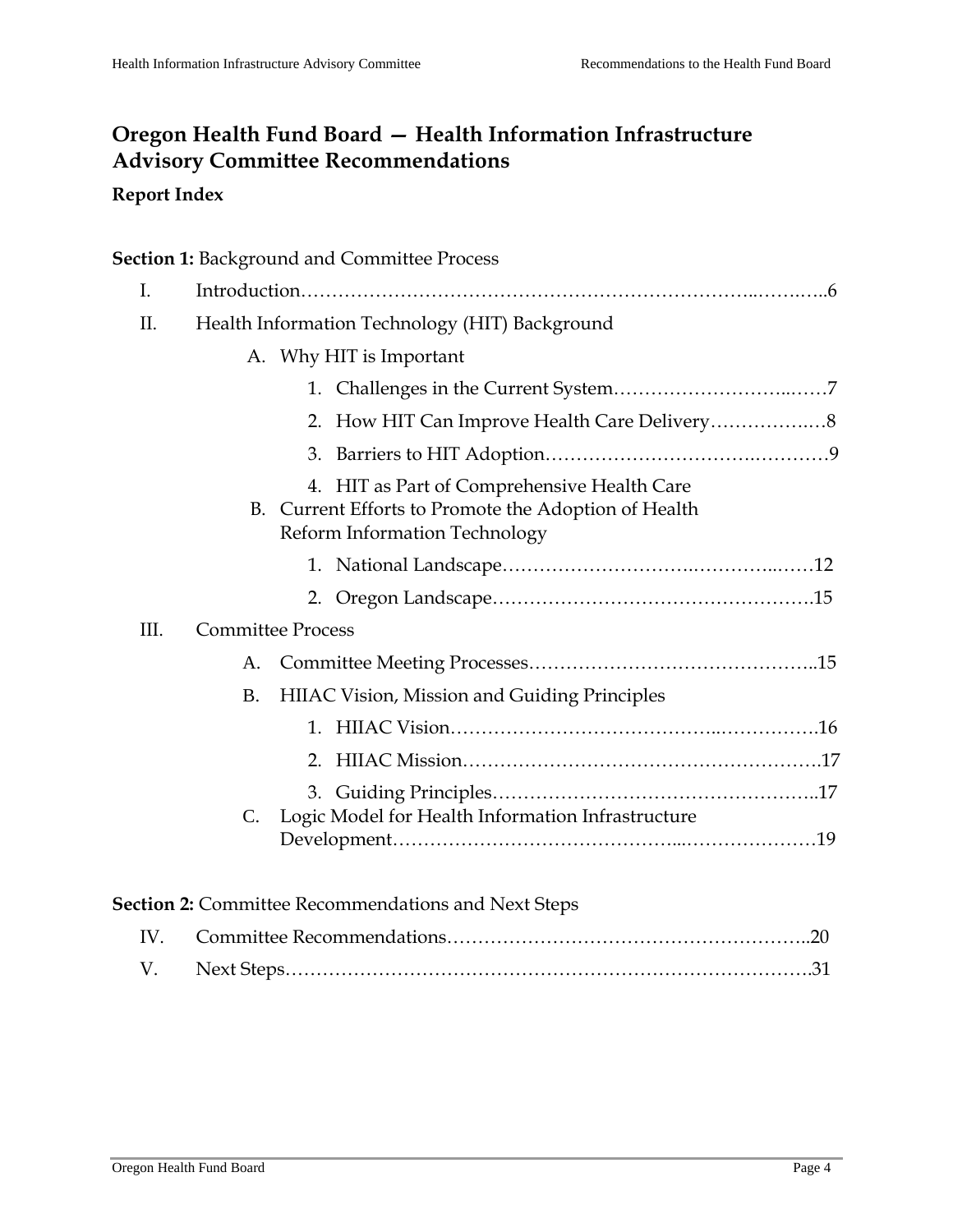| Appendix C: C. Apgar and G. Dayton, Oregon HISPC Project, Specially<br>Protected Health Information & Oregon Law, May 200734 |
|------------------------------------------------------------------------------------------------------------------------------|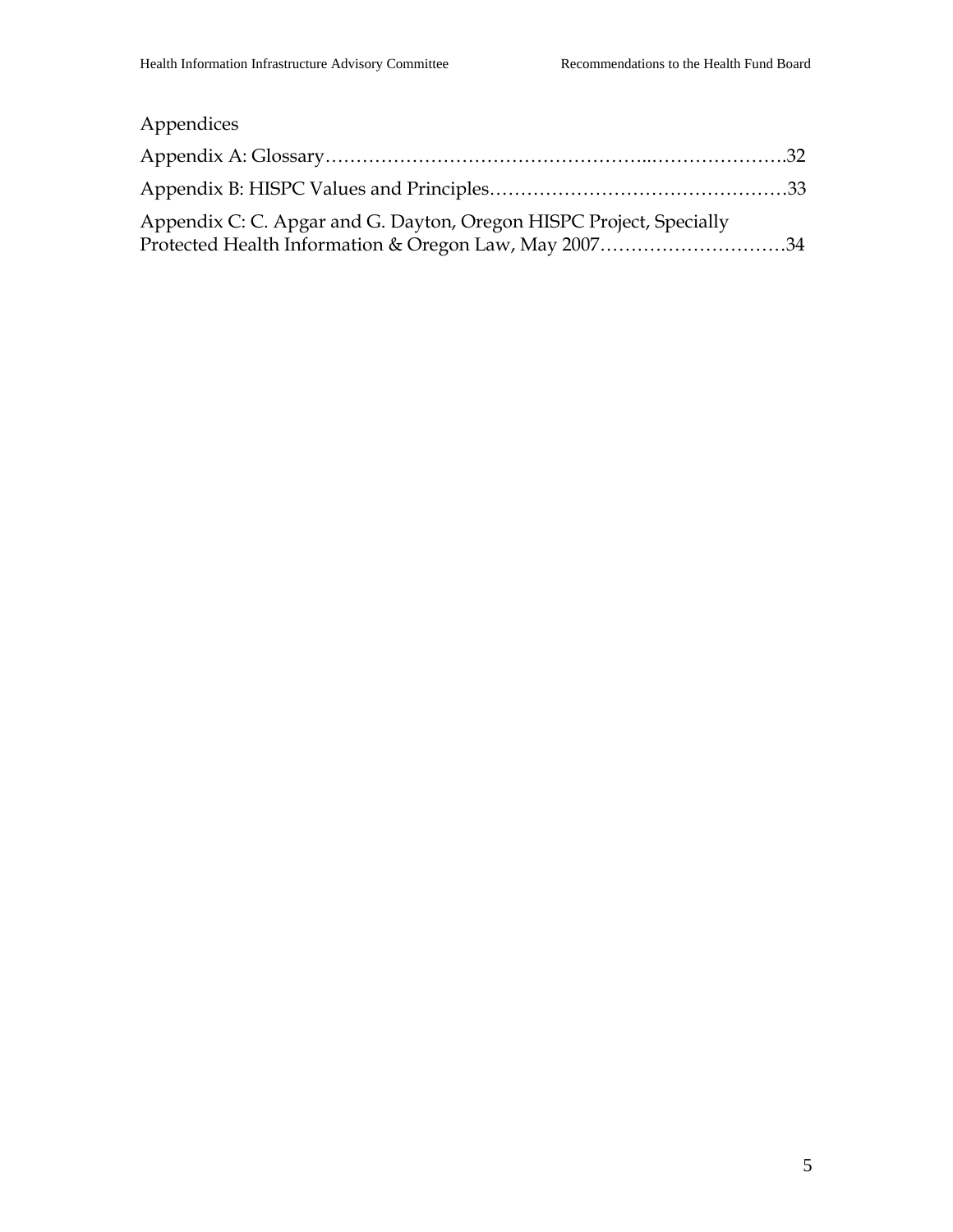# **Oregon Health Fund Board — Health Information Infrastructure Advisory Committee**

### **Section 1: Background and Committee Process**

# **I. Introduction**

In June 2007, the Oregon Legislature passed the Healthy Oregon Act (Senate Bill 329, Chapter 697 Oregon Laws 2007). The Act called for the appointment of the seven-member Oregon Health Fund Board to develop a comprehensive plan to ensure access to health care for all Oregonians, contain health care costs, and address issues of quality in health care.

Recognizing the need for Oregon to develop a strategy for health information technology (HIT) as a part of this comprehensive reform and long-term system transformation, Governor Kulongoski created the Health Information Infrastructure Advisory Committee (HIIAC) by Executive Order 08-09 (See http://www.oregon.gov/OHPPR/HIIAC/ExecutiveOrder2008.pdf) in early 2008. The Governor appointed 23 members to the HIIAC, representing a wide variety of provider groups, payers, purchasers, consumers, researchers and state government.

The HIIAC was designated to make recommendations about policies to: reduce barriers to health information exchange, while maintaining the privacy and security of individuals' health information; establish an appropriate role for the state in building and maintaining health information infrastructure; facilitate the adoption of state health information infrastructure standards and interoperability requirements, based on federal requirement and national standards; facilitate collaboration between statewide partners; and develop evaluation metrics to measure the implementation of health information technology and the efficiency of health information exchange in Oregon.

As its first official task, the Executive Order directed the HIIAC to provide a report to the Oregon Health Fund Board by the end of July 2008, with recommendations to be considered as part of the Board's comprehensive reform plan. The HIIAC members strongly believe that a carefully developed, secure, widespread HIT system must be a keystone to any successful and sustainable reform plan. The following report explores challenges in the current health care system and opportunities to transform the system through wider adoption and utilization of HIT and provides specific, actionable recommendations to facilitate and accelerate this transformation.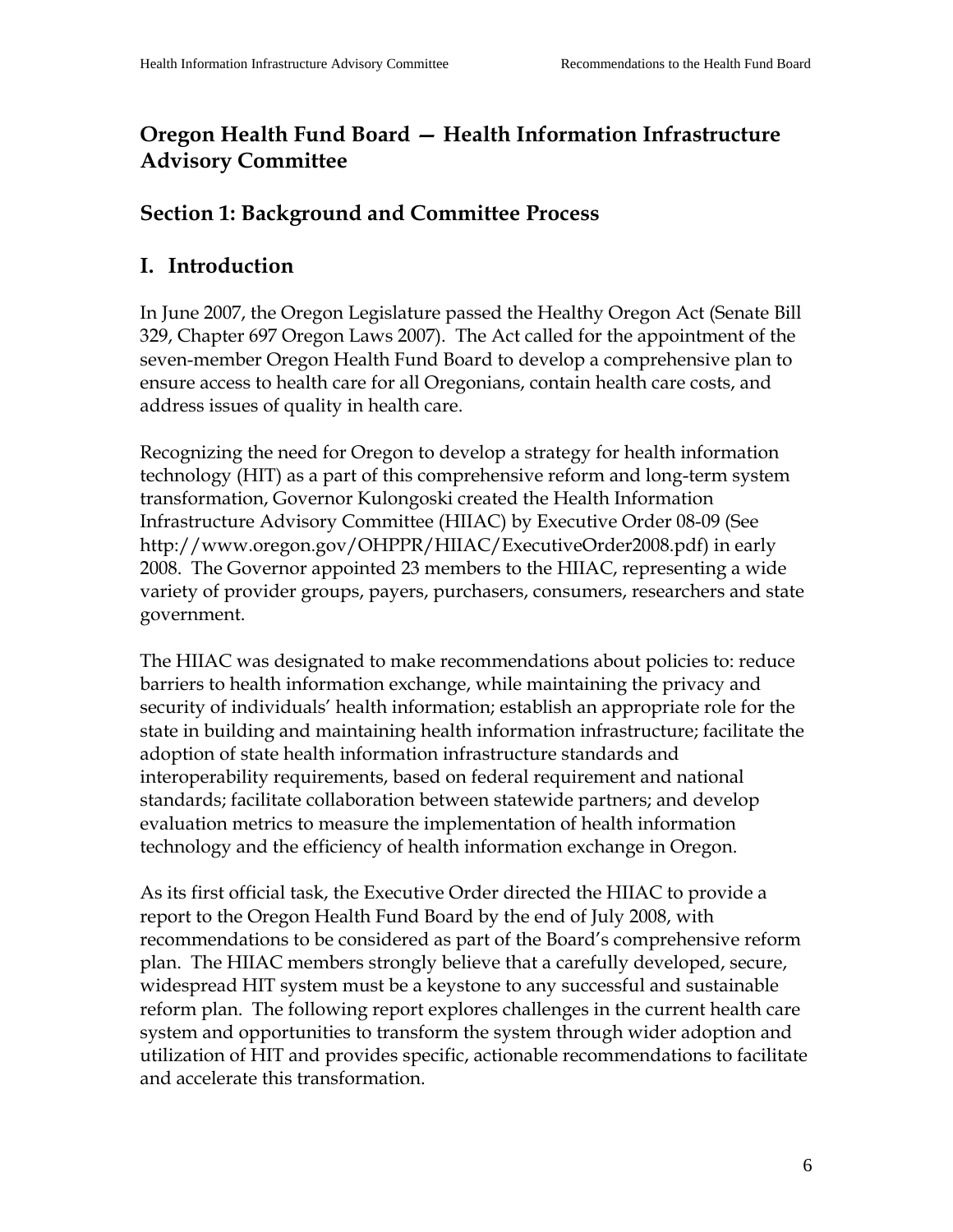# **II. Health Information Technology Background**

### **A. Why is Health Information Important?**

#### **1. Challenges in the Current System**

 $\overline{a}$ 

Health care delivery in Oregon and across the nation faces many significant challenges. Health care spending in the U.S. represents 16 percent of GDP, with health care spending in Oregon alone exceeding \$[1](#page-7-0)9 billion in 2008.<sup>1</sup> At the same time, the system is highly fragmented and in many instances does not deliver high-quality, efficient, and safe care. Research shows that Americans receive only 55 percent of recommended care[2](#page-7-1) and one-third of patients experience coordination problems, including lab test results or records that were not available at the time of the appointment or duplicated tests.<sup>[3](#page-7-2)</sup>

Patient safety is a major concern, with the Institute of Medicine estimating that between 44,000 and 98,000 people are killed every year in hospitals by preventable medical errors. Beyond the human toll, medical errors in hospitals cost the health care system between \$17 and \$29 billion every year. [4](#page-7-3) In addition, at least 1.5 million adverse drug events occur in the U.S. every year.[5](#page-7-4)

Physicians and patients often do not have the information they need to make informed health care decisions. In an age defined by significant advancements in technology and electronic information exchange, a significant portion of the health care industry remains dependent on fax, mail, and telephone transactions. Furthermore, clinicians often do not have point-of-care access to clinical support guidelines and other tools to help them maximize quality of care. 10 to 81 percent of the time, physicians report that they cannot find necessary information in a

<span id="page-7-0"></span><sup>&</sup>lt;sup>1</sup> J. McConnell. 2007. Health Care Reform Reference: 2008 Oregon Health Care Spending Estimates. Office for Oregon Health Policy and Research. Available at:

<span id="page-7-1"></span>http://www.oregon.gov/OHPPR/OHREC/Docs/OregonHealthCareSpendingEstimates06thru08.pdf 2  $<sup>2</sup>$  E. McGlynn, at al. 2003. The Quality of Care Delivered to Adults in the United States, New England</sup> Journal of Medicine. 248(26): 2635-2645.

<span id="page-7-2"></span><sup>&</sup>lt;sup>3</sup> C. Schoen, at al. 2005. Taking the Pulse of Health Care Systems: Experiences with Patients with Health Problems in Six Countries. The Commonwealth Fund. Available at:

<span id="page-7-3"></span>http://www.commonwealthfund.org/publications/publications\_show.htm?doc\_id=313012. <sup>4</sup> L. Cohen, J. Corrigan, and M. Donaldson, eds. 2000. To Err is Human: Building a Safer Health Care System. Committee on Quality of Health Care in America. The Institute of Medicine. National Academy Press: Washington, DC.

<span id="page-7-4"></span><sup>&</sup>lt;sup>5</sup> P. Aspden, J. Wolcott, L. Bootman, and L. Cronenwett, eds. 2007. Preventing Medication Errors, Committee on Identifying and Preventing Medication Errors. Institute of Medicine. National Academies Press: Washington, DC.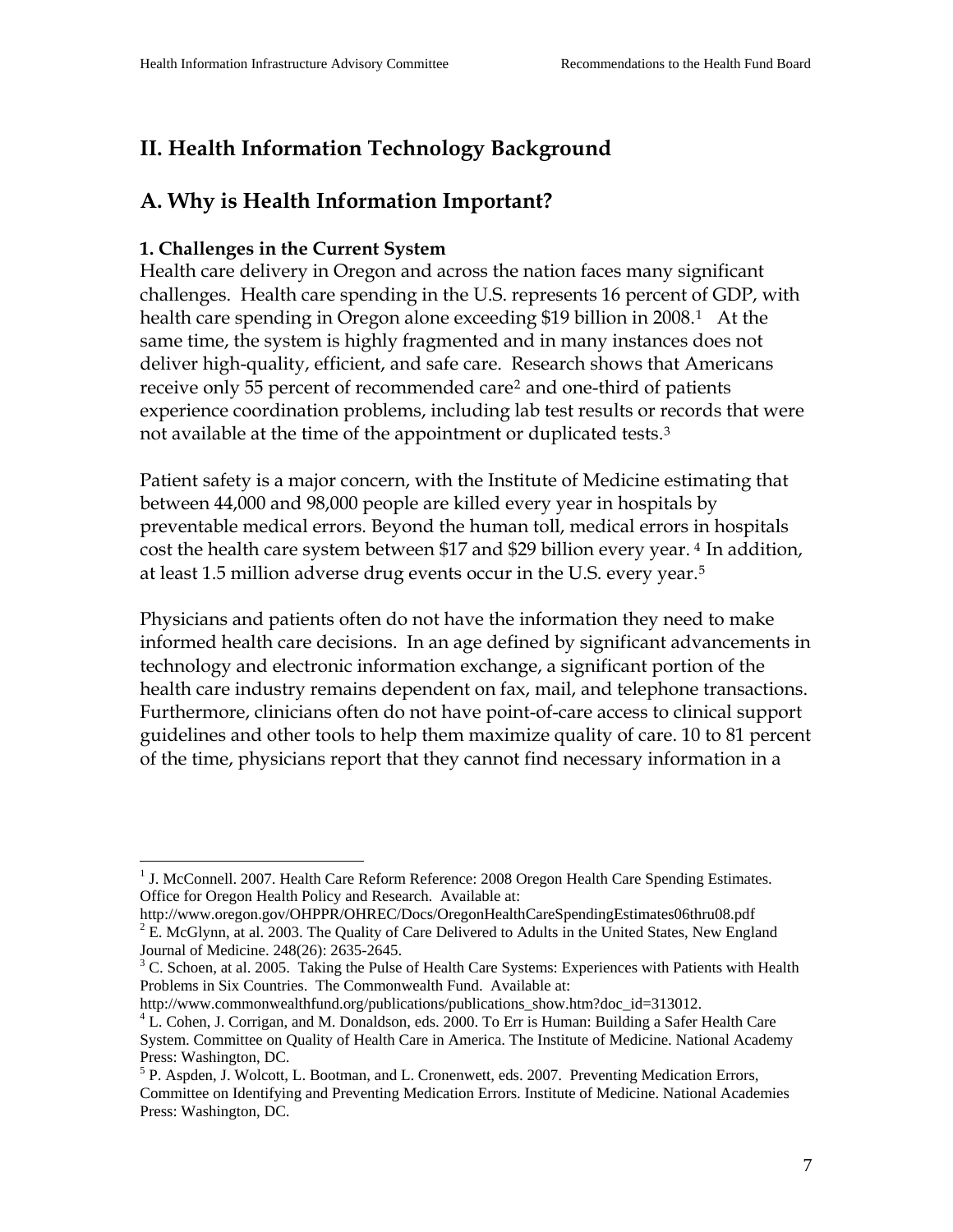paper-based medical record, which often leads to duplicative services and inefficient care.[6](#page-8-0)

#### **2. How Health Information Technology Can Improve Health Care Delivery**

An emerging body of research supports the use of HIT to improve quality and safety, most notably in the areas of adherence to clinical guidelines, enhanced surveillance and monitoring, and decreased medication errors.<sup>[7](#page-8-1)</sup> HIT can help ensure that the right information is available at the right time and access to highquality information is a vital component of a high performing health care system. Many players in the health care system can benefit from more widespread use of HIT and the Minnesota e-Health Initiative has laid out a number of areas in which HIT can improve quality of care and care coordination and has provided the following examples.[8](#page-8-2)

Effective use of the growing array of information technologies in health care enables clinicians to:

- Ensure a newly prescribed medication does not conflict with existing medications.
- Avoid duplicate tests because the previous results can be transmitted electronically.
- Readily access clinical guidelines and other evidence-based information most relevant to the patient's current condition.
- Avoid medication and other errors due to illegible or misinterpreted handwriting.
- **IMPROVE CONTINUITY OF CATE by being able to exchange information with** patients' other providers.
- Receive reminders about preventive services that patients are due to receive.
- Receive alerts when a prescribed action may be contraindicated.
- **Improve clinical workflow processes to achieve greater efficiencies while** also improving outcomes.
- Access a patient's record from home when receiving a call at night.
- Support delivery of telehealth and telemedicine services, enabling patient access to care otherwise unavailable in their community.

 $\overline{a}$ 

<span id="page-8-0"></span><sup>&</sup>lt;sup>6</sup> J. Marchibrota. 2004. Testimony Before the Subcommittee on Health of the House Committee on Ways and Means. United States House of Representatives. Available:

http://waysandmeans.house.gov/hearings.asp?formmode=view&id=1654.

<span id="page-8-1"></span> $\frac{7}{1}$  B. Chandhry, et al. 2006. Systematic Review: Impact of Health Information technology on Quality, Efficiency, and Costs of Medical Care. Annals of Internal Medicine. 144:E-12-E-22.

<span id="page-8-2"></span><sup>&</sup>lt;sup>8</sup> Adapted from: Minnesota e-Health. 2008. Vision to Action: The Minnesota e-Health Initiative, Report to the Minnesota Legislature. Minnesota Department of Health.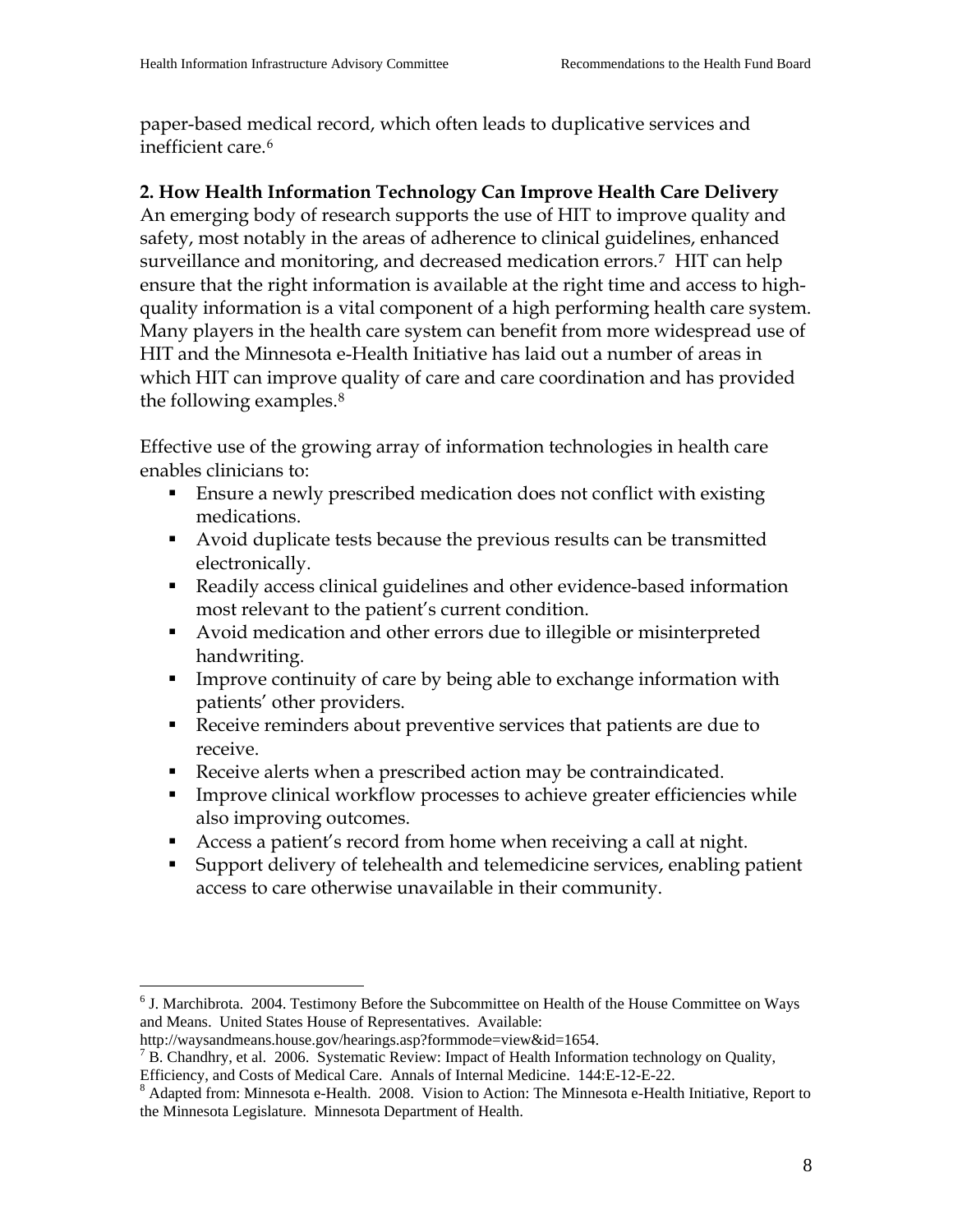HIT can also have tremendous value in increased patient satisfaction and patient engagement by:

- Enabling the patient to access their health information online, including links to tailored prevention, disease management, and other information resources.
- Allowing patients to contact their providers through email.
- Synchronizing information as a patient moves between a clinic, hospital, and long-term care facility and making the patient's records available at whichever site the patient visits.
- Easily graphing and displaying a person's key biometric data over time.

In addition, HIT has the potential to reduce health care spending by increasing efficiency. A few examples of opportunities to use HIT to reduce administrative and clinical costs for hospitals or practices include<sup>[9](#page-9-0)</sup>:

- Directly dictating to an electronic health record versus paying for transcription services.
- No longer having to pull, manage, and store paper records.
- Reducing duplication of services and repeated tests.
- Experiencing enhanced revenue capture and fewer claims denials.
- Having fewer pharmacy call-backs.
- **Increasing productivity by decreasing time spent tracking down health** information.
- Alerting physicians if a generic version of a prescribed drug is available.
- Contributing to lower malpractice premiums.

In 2007, the Office for Oregon Health Policy and Research and the Oregon Health Quality Corporation sponsored a study of the potential impact of widespread HIT on health care spending in Oregon. The researchers found that the widespread adoption of advanced health information technology, including electronic health records (EHR) systems with capabilities for the authorized and secure electronic exchange of information between hospitals, physicians and other service providers, could result in a net savings of \$1.0 to \$1.3 billion per year within 12 years.<sup>[10](#page-9-1)</sup>

### **3. Barriers to Adoption of HIT**

Although HIT can provide the health care industry with tools to improve efficiency, contain costs, and achieve better health outcomes adoption rates remain low throughout the country. Currently, only 17% of physicians have

 $\overline{a}$ <sup>9</sup> Ibid.

<span id="page-9-1"></span><span id="page-9-0"></span><sup>&</sup>lt;sup>10</sup> D. Witter and T. Ricciardi. 2007. Potential Impact of Widespread Adoption of Advanced Health Information Technologies on Oregon Health Expenditures. Oregon Health Care Quality Corporation and Office for Oregon Health Policy and Research. Available at: http://www.q-corp.org/qcorp/images/public/pdfs/OR-HIT%20Impact%20Final.pdf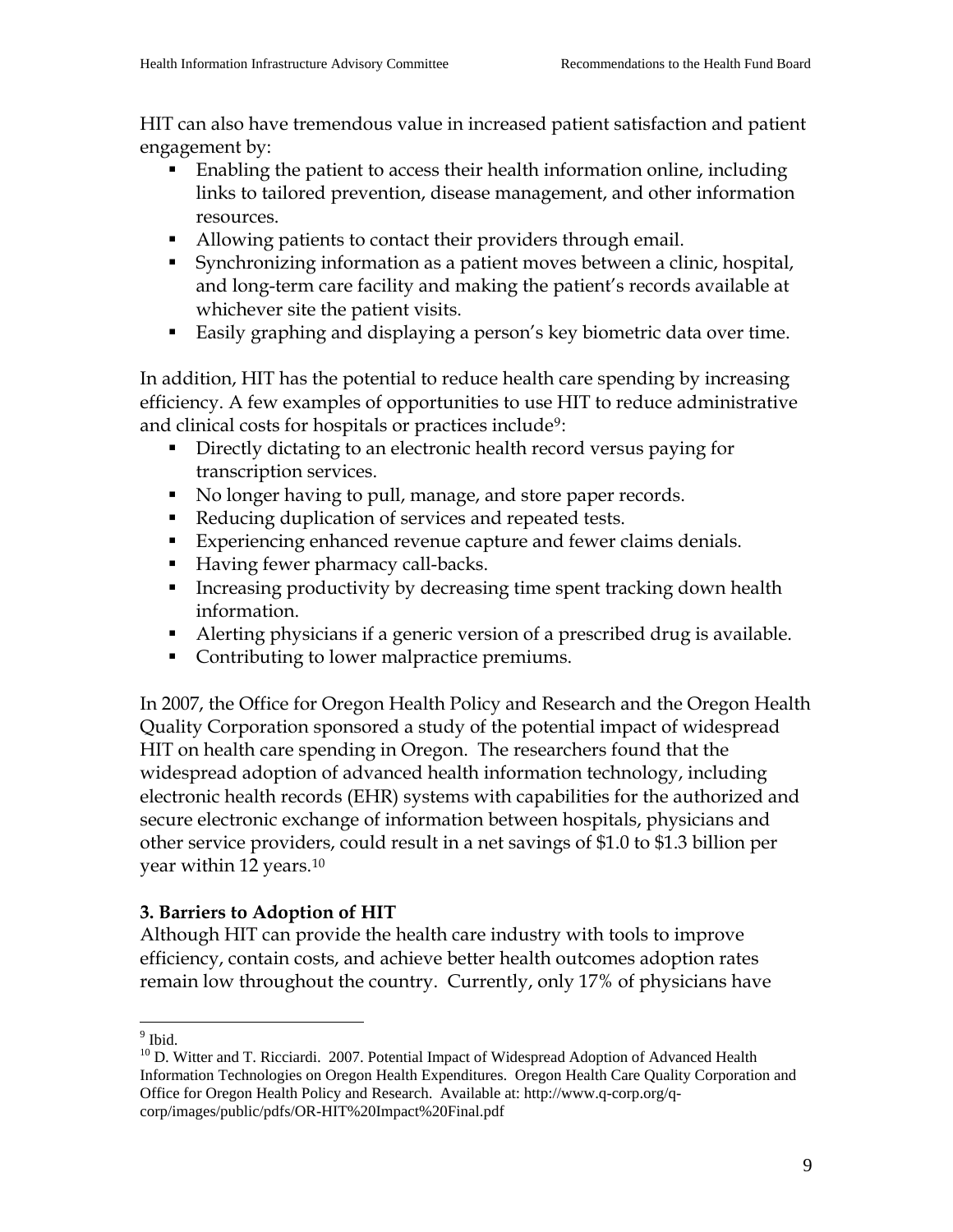access to an EHR system, with only 4% of physicians having a fully functioning EHR.<sup>[11](#page-10-0)</sup> Oregon is ahead of the national trends in EHR adoption, but even here only an estimated 53% of non-federal clinicians are working in practices or clinics where EHRs are present.<sup>[12](#page-10-1)</sup> Hospitals also show low levels of adoption with only 37% with electronic health records, 46% utilizing clinical decision support and only 13.9 with computerized physician order entry.[13](#page-10-2)

A range of barriers to HIT adoption have been discussed in the literature. A recent article in the New England Journal of Medicine acknowledged prohibitive capital costs as the most common barrier cited by providers. In addition, providers without access to electronic health record system also widely indicated the following barriers: not finding a system that met their needs, uncertainty about their return on investment, and concern that a system would become obsolete.[14](#page-10-3) In addition, many providers who have access to EHRs and other HIT do not fully utilize their capabilities because they are difficult to use or providers feel they interrupt workflow.

Many will say that the most powerful utilization of HIT comes with interoperable systems that allow for the exchange of information between care sites. Currently, efforts to create interoperability are hampered by a lack of standard sets of requirements and standards for technology systems utilized for exchange throughout the state. In addition, health information exchange concerns many individual patients, who do not believe current systems offer enough privacy and security standards. Stronger consumer protections are needed before there will be widespread patient participation in health information exchange.

#### **4. HIT as Part of Comprehensive Health Care Reform**

 $\overline{a}$ 

The evidence supports the important role for information technology in any reform effort aimed at improving the quality, safety and efficiency of Oregon's health care system. The Oregon Health Fund Board's Delivery System Committee clearly stated the need for a strategy for implementing a secure, interoperable computerized health network to connect patients and health care providers across the state. The Delivery Systems Committee also called for state

<span id="page-10-0"></span><sup>&</sup>lt;sup>11</sup> The George Washington University, Massachusetts General Hospital, and The Robert Wood Johnson Foundation. 2008. Health Information Technology in the United States: Where We Stand, 2008. Available at: http://www.rwjf.org/files/research/062508.hit.exsummary.pdf.<br><sup>12</sup> D. Witter, Jr., J. Pettit, D. Nicholson and T. Edlund. 2007. Oregon Electronic Health Record Survey

<span id="page-10-1"></span>Ambulatory Practices and Clinics, Fall 2006. Office for Oregon Health Policy and Research and Oregon Health Care Quality Corporation.

<span id="page-10-2"></span><sup>&</sup>lt;sup>13</sup> M.Furukawa, et al. 2008. Adoption of Health Information Technology for Medication Safety in U.S. Hospitals, 2006. Health Affairs, 27(3): 865-875.

<span id="page-10-3"></span><sup>&</sup>lt;sup>14</sup> C. DesRoches. 2008. Electronic Health Records in Ambulatory Care – A National Survey of Physicians. New England Journal of Medicine. 359: 50-60.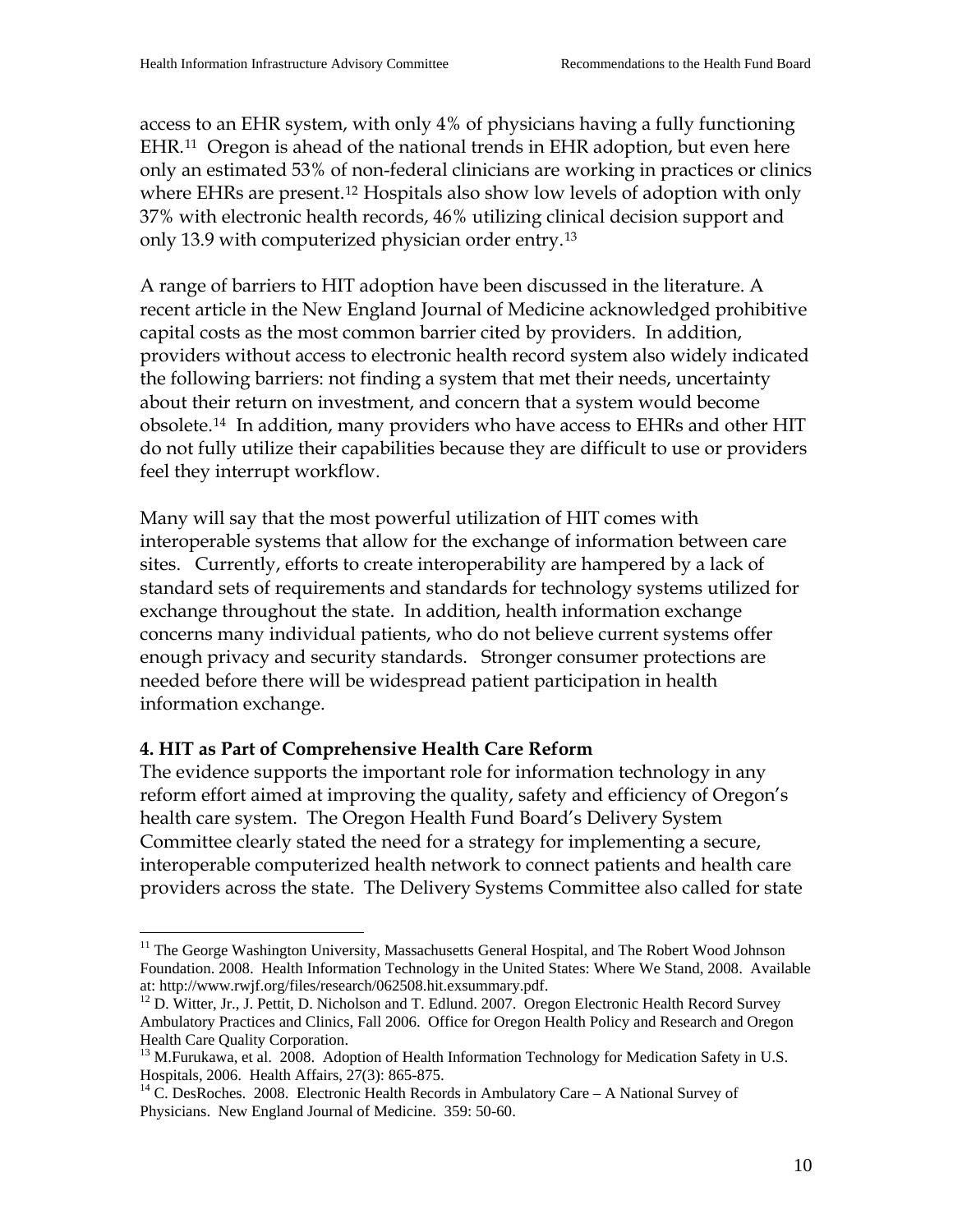action to facilitate the adoption of health information technology that builds on provider capacity to collect and report data and ensures that the right information is available at the right time to patients, providers and payers. Many of the Committee's recommendations focused on improving transparency of clinical and performance data across the system and technologies are needed to make this information easier to collect and disseminate. The Oregon Health Fund Board and other state agencies must align with national and Oregon-based efforts to overcome the barriers to HIT adoption and integrate the utilization of interoperable technology across the health care sector.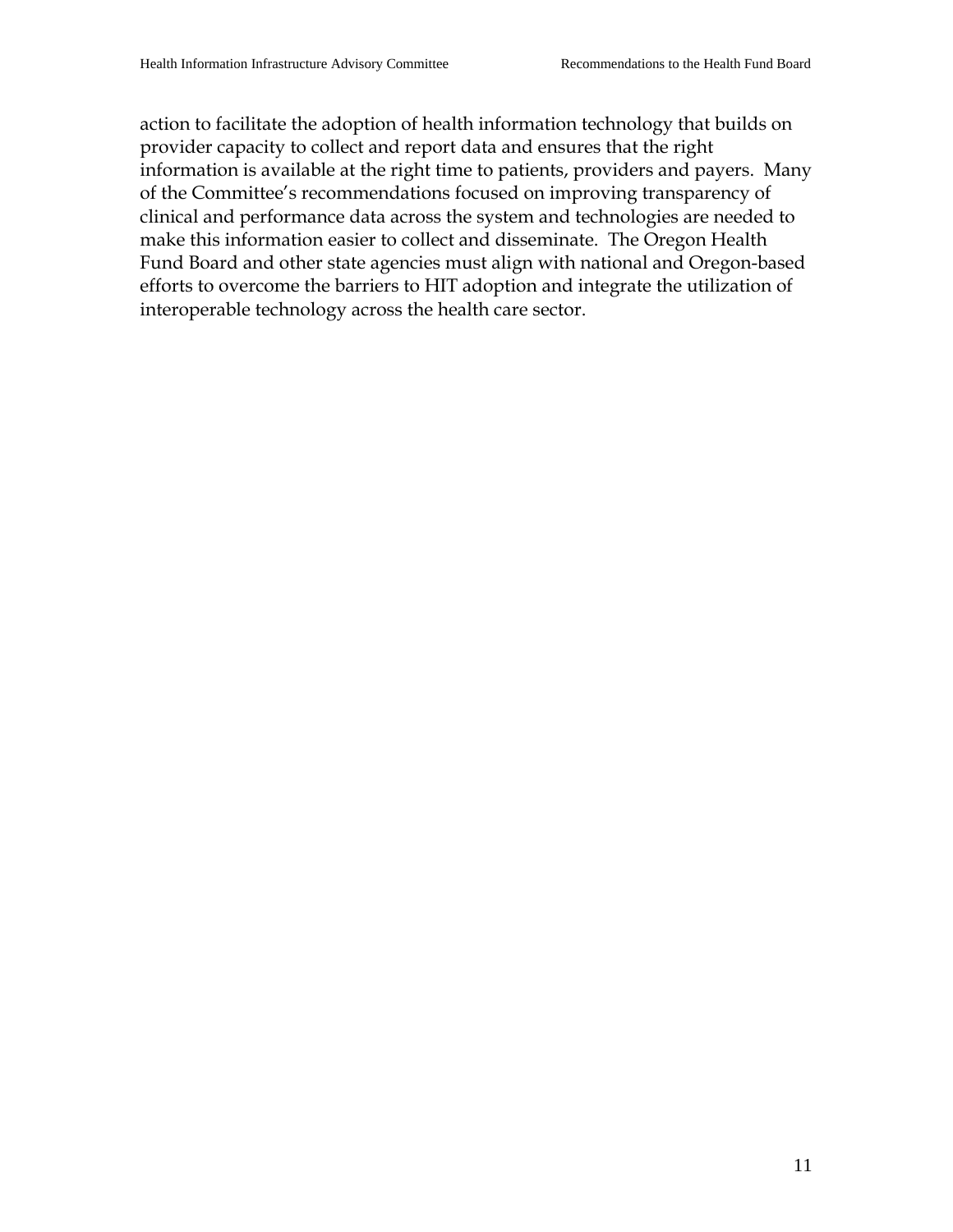# **B. Current Efforts to Promote the Adoption of Health Information Technology**

There is a great deal of work going on at the national and state levels in both the public and private sectors to overcome the barriers to widespread implementation of advanced EHRs, e-prescribing, and other HIT to improve overall safety, quality and effectiveness of health and health care. Brief descriptions of several key examples of these initiatives are below. Oregon should be careful not to use limited resources to duplicate existing efforts, but must coordinate and build upon other initiatives and whenever possible, align standards and requirements.

#### **1. The National Landscape***[15](#page-12-0)* **(**should this be in an Appendix?)

*The National Committee on Vital and Health Statistics* (NCVHS) performs the vital role of reviewing and recommending approval of health-related data standards to the U.S. Department of Health and Human Services. Throughout this process, NCVHS solicits advice from a broad spectrum of public and private-sector stakeholders, as well as leading organizations actively involved in efforts to standardize health information. See [http://www.ncvhs.hhs.gov.](http://www.ncvhs.hhs.gov/)

*The National Health Information Infrastructure* (NHII) initiative of the Department of Health and Human Services has proposed a network of interoperable systems covering key health information areas: clinical, personal, research, and public health. See <http://aspe.hhs.gov/sp/nhii/index.html>.

*The Office of the National Coordinator for Health Information Technology* (ONCHIT) collaborates with public, private, and non-profit sectors to facilitate the widespread adoption of interoperable electronic health records for all Americans. See [http://www.hhs.gov/healthit/mission.html#](http://www.hhs.gov/healthit/mission.html).

*The Consolidated Health Informatics* (CHI) initiative establishes a portfolio of existing clinical vocabularies and messaging standards that enable federal agencies to build interoperable health data systems that "speak the same language" and share information. CHI standards will work in conjunction with the Health Insurance Portability and Accountability Act (HIPAA – See Glossary) transaction records and code sets, and HIPAA security and privacy provisions. See [www.ncvhs.hhs.gov](http://www.ncvhs.hhs.gov/).

 $\overline{a}$ 

<span id="page-12-0"></span><sup>&</sup>lt;sup>15</sup> Adapted from materials of the Minnesota e-Health Initiative including: The 2005 Roadmap and Preliminary Recommendations for Strategic Action: Report to the Minnesota Legislature and The 2008 Prescription for Meeting Minnesota's 2015 Interoperable Electronic Health Record Mandata.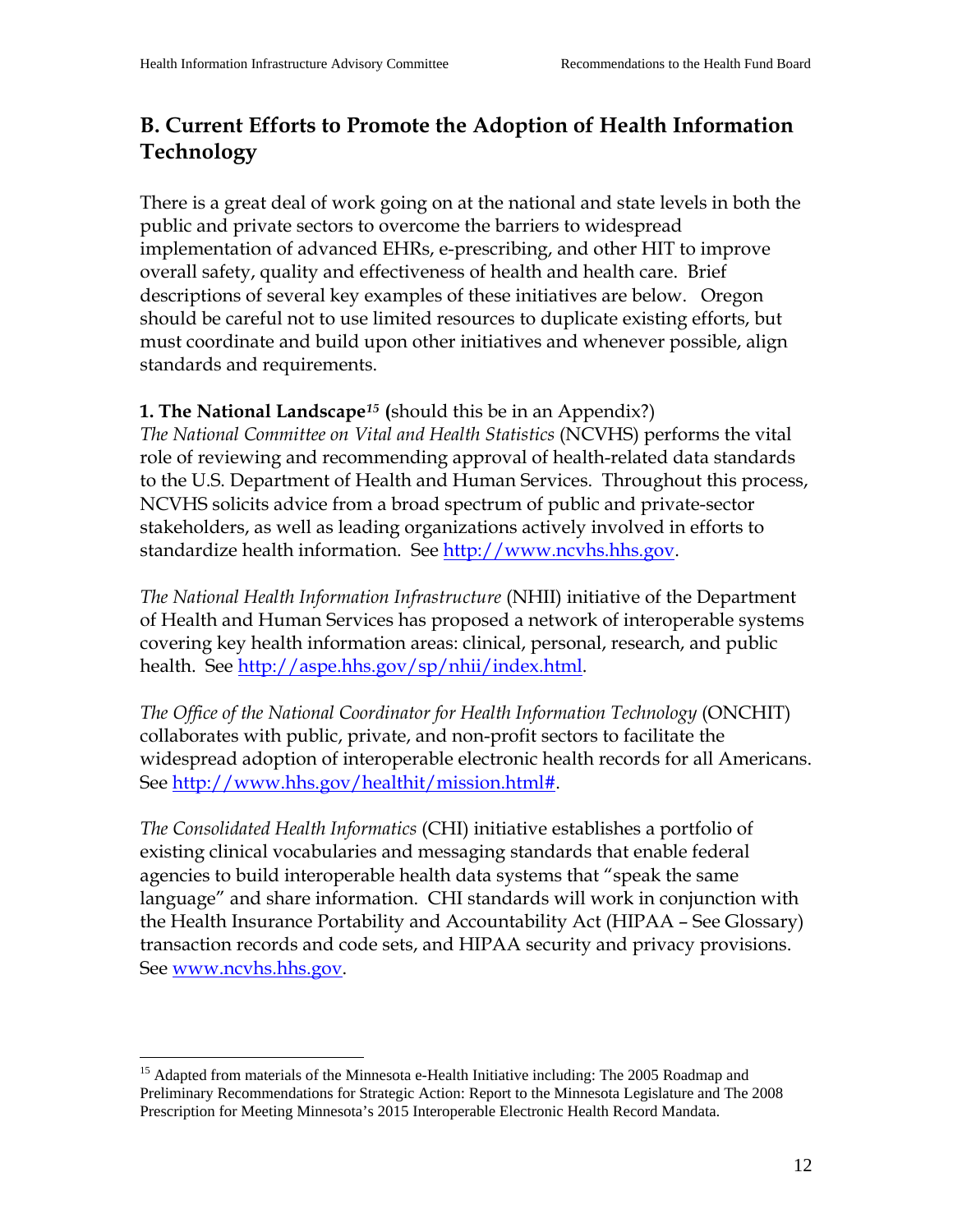*The Public Health Information Network* (PHIN) initiative of the Center for Disease Control is developing a network for crosscutting and unifying data streams to enhance the detection of public health issues and emergencies. See http://www.cdc.gov/phin/.

*The Doctors' Office Quality-Information Technology* (DOQ-IT) project of the Center for Medicaid and Medicare Services promotes the adoption of EHR and other health information technology systems in small-to-medium sized physician offices. See <http://www.doqit.org/doqit/jsp/index.jsp>.

*The Foundation for the National e-Health Initiative* was created to serve as a national forum for the discussion of the policy issues relevant to the application of technology to support health and to articulate and execute a vision of a better health care system enabled by technology, to improve the quality, safety, and efficiency of health care, as well as consumers' experiences with managing their health. See [http://www.ehealthinitiative.org/about/foundation.mspx.](http://www.ehealthinitiative.org/about/foundation.mspx)

*The Markle Foundation's Connecting for Health* initiative is a collaborative of public and private sector participants focused on addressing the policy, technical, and legal barriers to establishing an interconnected health information infrastructure. See [http://www.connectingforhealth.org.](http://www.connectingforhealth.org/)

*The Certification Commission for Healthcare Information Technology* (CCHIT) certifies EHR software and HER networks based on objective criteria. CCHIT's mission is to accelerate the adoption of health information technology by creating an efficient, credible and sustainable certification program. See [http://www.cchit.org.](http://www.cchit.org/)

*The Health Information Technology Standards Panel* (HITSP) is a public-private cooperative working to develop a widely accepted and useful set of standards specifically to enable and support widespread interoperability among health care software applications, as they will interact in local, regional and national health information networks. See http://www.hitsp.org.

*The Bridges to Excellence (BTE) Physician Link Program* encourages adoption of HIT by providing monetary incentives to physicians for utilizing health information technology and information systems that improve quality of care. See [http://bridgestoexcellence.org/Content/ContentDisplay.aspx?ContentID=19.](http://bridgestoexcellence.org/Content/ContentDisplay.aspx?ContentID=19)

*The Medicare Prescription Drug, Improvement and Modernization Act of 2003* (MMA) provided critical provisions that will promote the adoption of data standards, including the standards requirements included in the electronic prescription program. In addition, the MMA created the Commission on System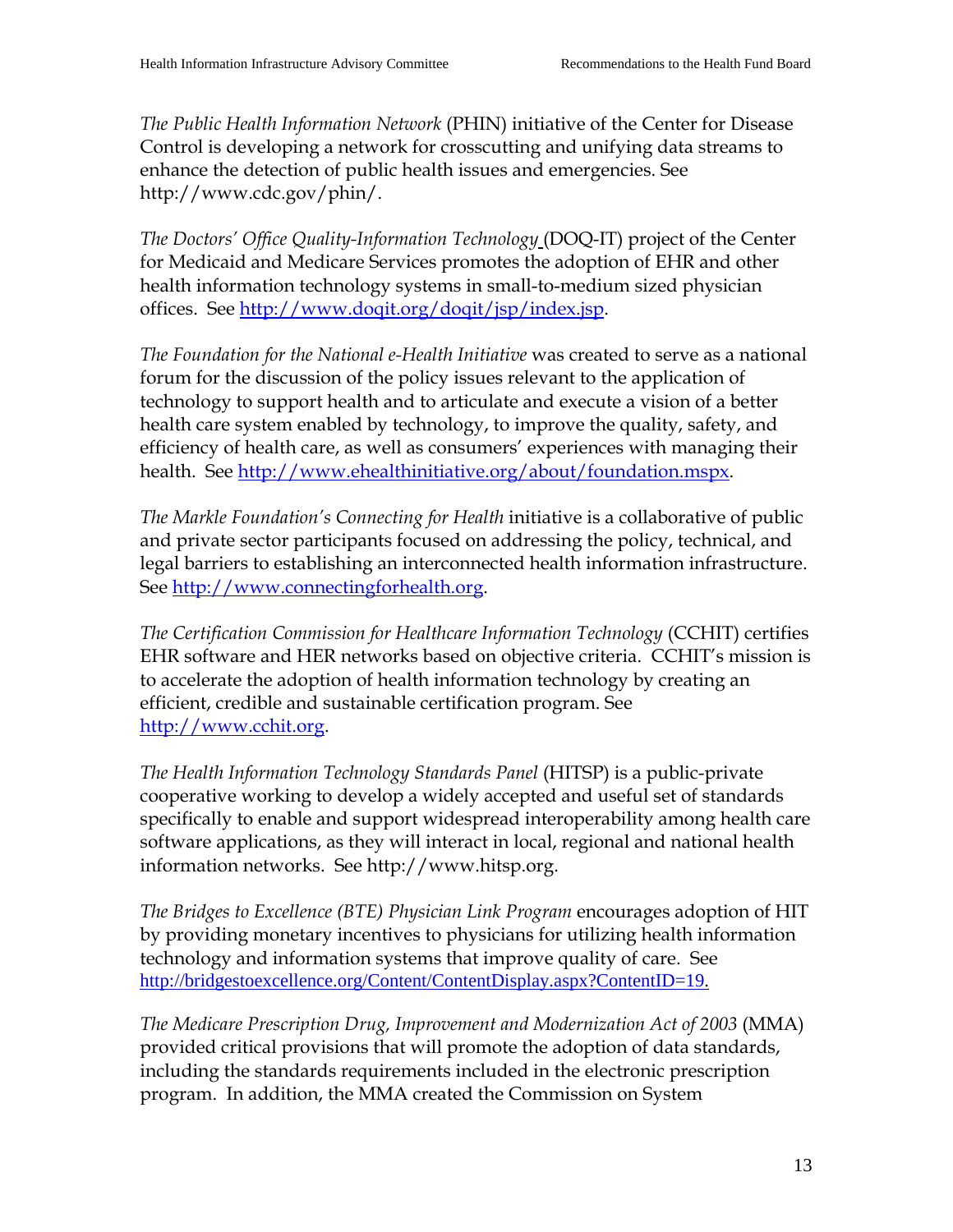Interoperability which will develop a comprehensive strategy, timelines and priorities for the adoption and implementation of healthcare information technology standards.

*The Agency for Healthcare Research and Quality* has established a Health Information Technology grant program for providers and other healthcare stakeholders planning and implementing health information technology-related projects. See [http://healthit.ahrq.gov.](http://healthit.ahrq.gov/)

*The Nationwide Health Information Network* (NHIN) program of the U.S. Department of Health and Human Services is attempting to build a "network of networks" by developing and testing prototypes to connect state and regional health information exchanges. See [http://www.hhs.gov/healthit/healthnetwok.](http://www.hhs.gov/healthit/healthnetwok)

*The Health Information Security and Privacy Collaborative (HISPC)* is a national collaborative of states and territories working together to address privacy and security policy questions affecting interoperable health information. Oregon is one of the 41 states and territories participating in the project. See <http://www.rti.org/hispc>.

*The NGA Center for Best Practices State Alliance for e-Health* initiative is a collaborative body that enables states to increase the efficiency and effectiveness of the health information technology (HIT) initiatives they develop. The Alliance provides a nationwide forum through which stakeholders can work together to identify inter- and intrastate-based health information technology policies and best practices and explore solutions to programmatic and legal issues related to the exchange of health information. See http://www.nga.org/center/ehealth.

Various states and regional efforts to establish *health information exchanges* (HIE) have been established across the country. In 2006, an eHealth Inititiaves survey identified 165 HIE efforts in 49 states, the District of Columbia, and Puerto Rico. While many of these initiatives were still in the planning phase, one-third reported transmitting a broad range of data electronically and 26 identified themselves as fully functional. A great deal can be learned from studying the successes and failures of various HIE efforts around the country. [16](#page-14-0)

 $\overline{a}$ 

<span id="page-14-0"></span><sup>&</sup>lt;sup>16</sup> eHealth Initiatives. 2006. Third Annual Survey of Health Information Exchange Activities at the State, Regional and Local Levels. Available at:

http://toolkits.ehealthinitiative.org/assets/Documents/eHI2006HIESurveyReportFinal09.25.06.pdf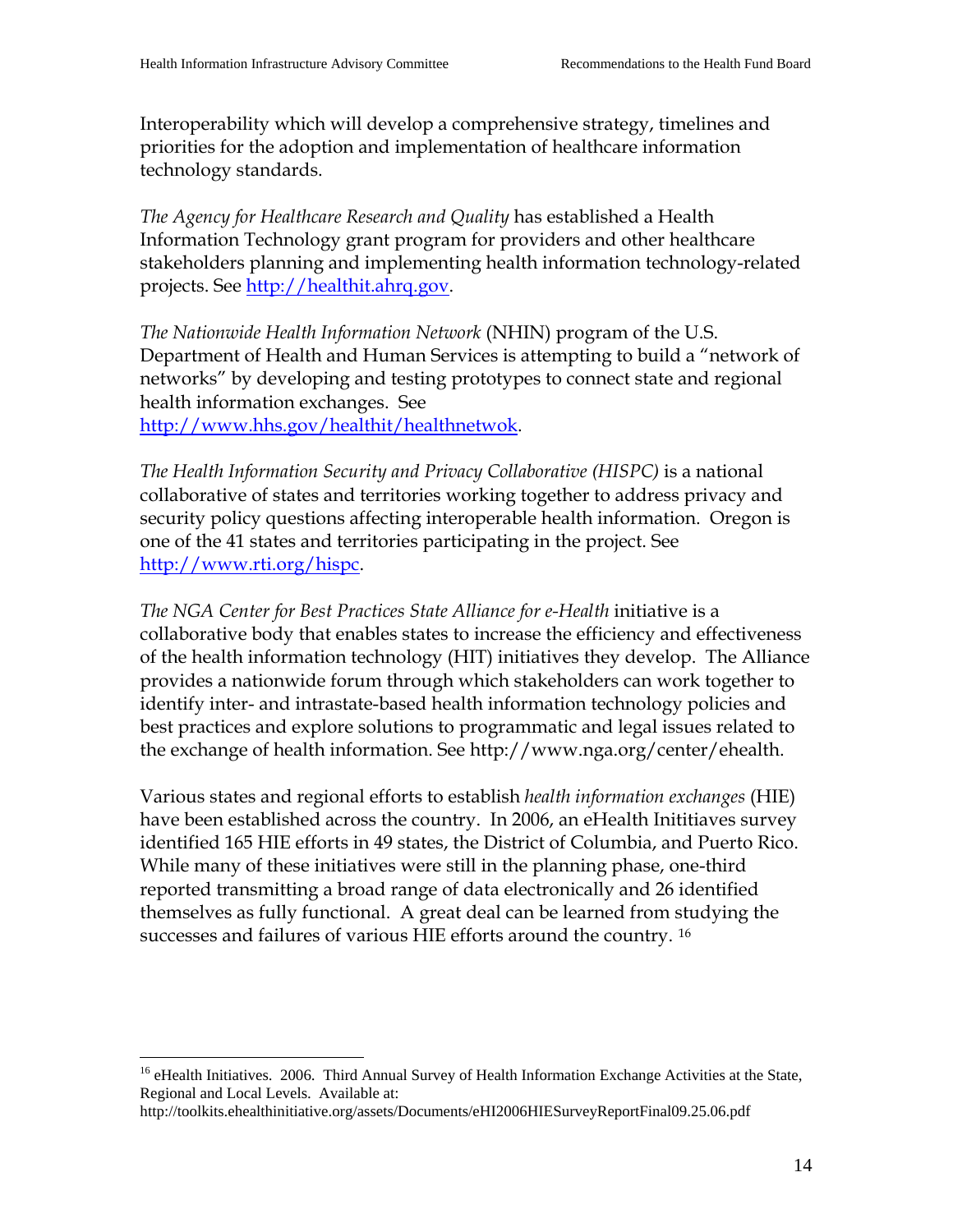#### **2. The Oregon Landscape**

*The Health Records Bank (HRB) of Oregon* is Oregon's Medicaid Transformation grant project funded through a \$5.5 million grant from the Centers for Medicare and Medicaid Services. The HRB project is currently in the planning stage, but will eventually store Medicaid clients' health information electronically and make it available on a secure-web site. Goals of HRB Oregon are to: assemble existing patient information from multiple sources and provide one place for patients and their providers to share that information; provide a reliable and trusted repository of patient-specific health information; improve quality and coordination of care by providing patient-specific historical health information and decision support tools and resource information to enhance patient participation in their health and health care; and protect patient privacy. Initial implementation plans will limit HRB participation to a specific geographic area. See [http://healthrecodbank.oregon.gov.](http://healthrecodbank.oregon.gov/)

*OCHIN* is a non-profit organization with the mission to improve the health of the medically underserved through the best use of information and information technology. OCHIN is collaborative of 21 member organizations serving both rural and urban populations and leverages the size of the collaborative to make electronic medical records (EMR) affordable for safety-net clinics to implement and maintain. See http://www.community-health.org

In 2007, *The Oregon Health Quality Corporation* and *Oregon Business Council* supported a team to explore opportunities to begin building a system for sharing health information in the Portland Metropolitan area. The group prepared a complete Metropolitan Portland Health Information Exchange Mobilization Plan, which included business and operational plans for the first steps for implementing a results and reports viewing system. The project is currently identifying and addressing barriers to mobilization. See [http://www.q-corp.org/default.asp?id=13.](http://www.q-corp.org/default.asp?id=13)

# **III. Committee Process, Vision, Mission and Guiding Principles**

### **A. Committee Meeting Processes**

The HIIAC first met in April 2008 and held a total of 9 meetings between April and then end of September. Dick Gibson, senior vice president and chief information officer at Legacy Health Systems and Ree Sailors, senior health policy analyst for the governor, were elected as co-chairs of the HIIAC.

The group spent significant time during its first few meetings developing and revising a set of statements and principles to guide the committee process and recommendation development. In particular, the HIIAC members agreed on a mission, vision, and guiding principles, as well as the elements of a productive process, the elements of productive recommendations/findings, a decision making process for HIIAC, and the role of the HIIAC in summer 2008. The final versions of these statements, which were confirmed by the HIIAC on July 23,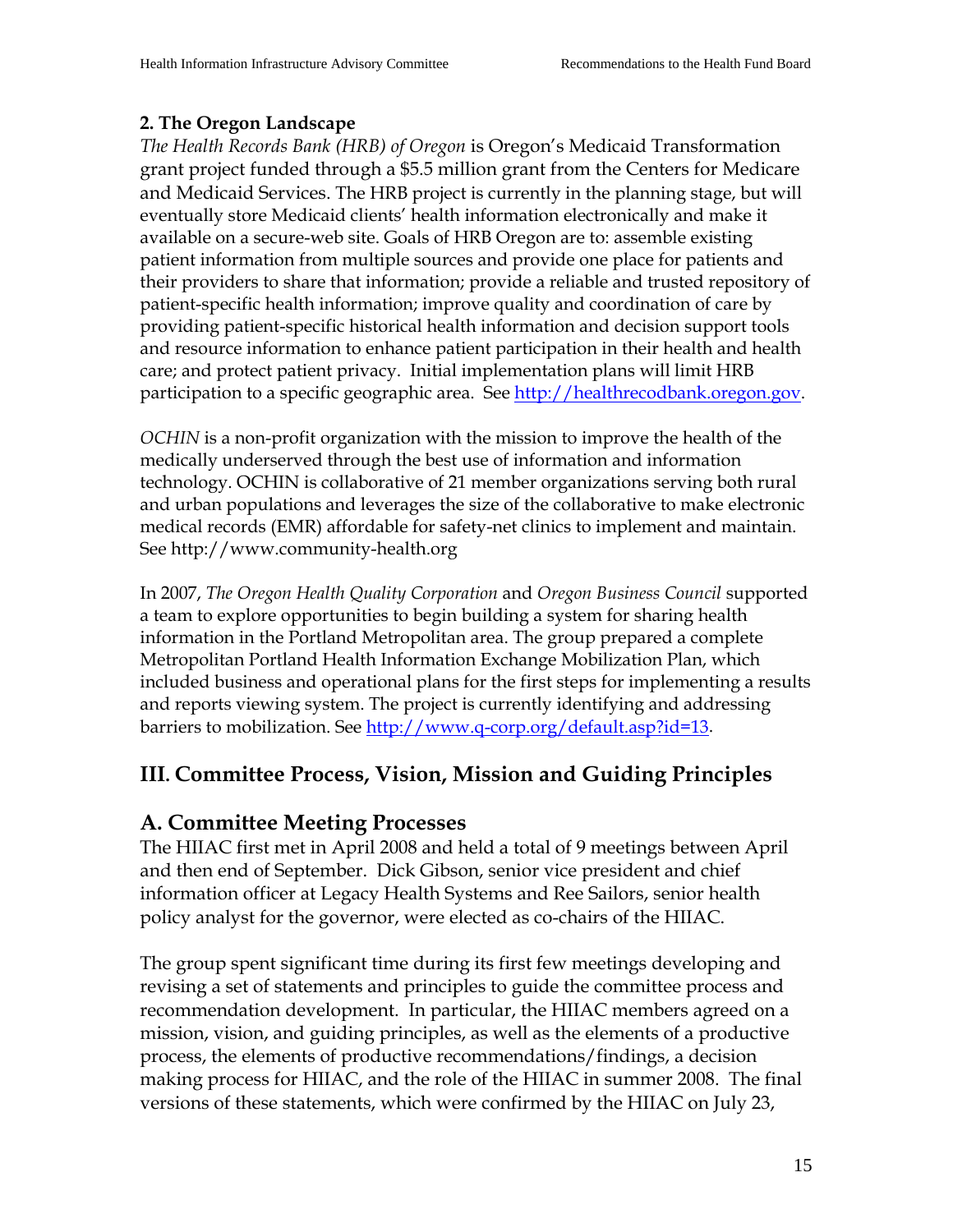2008 can be found in sections B below. The group also developed a logic model to create a pictorial representation of the elements of system transformation the HIIAC plans to address and the inputs and strategies the HIIAC will need to utilize in order to reach these system improvement goals. The logic model can be found in section C below.

At the second meeting, the HIIAC members brainstormed an initial list of recommendations to encourage HIT adoption and utilization across the state. At the next meeting, members rated each option based on the following criteria: time frame (short or long term), impact on cost containment, availability of privacy protections, scope of impact, potential to improve care, support of the Delivery Committee recommendations, degree to which scalable or amenable to pilots or demos, technical feasibility, degree to which supports public-private partnerships and fosters shared responsibility, support of population research and intervention, and creation of staging opportunities. Based on these ratings and HIIAC member discussion, this large initial list was condensed into a list of twenty-five potential strategies.

The twenty-five remaining strategies were sorted into topic "buckets" which included: HIT adoption, evidence based medicine and clinical decision support, health information exchange, and privacy and security. The HIIAC was divided into four subgroups that coincided with these topic areas and each subgroup was asked to develop a limited number of recommendations in their assigned areas. The meetings in late July, August, and September were designed to allow the subgroups to work individually to develop recommendations and allow opportunities for each subgroup to report on their progress and receive feedback from the HIIAC group as a whole. Audience members were invited to participate in the small groups and the HIIAC would like to thank representatives from the ACLU, Regence Blue Cross Blue Shield, and Harkins Systems for their active participation in these discussions. These finalized recommendations and the rationale used in developing them can be found in Section 2 of this report.

# B. HIIAC Vision, Mission, and Guiding Principles

### **1. HIIAC Vision**

In order to improve health and reduce costs, an Oregonian's health information:

- Is available when and where it is needed to support clinical-decision making and high quality care
- Is private and secure and only exchanged with the authorization of the individual in ways that comply with federal and state law
- Improves public health and population-based care decision-making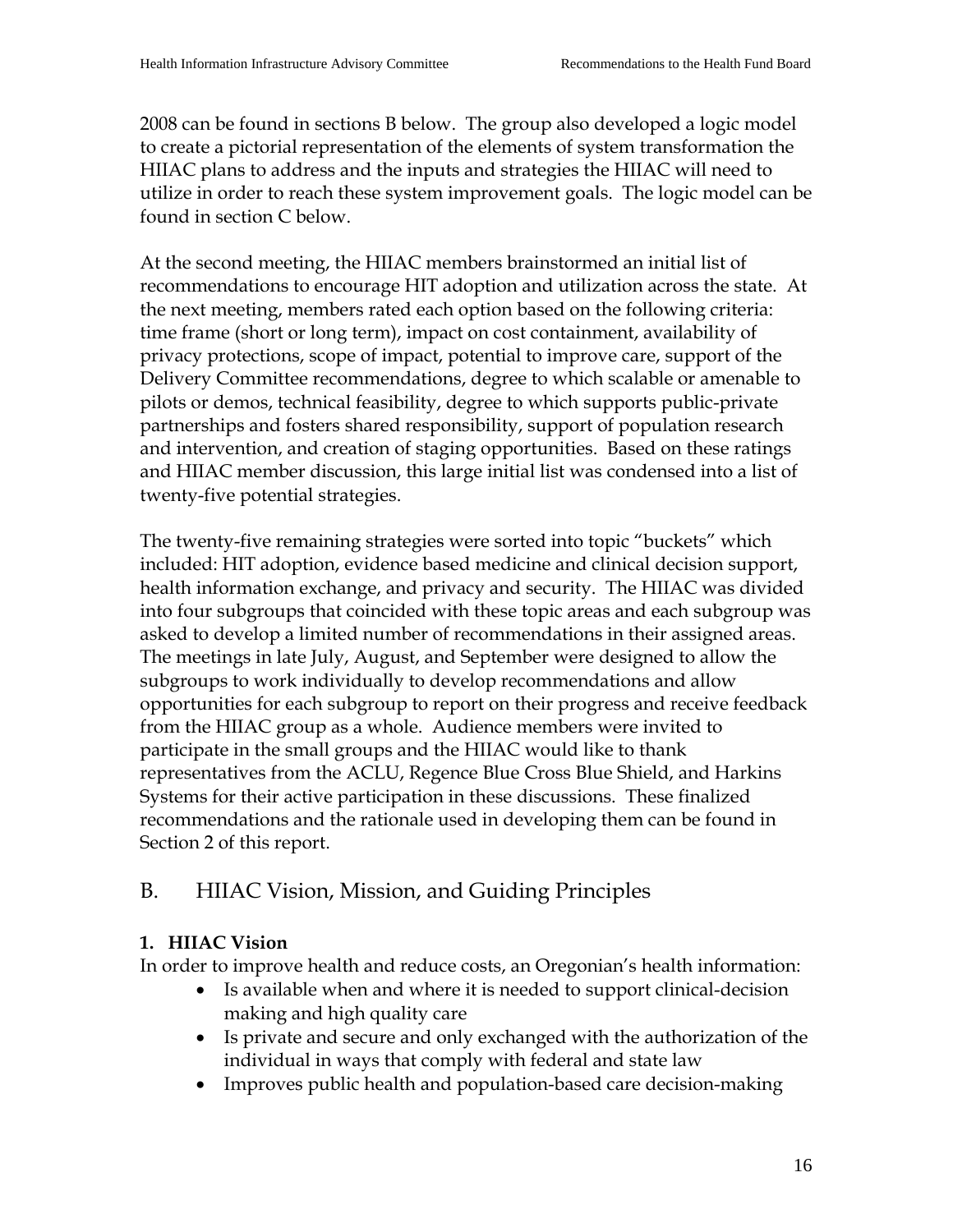• Enables individuals to take an active role in their health through access and control of their health information and tools to help them make informed choices.

### **2. HIIAC Mission**

### **From the Executive Order No. 08-09, Office of the Governor (See Appendix A):**

To fulfill the **MISSION** of developing a strategy for the implementation of an Oregon health information infrastructure, the HIIAC shall:

- Review and identify obstacles to the implementation of an effective health information exchange infrastructure in Oregon and provide policy recommendations to remove or minimize those obstacles;
- Outline the role of the State in developing, financing, promoting and implementing a health information infrastructure;
- Recommend how to facilitate the statewide adoption of health information system standards and interoperability requirements to enable secure exchange of health information exchange;
- Monitor the development of federal and applicable international standards, coordinate input to the Nationwide Health Information Network, and ensure that Oregon's recommendations are consistent with emerging federal and applicable international standards;
- Identify partnership models and collaboration potential for implementing electronic health records and exchange systems, including review of current records and exchange systems, including review of current efforts in the state and opportunities to build upon those efforts;
- Recommend a plan for the creation of a health information infrastructure that preserves the privacy and security of Oregonian's health information, as required by state and federal law; and
- Develop evaluation metrics to measure the implementation of health information technology and the efficacy of health information exchange in Oregon.

#### **3. Guiding Principles**

1. We will operate from a model of collaboration and partnership between the private and public sectors and will leverage that collaboration whenever possible to seek solutions for all Oregonians.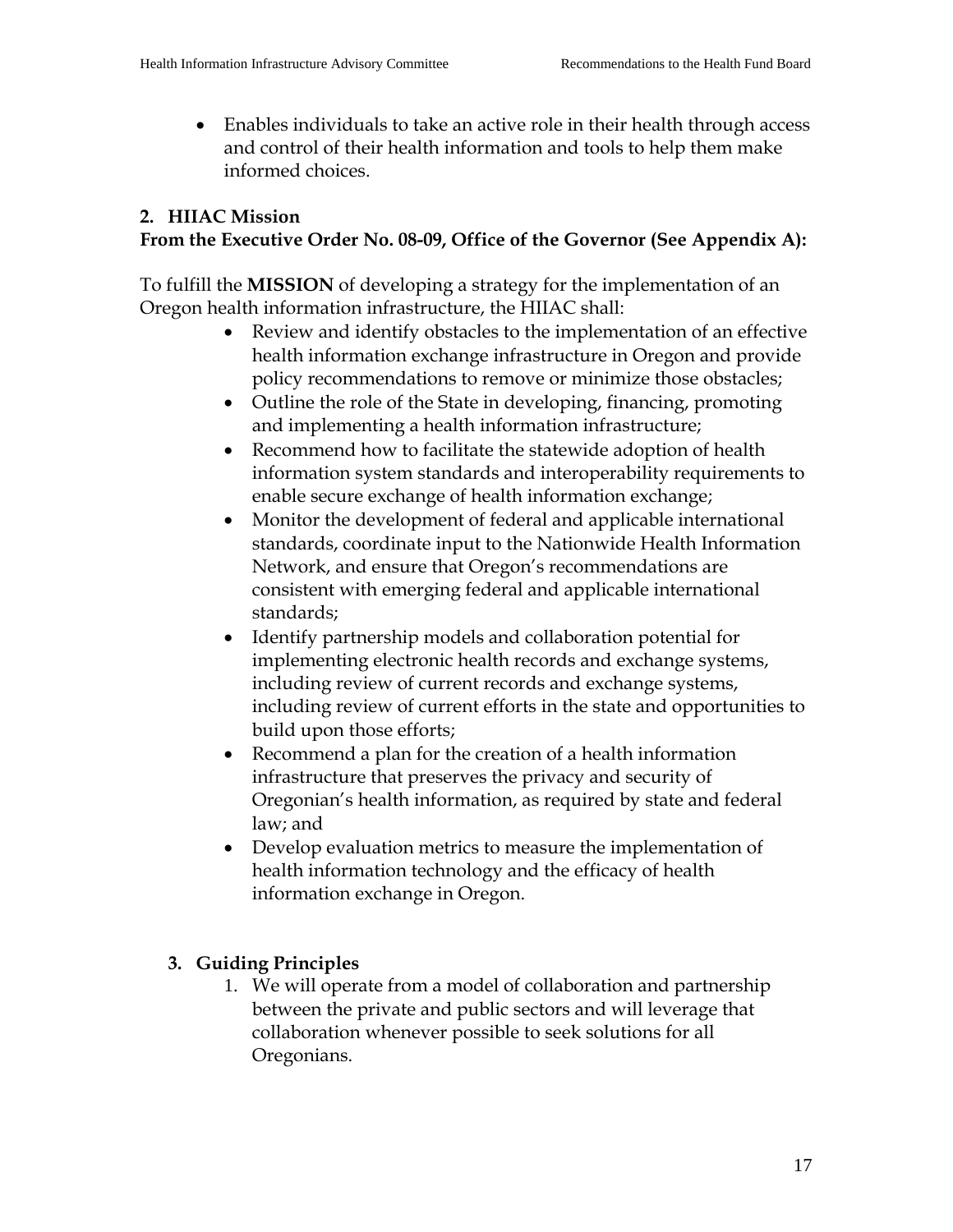- 2. We will only support solutions that meet or exceed national and industry standards, or that promote their development and adoption where no standards exist.
- 3. We will enable individuals to take an active role in their health through access and control of their health information and tools to help them make informed choices.
- 4. We will only recommend plans/strategies for health information exchange that protect the integrity, availability and confidentiality of the consumer's information.
- 5. We will identify and align incentives for all stakeholders to support HIT adoption and interoperability.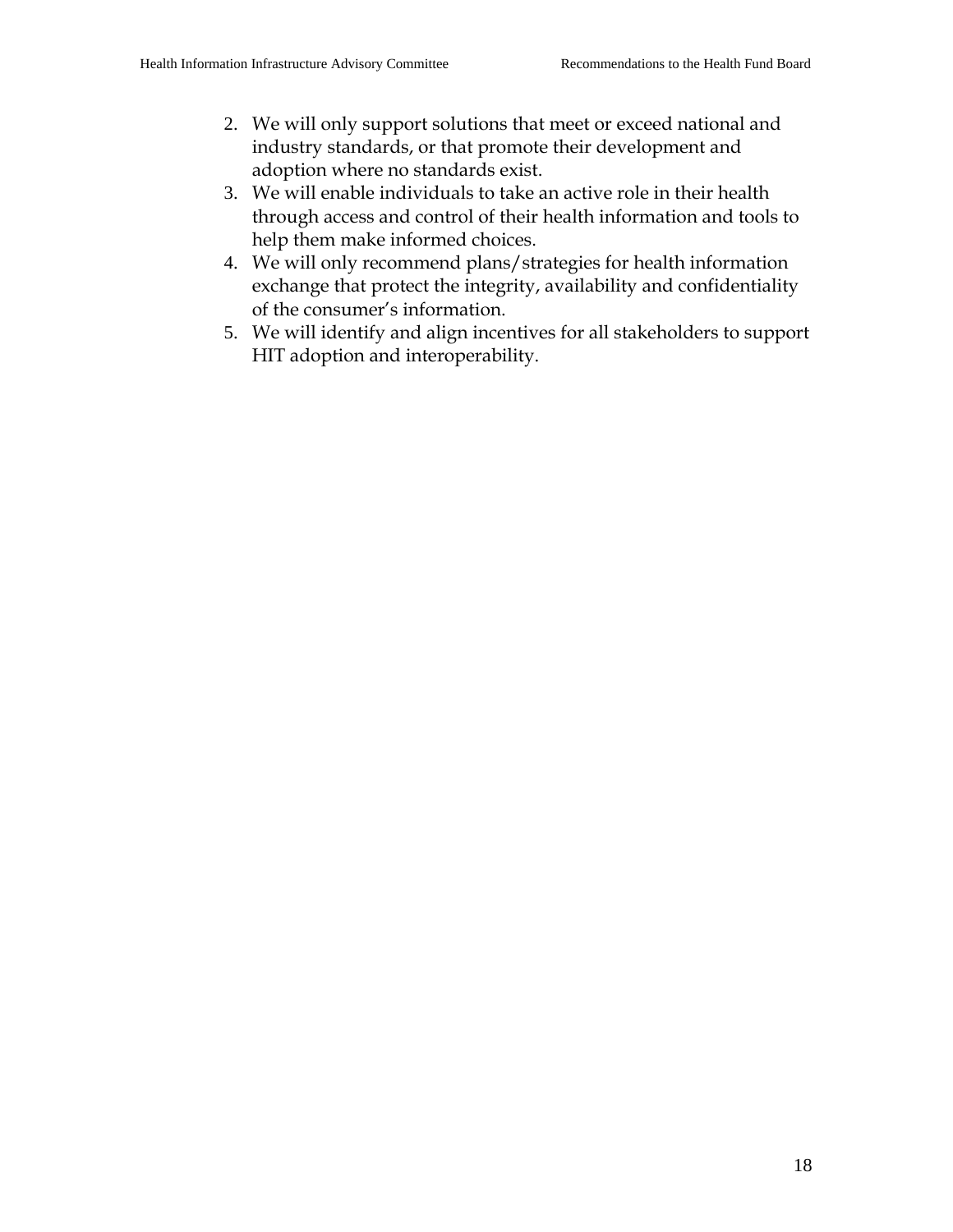### **C. Logic Model for Health Information Infrastructure Development**

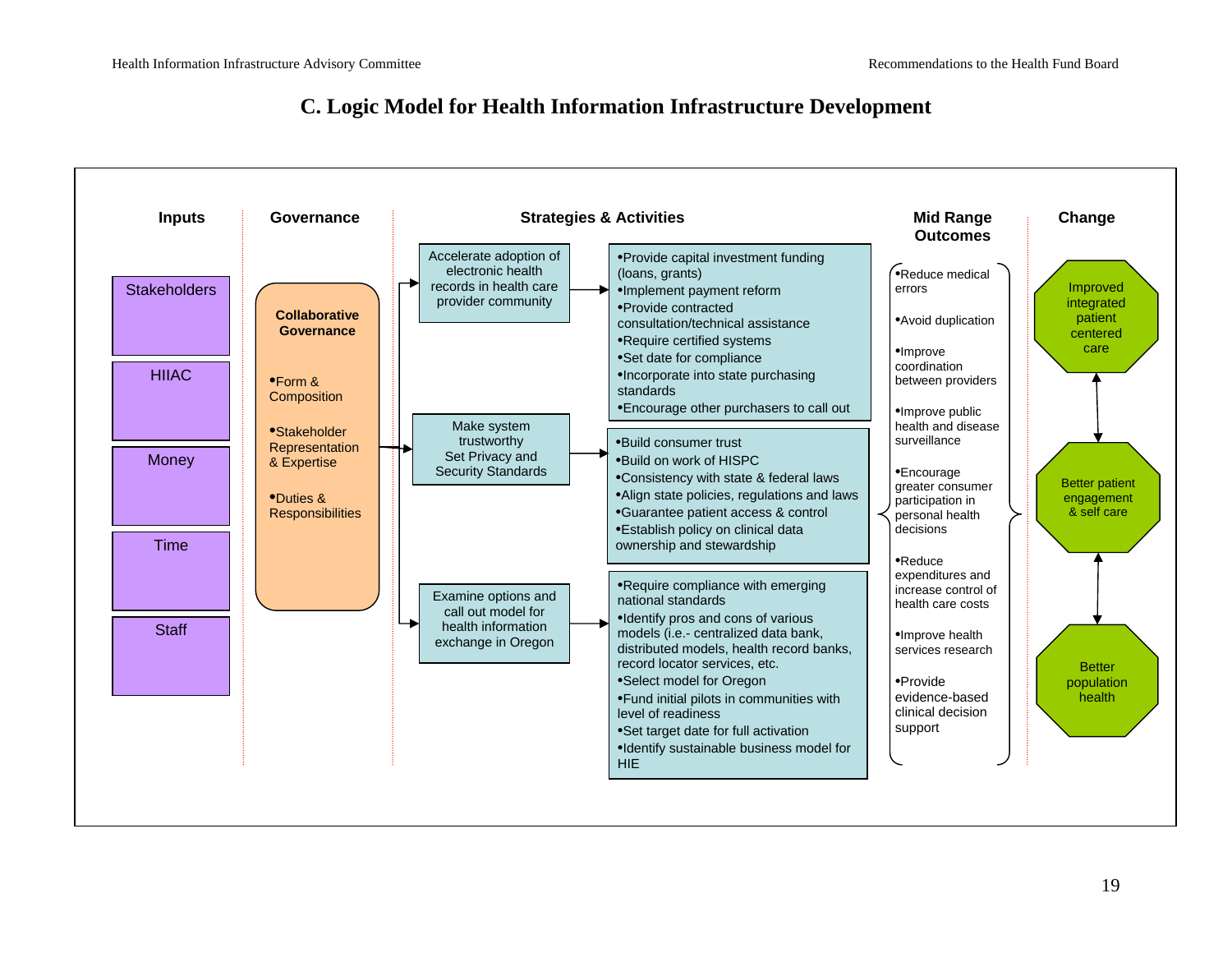# <span id="page-20-0"></span>**SECTION II: RECOMMENDATIONS AND NEXT STEPS**

# **IV. HIIAC RECOMMENDATIONS**

**Objective 1: Stimulate, coordinate, and support as a priority statewide efforts to increase the utilization of interoperable health information technology.** 

**Strategy A: Bring public and private stakeholders together to develop a strategic health information technology plan, provide oversight for the implementation of this plan, and maximize the impact of resources being spent on health information technology across the state.** 

#### *ACTION STEP:*

**1.A.1 Authorize a health information technology oversight council charged with focusing state, federal and private sector resources and activities to accelerate the adoption of personal health records (PHR), electronic health records (EHR), and electronic data interchange among healthcare providers[17](#page-20-0), patients and consumers. The council membership must reflect the geographic diversity of Oregon and must include consumers, providers, and privacy and technology experts.**

Rather than create a new council, the Governor could expand the authority of HIIAC to work in this capacity and in conjunction with the Oregon Health Fund Board to carry out a health information technology strategic plan for Oregon.

The council will:

1

- Be comprised of members from the private and public sector who are knowledgeable in the areas of HIT, health care delivery, public policy, and research;
- Serve as the oversight council for a purchasing collaborative designed to help providers obtain affordable rates for EHR, PHR, and interoperability infrastructure;
- Identify and select the industry standards required for all subsidized HIT promotion based, where available, on existing national standards and the current Certification Commission for Healthcare Information Technology certification requirements;

<sup>&</sup>lt;sup>17</sup> The term providers, as used throughout the HIIAC recommendations, refers to both behavioral and physical health providers.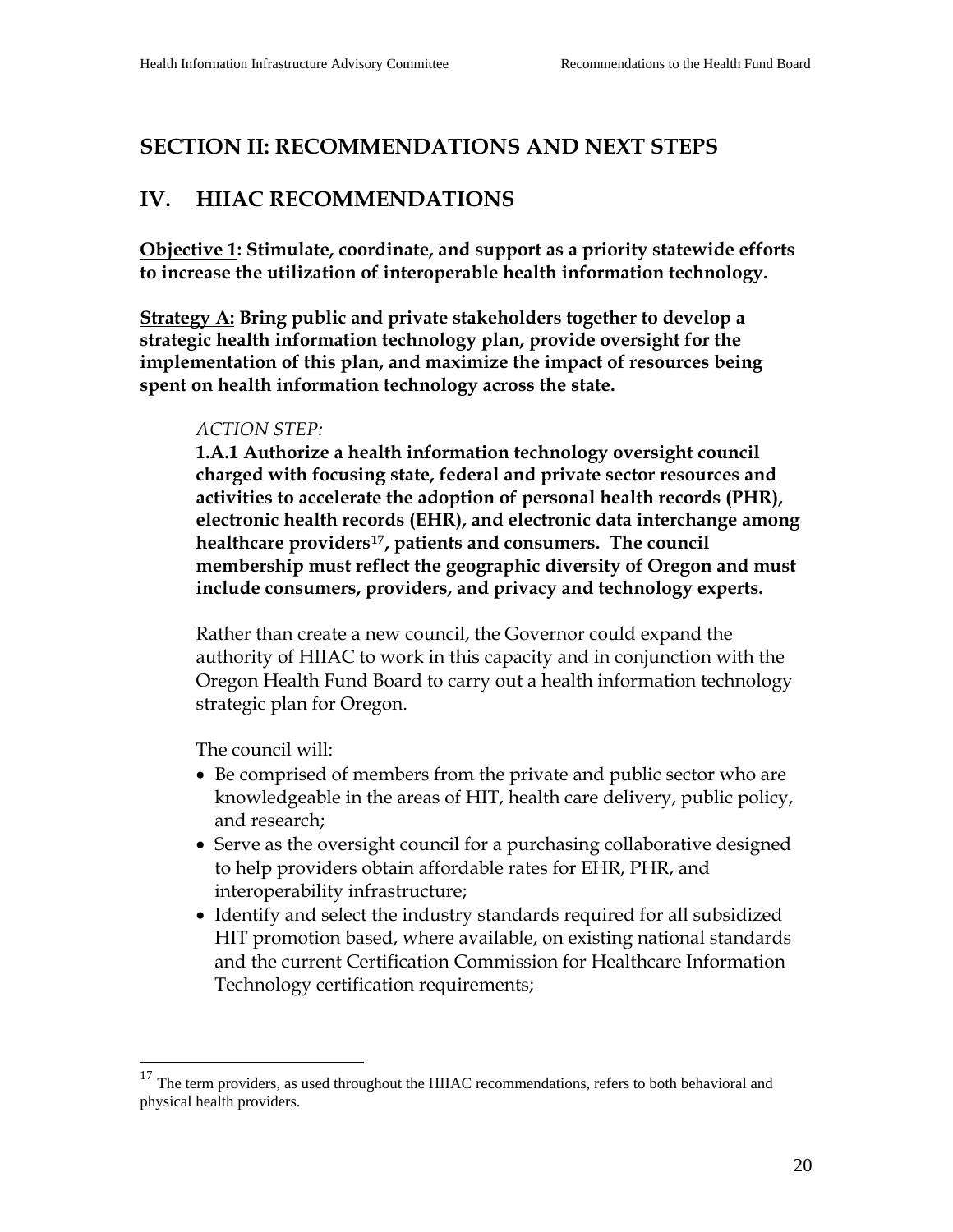- Select, support, and monitor HIT vendors contracting with the state purchasing pool for the provision of HIT hardware, software and support services;
- Enlist and leverage community resources to advance HIT adoption;
- Educate the public and providers on the benefits and risks of IT infrastructure investment;
- Educate providers and assist with pre-selection and implementation planning to assist in ensuring the value (cost savings and quality) is realized following EHR installation and EHRs remain interoperable so as to support the exchange of health information in Oregon;
- Coordinate healthcare sector activities that move HIT adoption forward and achieve HIT interoperability;
- Define, catalog and disseminate incentive-based participation strategies to be funded by the state and other payers;
- Guide resource use;
- Reasonably ensure that any endorsed vendors' applications include appropriate privacy and security controls and the data cannot be used for other than patient authorized health care activity as allowed by law;
- Support current state efforts to implement a personal health records bank for Oregon Health Plan enrollees;
- Develop a strategic plan for the development of a statewide health information exchange and closely monitor its implementation; and
- Incorporate the responsibilities as recommended by HIIAC for privacy and security (Objective 4 of this report).

**Strategy B: Set specific goals for the adoption of electronic health records (EHRs), personal health records (PHRs), decision support tools, e-prescribing and other health information technology as well as the establishment of a system for state health information exchange.** 

The state must set ambitious goals for Oregon in all areas of health information technology that align with the statewide health information technology strategic plan and must monitor progress toward these goals.

#### *ACTION STEPS:*

### **1.B.1. Set health information technology goals for Oregon.**

The health information technology oversight council, acting in conjunction with the Health Fund Board should set ambitious goals for Oregon in all areas of health information technology, including: electronic health record and personal health record adoption; use of clinical decision making, evidence based practice support, and population management tools; and e-prescribing. While Oregon providers have adopted health information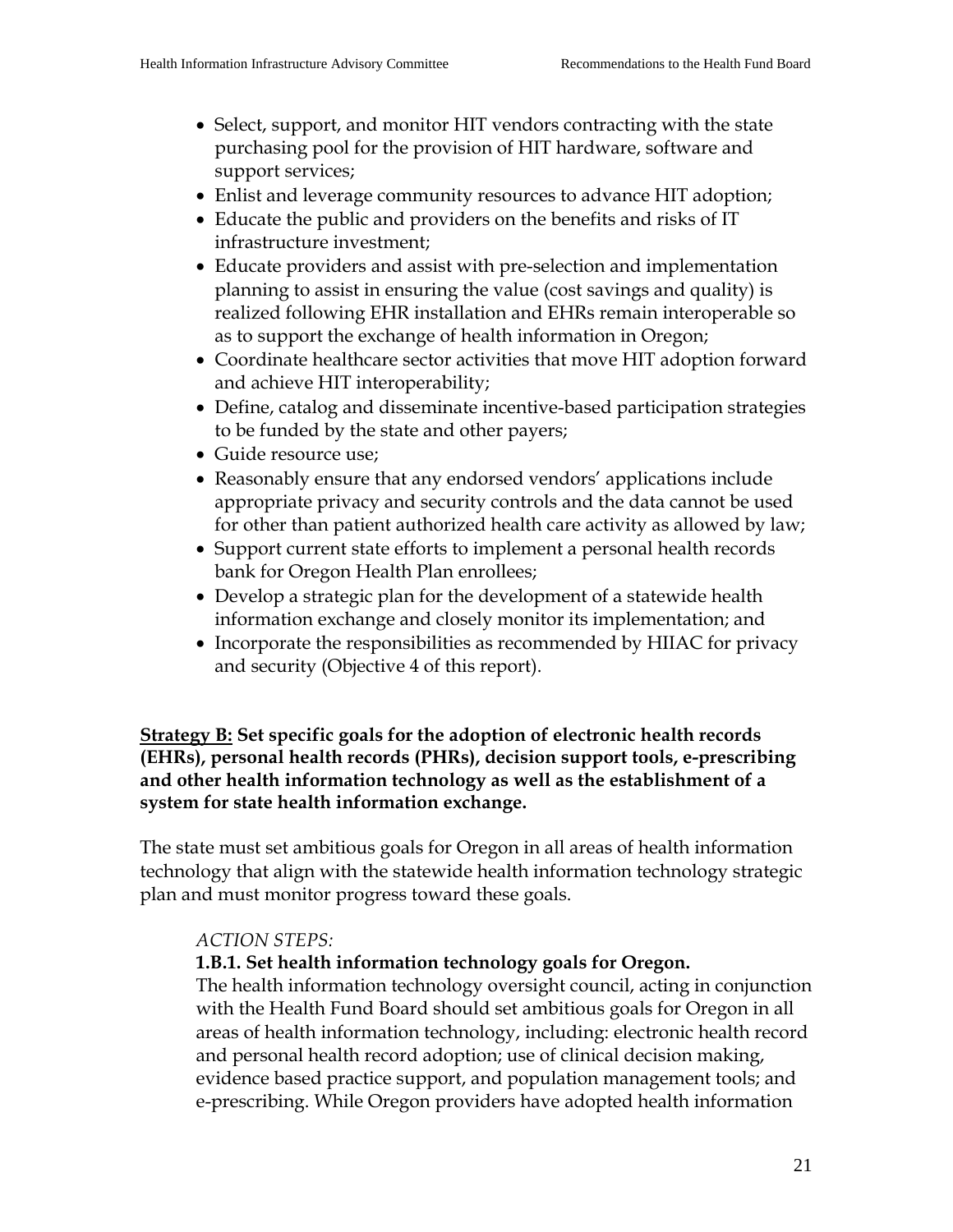technology more readily than providers across the nation, there are still over 40% of providers who do not utilize electronic health records (EHRs). The state should set ambitious goals to lead to full adoption of EHR systems and monitor progress toward these goals. In addition, incentives should be put in place to reward providers who are using EHRs in their practice to improve health outcomes and provide decision support consistent with the state's need to set goals for more widespread utilization of electronic prescribing, evidence based guidelines, and other decision support tools.

In addition, every Oregonian should have the opportunity to have a personal health record and the state should set and monitor goals to make personal health records available to and used by people across the state.

The state should also set ambitious goals for interoperability and health information exchange that would ensure the right information is available to the right people at the right time.

The goals should include, but not be limited to:

- Increase percent of Oregon practices with EHRs by 10% every year.
- All Oregonians have access to a personal health record by 2013.
- By 2013, 50% of Oregonians' health information will be included in systems that allow for electronic exchange. By 2014, 85% of Oregonians' health information will be in systems that allow for electronic exchange.

#### **1.B.2 Evaluate progress toward these goals.**

The health information technology oversight council, working in conjunction with the Health Fund Board and other state agencies, should monitor progress toward these goals. The Office for Oregon Health Policy and Research currently conducts a survey of Oregon's physicians to determine the rate of adoption of EHRs. This effort should be expanded to allow the survey to capture more detailed information about the utilization of HIT and health information exchange across a wider range of providers. In addition to measuring statewide adoption of health information technology, the council should analyze the impacts of health information technology on population health and quality of care, including: reduction in medical errors, increased consumer participation in their care, decreased costs, and the availability of appropriate information when and where it is needed.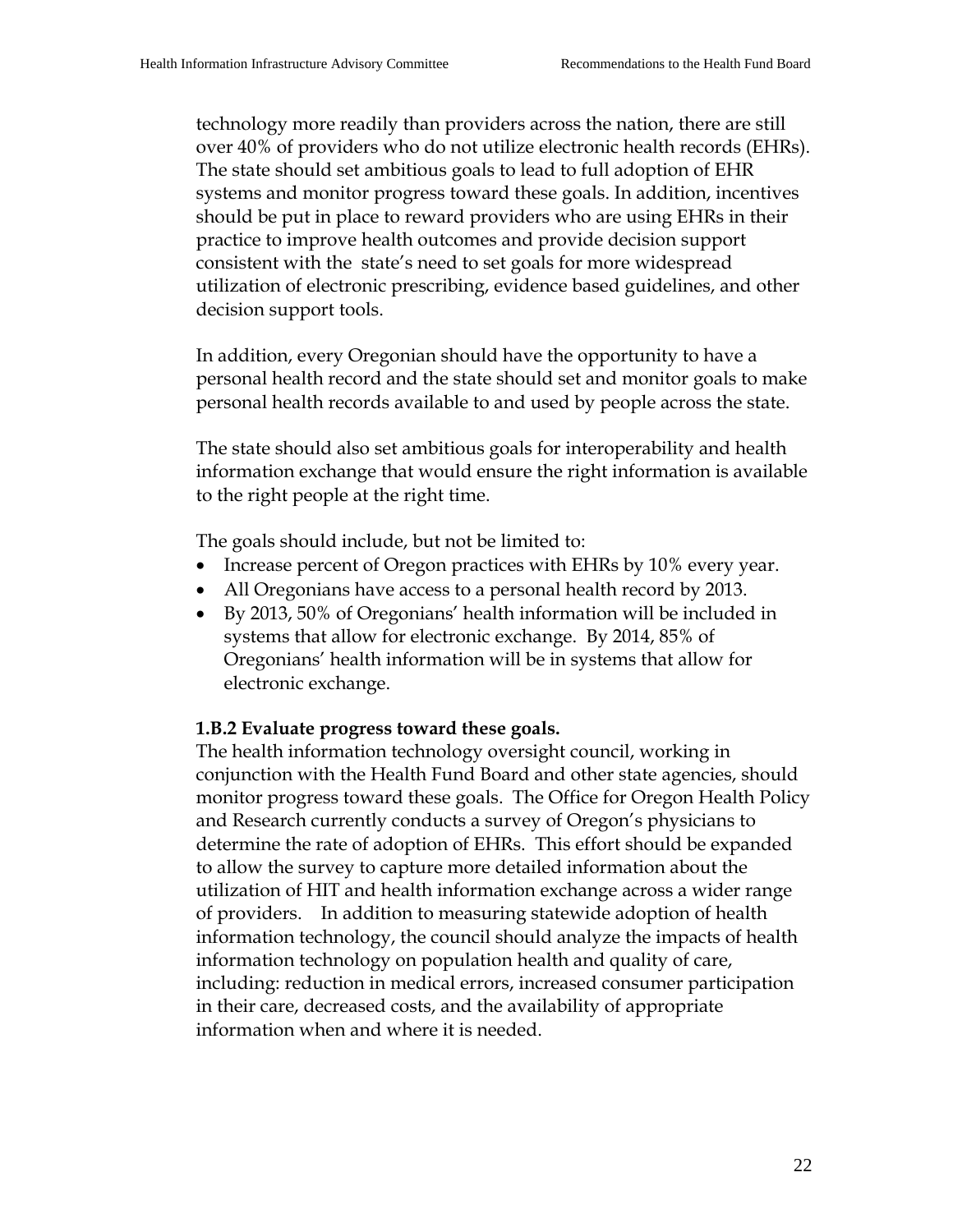**Objective 2: Accelerate widespread, effective use of health information technology (HIT) by health care providers and patients/consumers to improve health outcomes and health care quality.** 

#### **Strategy A: Restructure reimbursement systems to provide adequate incentives and compensate providers for utilizing health information technology to improve health outcomes.**

The infrastructure and on-going maintenance costs associated with the use of health information technology is an enormous barrier to building an interoperable network of providers throughout Oregon. This barrier is felt at all levels of the delivery system but seems to have a profound effect on small practices and providers serving vulnerable populations, such as safety net and rural providers. Organizations that utilize health information technology to improve patient outcomes deserve the opportunity to recoup some of the added burden of these systems as many of the greater cost benefits are realized by other parts of the delivery system.

#### *ACTION STEP:*

#### **2.A.1. Determine a fair and appropriate way to reimburse providers for their use of electronic health records (EHRs), starting with providers who serve a large percentage of Medicaid patients.**

The health information technology oversight council, in conjunction with the Health Fund Board, will make recommendations on how to fairly and appropriately compensate providers for costs associated with using health information technology to improve patient care. Options that are considered should include, but not necessarily be limited to: setting aside money to fund increased fee-for-service rate adjustments in Medicaid; requiring Medicaid MCO contracts to reimburse higher rates for health information technology adoption; and building pay for performance into the Medicaid reimbursement methodology and similar options to be used by other payers across the state. The possibility of the state using its bonding authority to support the acceleration and adoption of health information technology should also be explored, especially with respect necessary capital for infrastructure development. Without these types of policy and administrative changes, organizations will continue to delay adoption, discontinue technology use, and/or carry the misaligned burden of these costs.

**Strategy B: Create a public-private purchasing collaborative or another mechanism to help solo providers, primary care providers, small and rural practices, and those providers who serve a large percentage of Medicaid patients, obtain affordable rates for high-quality electronic health records (EHR) hardware, software and supporting services. Set quality, performance,**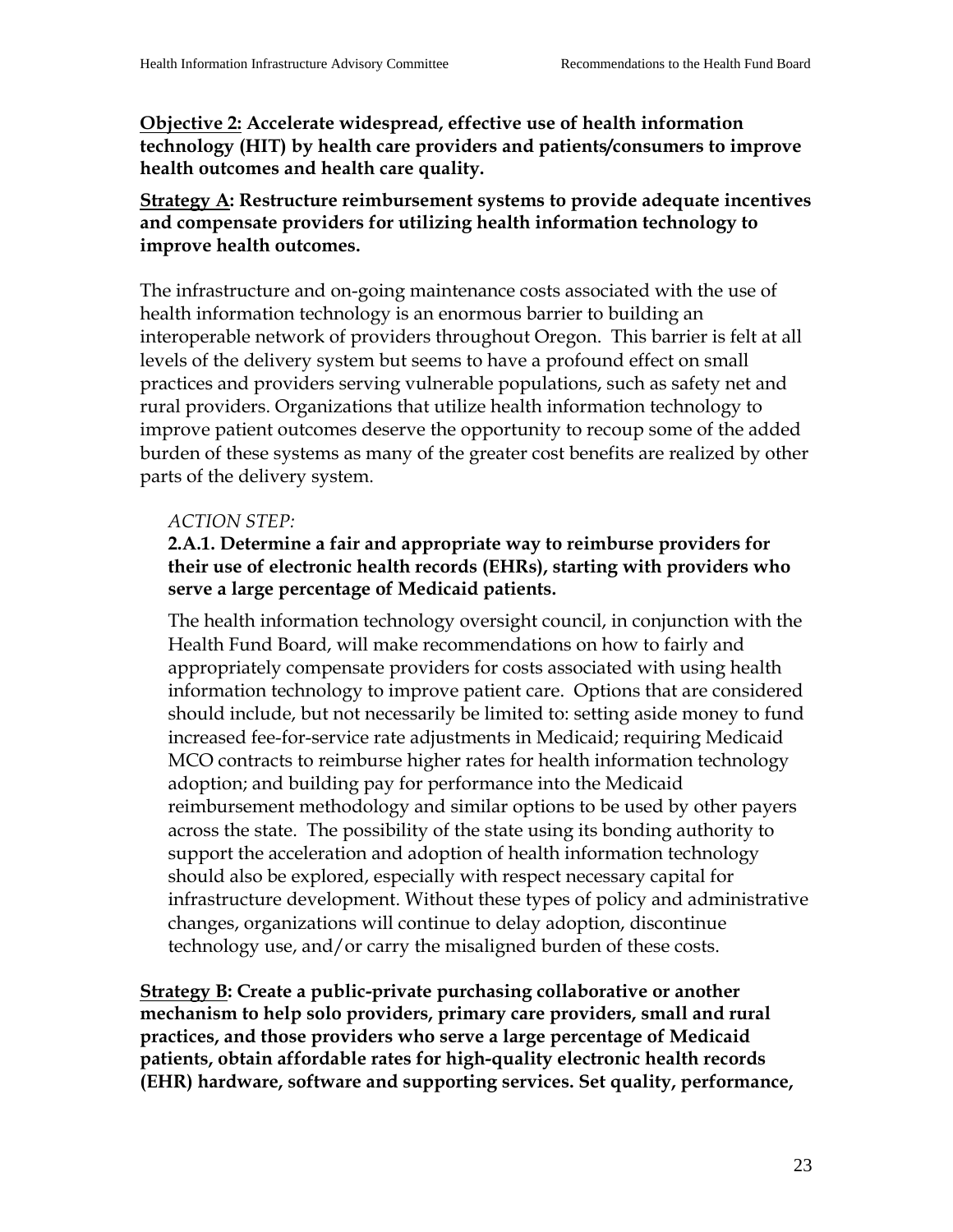#### <span id="page-24-0"></span>**and service standards for the technology vendors that will contract with this collaborative.**

A recent study conducted by the New England Journal of Medicine revealed that major barriers to adoption of EHRs include capitol costs, difficulties identifying a system that meets practice needs, uncertainty about the return on investment, and concern that a system would become obsolete.[18](#page-24-0)

Capital cost is the barrier to EHR and other health information technology adoption most commonly cited by providers, especially those in small practices, rural settings or underserved areas. Small practices do not have the same purchasing power as large hospitals and health systems and thus are not able to negotiate with vendors for reduced prices. Even if they are able to pay for initial installation of an EHR system, many of these practices cannot pay to maintain systems or provide ongoing support to staff to effectively use the products to improve patient care.

There are a wide range of products on the market and it is often difficult for providers to determine the EHR functionalities that are needed to support improved patient care and which vendors will be able to provide them with a high-quality product and continued high-quality support and service. In addition, it is difficult for these practices to identify EHR service companies that will be able to provide ongoing support and technical assistance to practices as they integrate the use of EHR into their practice infrastructure. Where providers are using health information technology, different systems are often not interoperable, which limits opportunities to improve care coordination and ensure that complete health information is available to the patient when they want it and to the provider at the time of care.

The state can help practices overcome these barriers by leveraging the knowledge of the health information technology oversight council in identifying a small number of EHR vendors and service companies who meet quality, performance, and service standards set out by the state. In addition, the state could create a purchasing collaborative or participate in a public-private purchasing pool that utilizes bulk purchasing power to negotiate more affordable rates. In order to maximize the utility of these systems for providers and patients, it is important for the state to select systems which are interoperable with one another following implementation and with other systems used around the state.

 $\overline{a}$ 

<sup>&</sup>lt;sup>18</sup> DesRoches C. 2008. Electronic Health Records in Ambulatory Care – A National Survey of Physicians. The New England Journal of Medicine. 359: 50-60.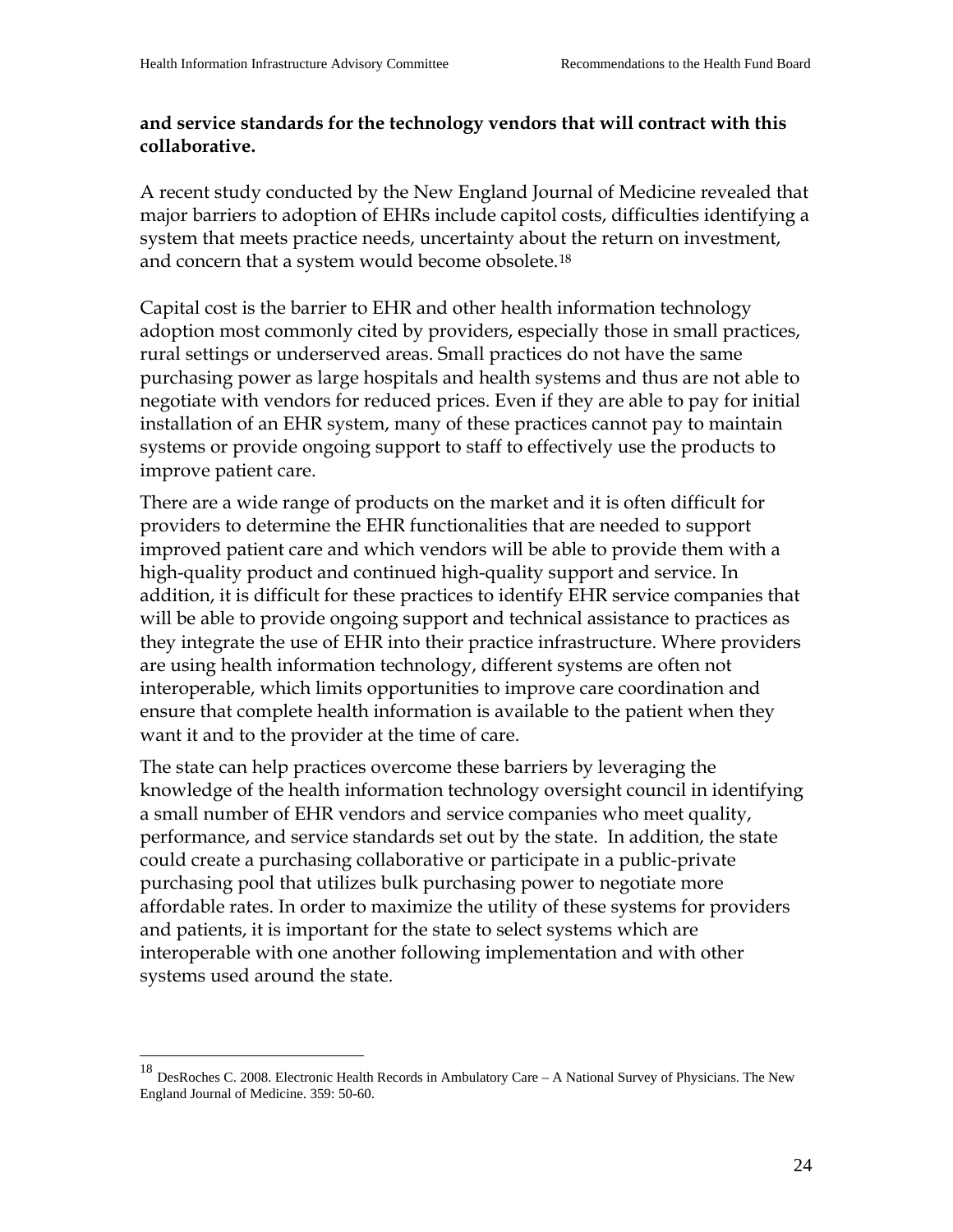#### **Strategy C: Encourage and support providers in utilizing technology that supports clinical decision making (CDM), evidence-based practice (EBP), population-based management and quality improvement.**

It is vital for providers to have access to health information technology that will maximize their ability to measure and report on quality metrics and take advantage of interoperable EHR chart information, clinical guidelines and other evidence that can improve the quality of care patients receive. In addition, while some of these tools have been developed, there is more work that needs to be done to ensure that the tools are easily integrated into practice workflow. In addition, electronic health records and other technology utilized by providers must allow for easy reporting of important quality and outcomes information so that it can be used for regional, statewide and practice-based improvement efforts. When providers, health plans, and other stakeholder groups invest in the installation and utilization of health information technology systems, it is vital that these systems include useful CDM, EBP and population-based management components to support high-quality patient care.

#### *ACTION STEP:*

#### **2.C.1. Create a purchasing collaborative to help small practices afford a small number of state-supported electronic health record (EHR) vendors and service companies that meet quality, performance, privacy (add to all) and service standards and offer the most aggressive price.**

The health information technology oversight council, acting in conjunction with the Health Fund Board, should establish a public purchasing collaborative or collaborate with private partners to create a public-private purchasing pool. The collaborative should use the contracting process to select a small number of EHR vendors and a small number of EHR service companies able to support providers using the selected EHR products that will be offered through the collaborative. The contracting process should be built on quality, performance, privacy, and service criteria, as well as cost and value, and selected vendors must have a proven track record of providing good products and services to customers. In addition, the contracting process must establish a mechanism for monitoring vendors' performance and remedying noncompliance with contract specifications.

Standards to be considered for inclusion in the contracting for *electronic health record vendors* should include, but not be limited to:

- ¾ Meeting or exceeding current Certification Commission for Healthcare Information Technology standards
- ¾ Valuable clinical decision support, evidence-based medicine, population management and quality improvement tools to be used by providers at the point of care and the ability to report on key quality metrics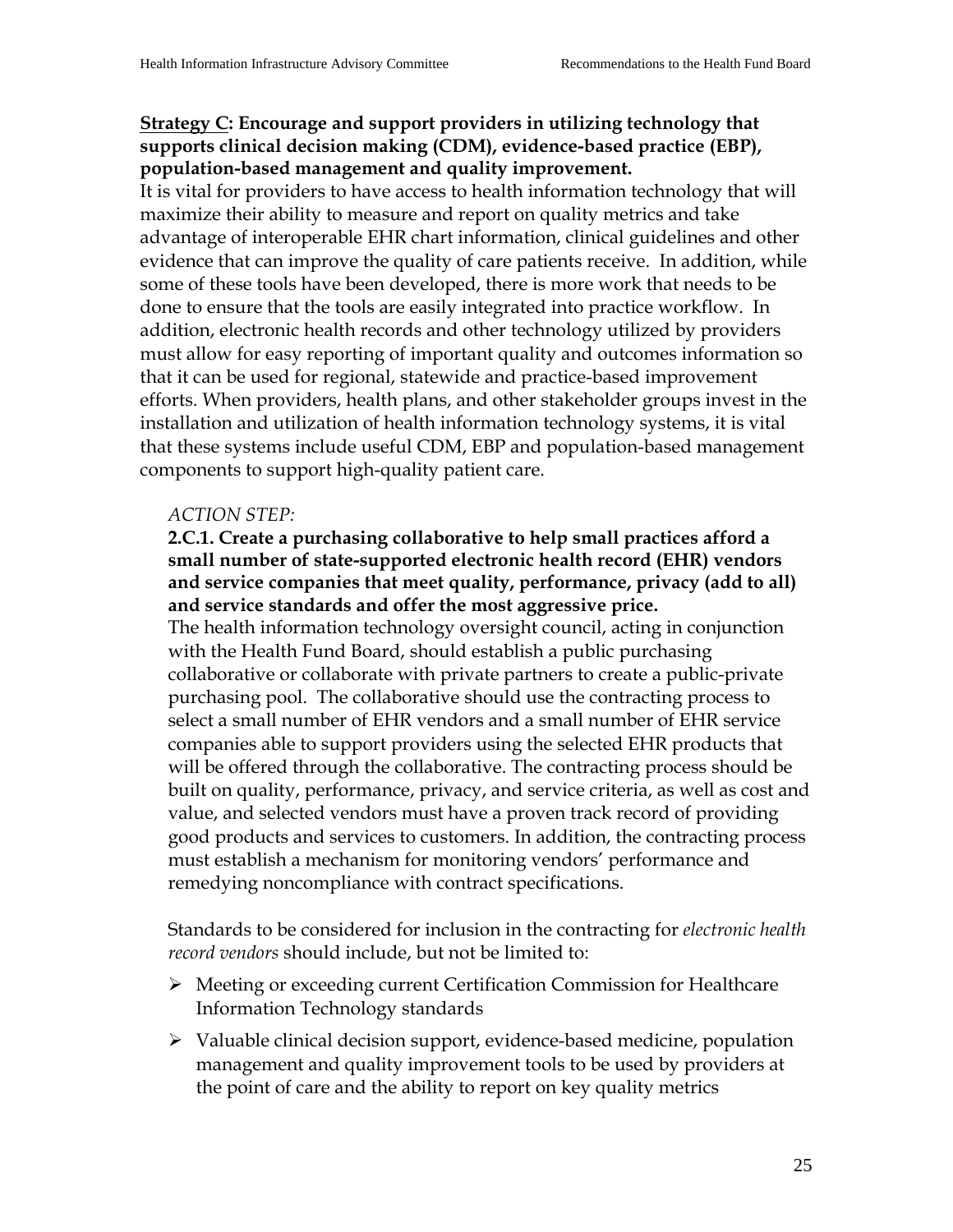- ¾ Interoperable data exchange with other EHRs, personal health records, and the Oregon Health Records Bank
- ¾ Adherence to HIIAC privacy and security principles (Objective 4 of this report)
- $\triangleright$  Ability to record, store, and report quality of care and health outcomes measures
- $\triangleright$  Ability to be utilized in a range of care settings
- $\triangleright$  Other standards as determined by HIIAC in conjunction with the Health Fund Board

Requirements to be considered for state contracting with electronic health record *service companies* should include, but not be limited to:

- ¾ Ongoing support of the EHR systems selected by the EHR *vendor*  contracting process
- $\triangleright$  Implementation support
- $\triangleright$  Conversion from paper records or another EHR to one of the stateselected EHRs
- $\triangleright$  Interface support
- $\triangleright$  Support practices in optimizing use of EHR
- $\triangleright$  Support quality reporting
- $\triangleright$  Support participation in health information exchange
- ¾ Adherence to HIIAC privacy and security principles (Objective 4 of this report)
- $\triangleright$  Other standards as determined by HIIAC and through public forums

The contracting RFP process should be completed by January 1, 2010.

#### **Strategy D: Subsidize installation and ongoing management of health information technology in small and rural practices.**

Even with reduced prices negotiated by the state or a purchasing collaborative, many practices need financial support to purchase and/or maintain an EHR system. The state should first focus financial assistance on primary care solo and small practices serving underserved and Medicaid populations. The state should only provide support for the adoption of EHR vendors and service companies that meet quality, performance, privacy, and service standards as determined by the state and should be careful not to undermine related community efforts. Grants to support the purchase and installation should be matched by community foundations and other private partners to leverage public dollars.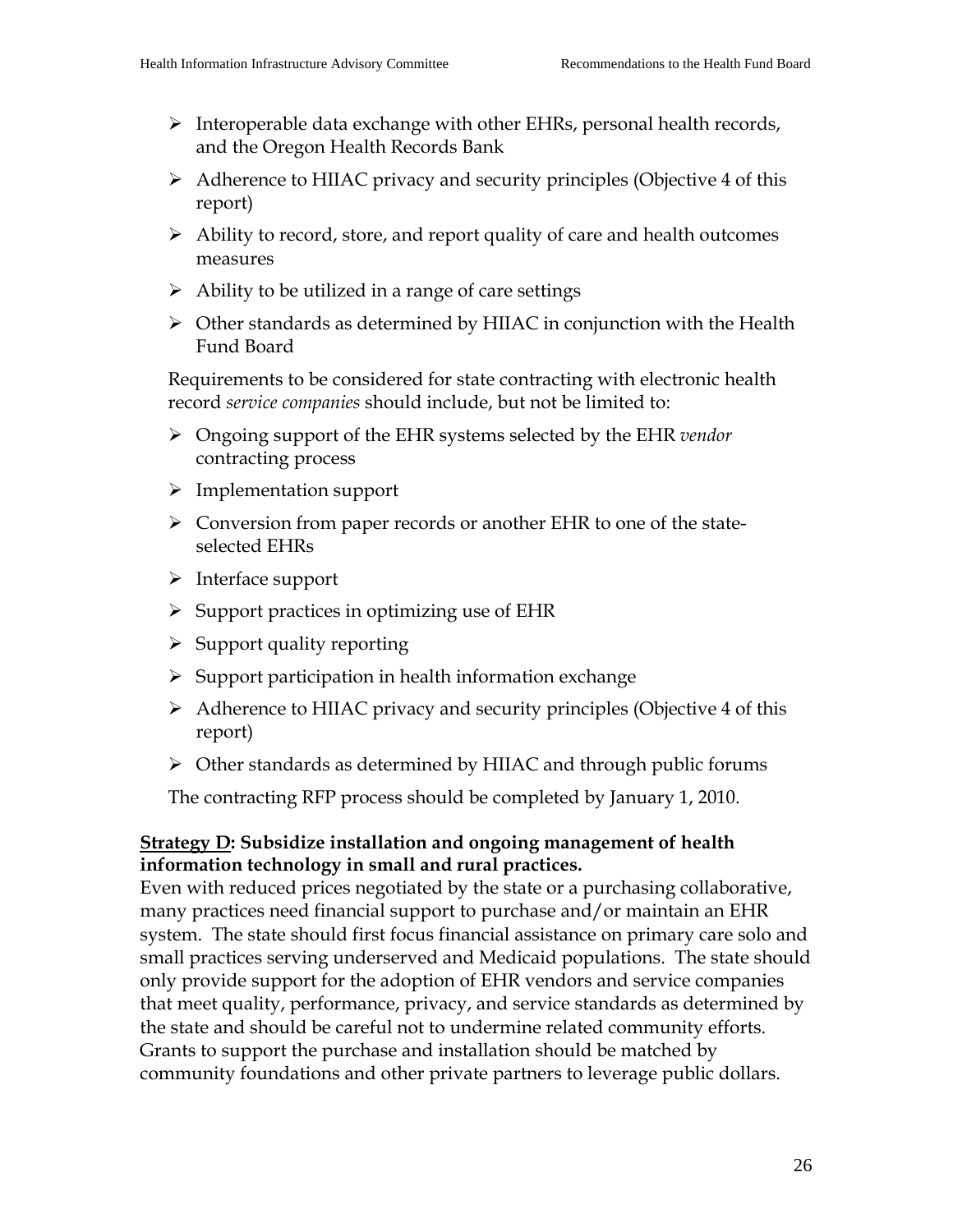#### ACTION STEP:

#### **2.D.1. Establish a program to subsidize provider use of state-selected electronic health record (EHR) vendors and service companies.**

Establish a program through legislation to provide subsidies, in the form of grants or low-interest loans, for providers who cannot afford to purchase and/or maintain an EHR system. Priority should be given to small, rural and/or primary care practices and providers serving a large percentage of Medicaid patients. The health information technology oversight council, acting in conjunction with the Health Fund Board, should be responsible for designing the subsidy programs and the program will be administered by the Department for Human Services. Subsidies must be used to purchase EHRs from state-selected EHR vendors or support services from state-selected EHR service companies available through the purchasing collaborative. Amounts of subsidies will be determined on a sliding scale, based on service to underserved populations and service to Oregon's Medicaid population, as well as other factors such as size of practice and practice location. The subsidy program should be designed to maximize federal match, community matching funds, and other private funds. The technology oversight committee should also explore opportunities to use the state's bond authority to finance the subsidy program.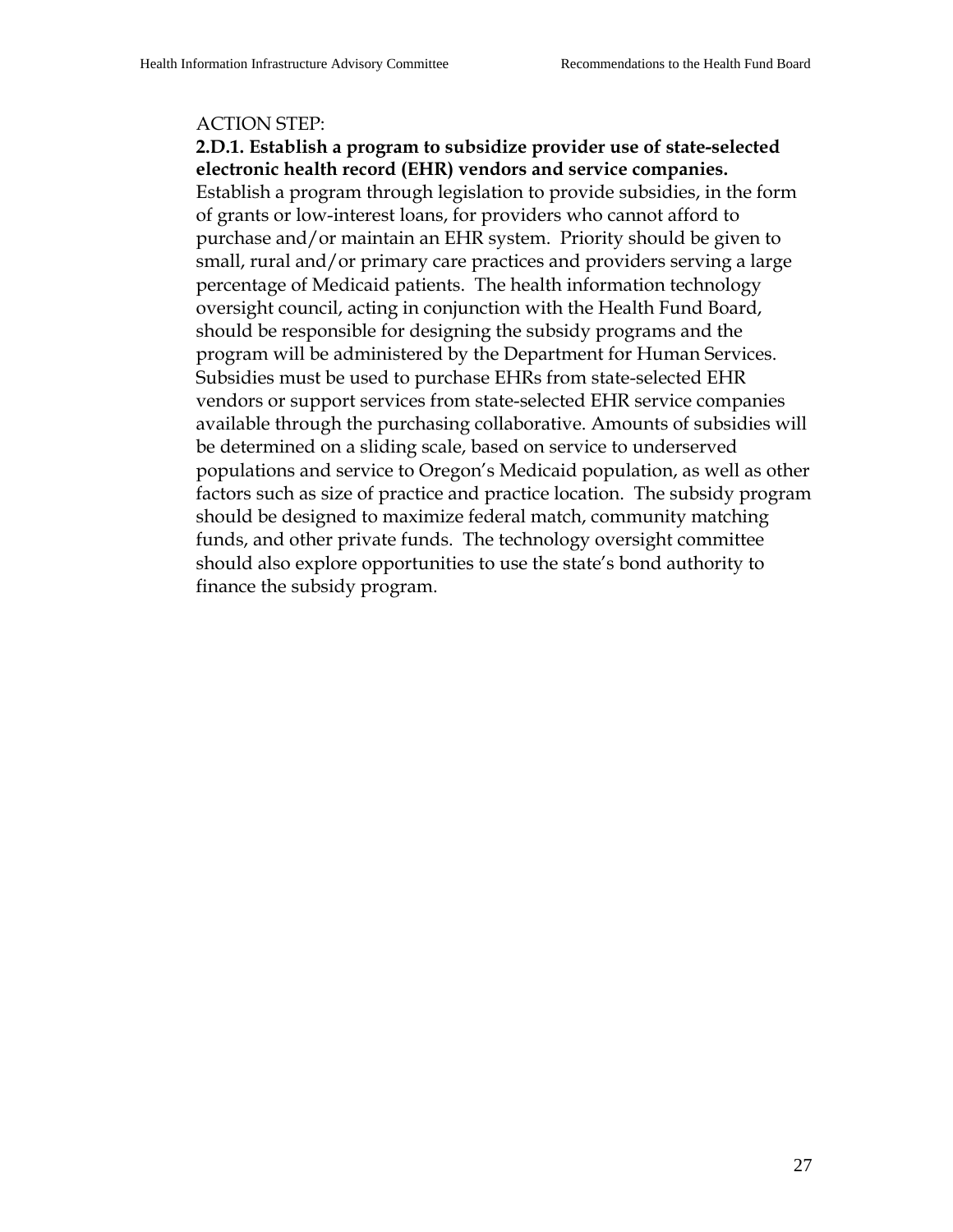**Objective 3: Have by 2012 a statewide system for electronic exchange of health information.** 

**Strategy A: Support the use of DMAP's (Division of Medical Assistance, Department of Human Services) Health Record Bank (HRB) as a fundamental building block for a statewide system for health information exchange which ensures that patients' health information is available and accessible when and where they need it.** 

Health information exchange facilitates the electronic movement of healthrelated information among patients and authorized providers and organizations.

DMAP's Health Record Bank project provides an opportunity for the state to build upon the investment and work that is already being done in the area of health information exchange. The HRB is Oregon's Medicaid Transformation grant project funded through a \$5.5 million grant from the Centers for Medicare and Medicaid Services. The HRB project is currently in the planning stage, but will eventually store Medicaid clients' health information electronically and make it available on a secure web site. Goals of HRB Oregon are to: assemble existing patient information from multiple sources and provide one place for patients and their providers to share that information; provide a reliable and trusted repository of patient-specific health information; improve quality and coordination of care by providing patient-specific historical health information and decision support tools and resource information to enhance patient participation in their health and health care; and protect patient privacy.

The input of the private sector will be a key to ensuring the HRB will be interoperable with those outside Medicaid. Ensuring the DMAP Health Record Bank is built to be interoperable with the electronic health records used by providers serving enrollees in health plans through the Public Employees' Benefits Board, Oregon Educators' Benefits Board, and the Department of Corrections will lay the ground work for eventual health information exchange throughout the state.

The HRB should also encompass strong privacy and security protections and resolve the issues of patients' rights with respect to the use and ownership of their personal health information. A public education program targeted at both providers and patients will be necessary to allow patients and providers to have trust and confidence in the system, thereby increasing participation.

#### *ACTION STEP:*

#### **3.A.1. The health information technology oversight council ensures support of the Health Record Bank project and requires that the system be built with interoperability as a main focus.**

The health information technology oversight council works with DMAP to ensure that the Health Record Bank is developed in line with the overall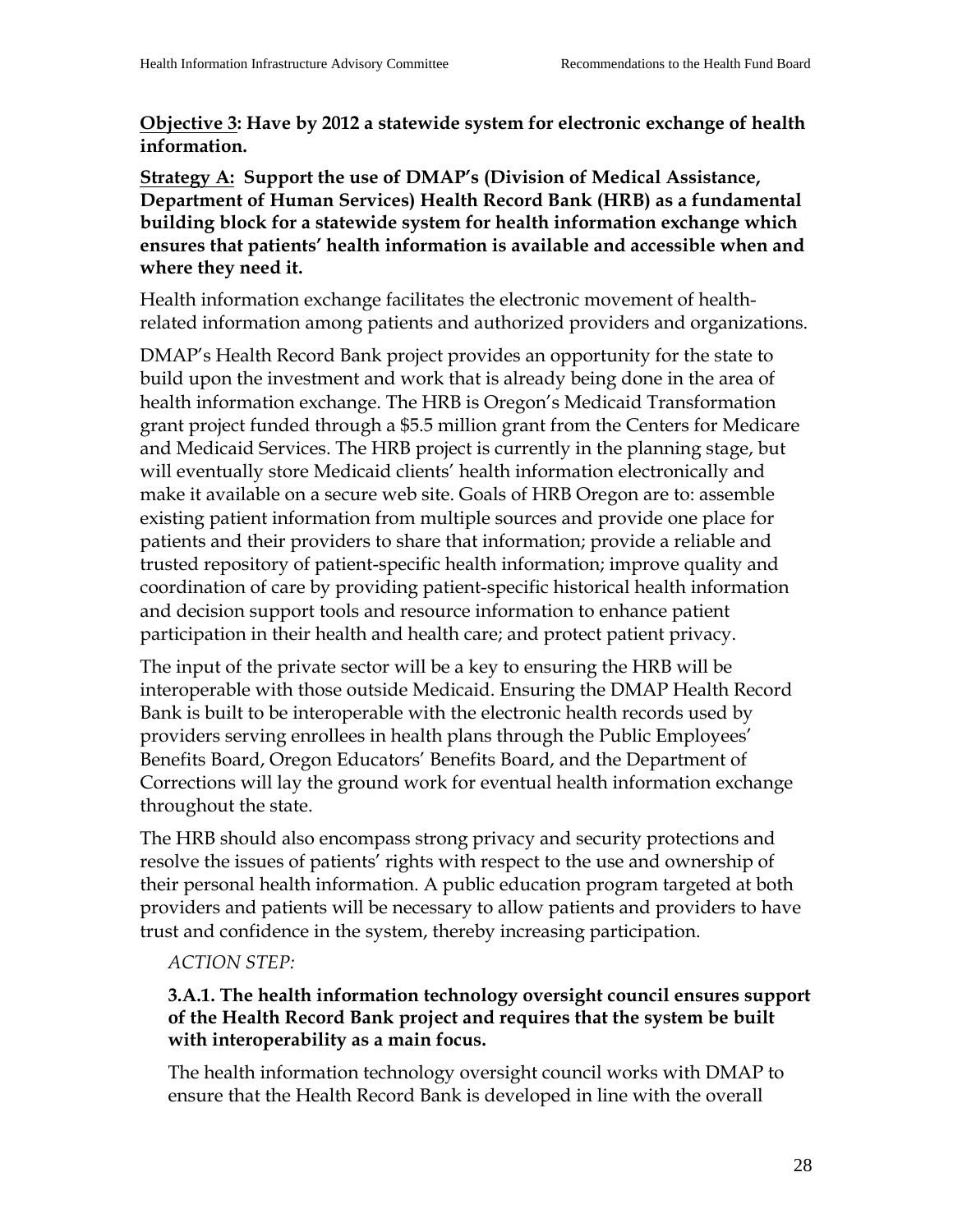strategic goals for statewide health information exchange and that will allow it to interoperate with other systems used across the state.

### **Strategy B: Facilitate ongoing planning for the development of a statewide system for exchange of health information.**

The Health Record Bank is only the first step in creating a system that allows for health information to be effectively, efficiently, and securely exchanged between patients and their providers. The state should coordinate efforts across the public and private sectors to build capacity for health information exchange, promote the development of interoperable technology, and leverage available resources to support a system for statewide exchange. Over time, the state should consider opportunities to partner with private sector and other partners to develop a self-sustaining model for health information exchange.

### *ACTION STEPS:*

### **3.B.1. The state designates the health information technology oversight council as the oversight entity for promoting a statewide system for exchange of health information technology.**

The health information technology oversight council should develop a strategic plan for the development of a statewide system for the exchange of health information technology. This includes setting the goal of having a statewide system for health information exchange in place by 2012 and monitoring progress toward this goal. By 2013, 50% of Oregonians' health information should be able to be exchanged through this system and by 2014, 85% of Oregonians should be included.

### **3.B.2. The state allocates the appropriate funding to create a statewide system for health information exchange.**

Over time, the state should consider working with private and other partners to develop a self-sustaining model for health information exchange.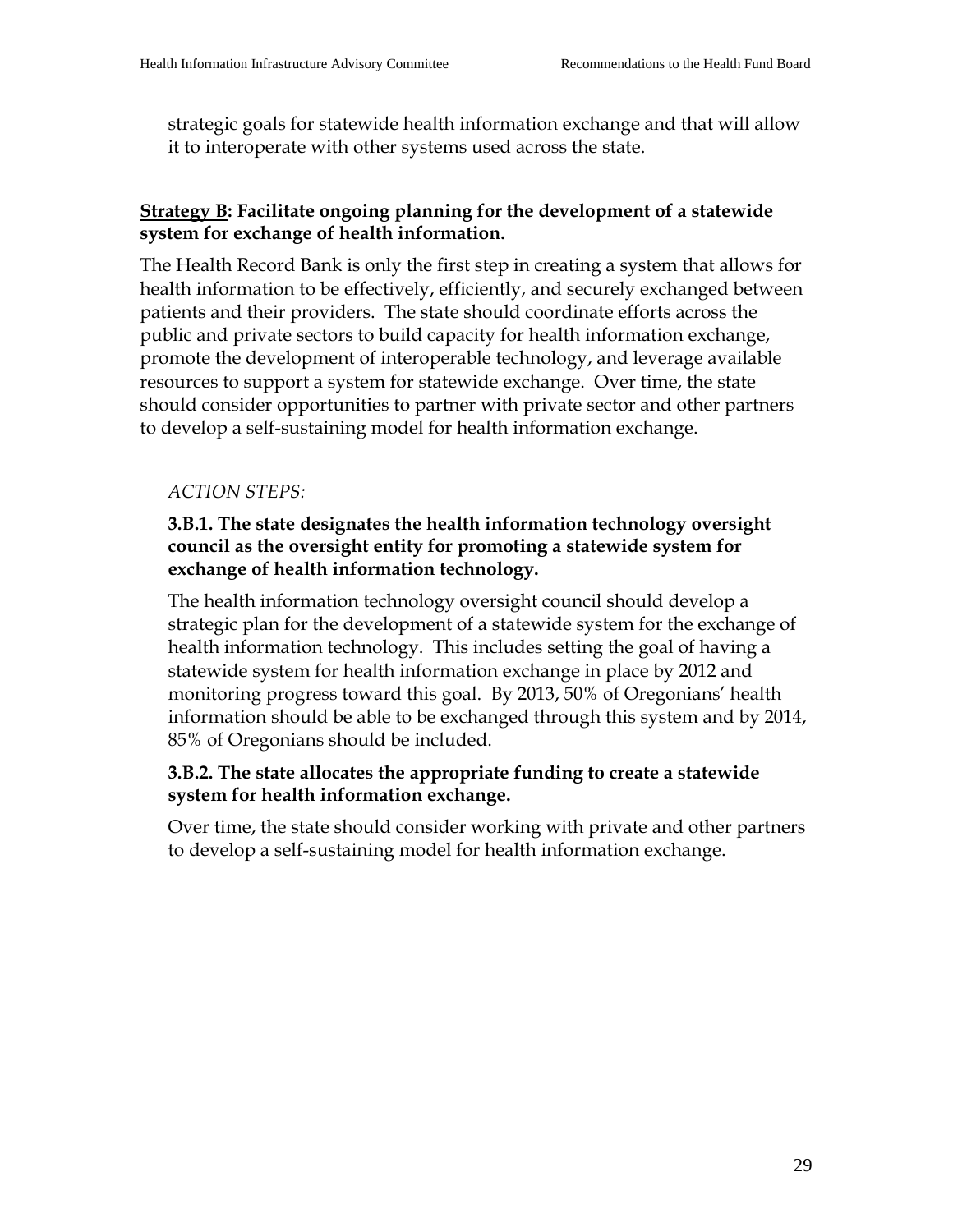**Objective 4: Ensure the highest level of privacy and security protections for Oregonians' personal health information in an electronic exchange environment to promote widespread participation by providers and patients in these systems.** 

**Strategy A: Any policy developed related to health information exchange must reasonably ensure that systems are in place that protect people's security and privacy and provide for meaningful remedy if these policies are violated**. The federal Health Information Portability and Accountability Act (HIPAA) and current Oregon law offer strong protections for the security and privacy of people's health information. While additional safeguards will be needed over time, strict enforcement of current policies and the existence of penalties for the misuse – including negligent misuse – of information will result in more secure systems being adopted and more privacy and security safeguards being instituted from the beginning.

**Strategy B: Utilize an opt-in policy for health information exchange to give individuals' control over their information and who has access to it.**  Ensuring clear law and rules for patients and providers involved in electronic health information exchange will increase the use and effectiveness of these systems. Requiring that consumers actively opt-in to a health exchange system will ensure that they know their information will be exchanged electronically.

**Strategy C: Ensure that required administrative, physical, and technical safeguards are in place to protect individuals' health information that is specially protected under federal and Oregon state law . Require patients to provide authorization for every instance of exchange of health information that falls within these specially protected categories.** 

*ACTION STEPS:* 

**4.1.The health information technology oversight council will analyze the policies and programs it develops to ensure that the privacy and security of health information is maintained, especially as health information exchange systems are established and expanded.** 

**4.2.The HIIAC will continue to work on privacy and security issues and identify opportunities for Oregon to strengthen state law to protect the privacy and security of Oregonians' health information (See Next Steps).**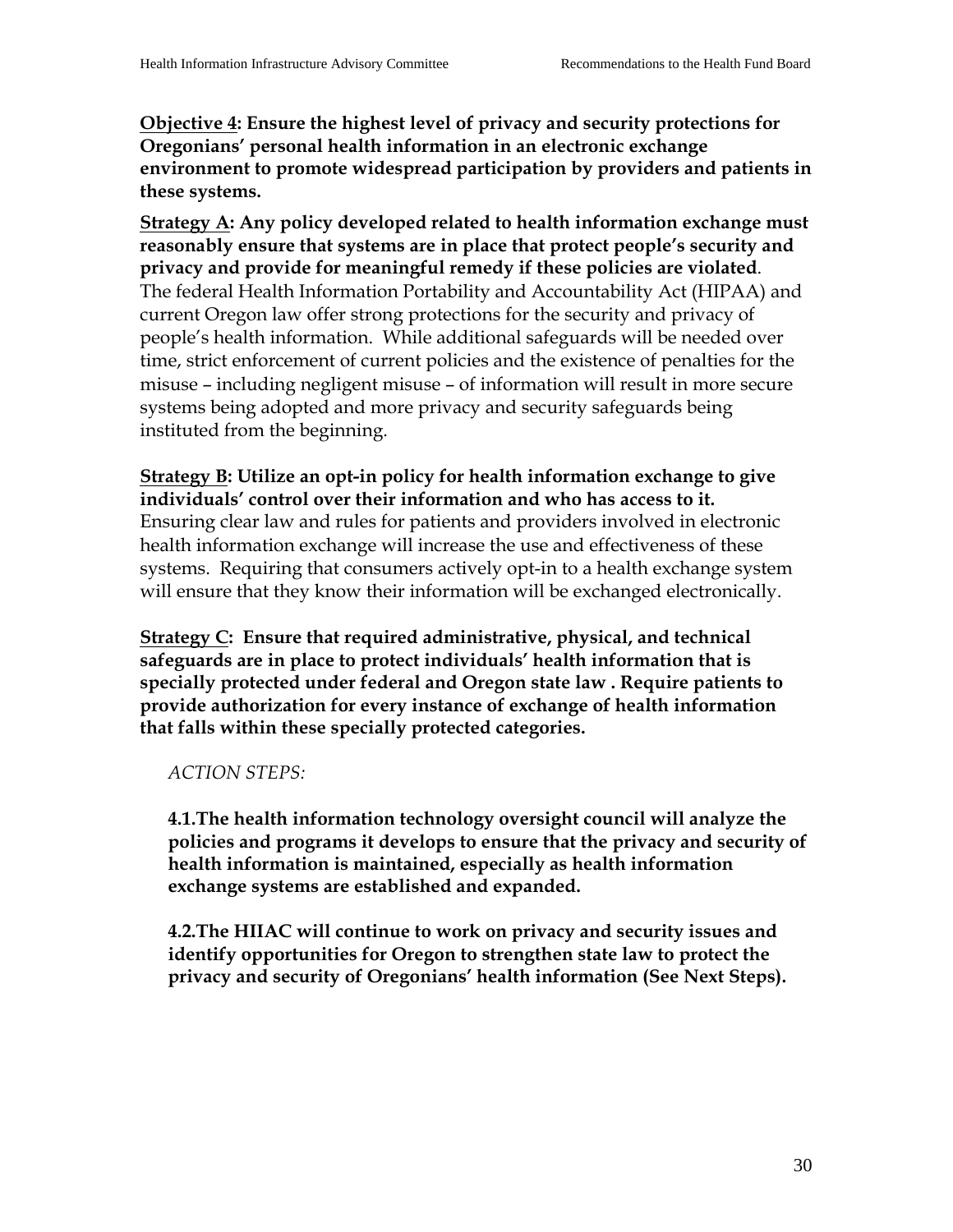# **V. NEXT STEPS**

Although the HIIAC members spent significant time discussing privacy and security issues over the last few months, the group was unable to reach consensus on a number of specific focus areas. The group will focus their discussion over the next few months on developing more detailed privacy and security recommendations and will report to the Legislature during the 2009 Legislative session.

Some of the areas the group has identified for further discussion include:

- Patient control of records
- Authorization for individual instances of exchange
- Protection of providers if patient does not allow their information to be fully exchanged
- Right of the patient to keep parts of their record from being exchanged
- Specific penalties and remedies for security breaches
- Ability for patient to correct errors in their record
- Emergency allowances for exchange
- Third party access to information
- Policies that allow for research and public health monitoring while protecting patient privacy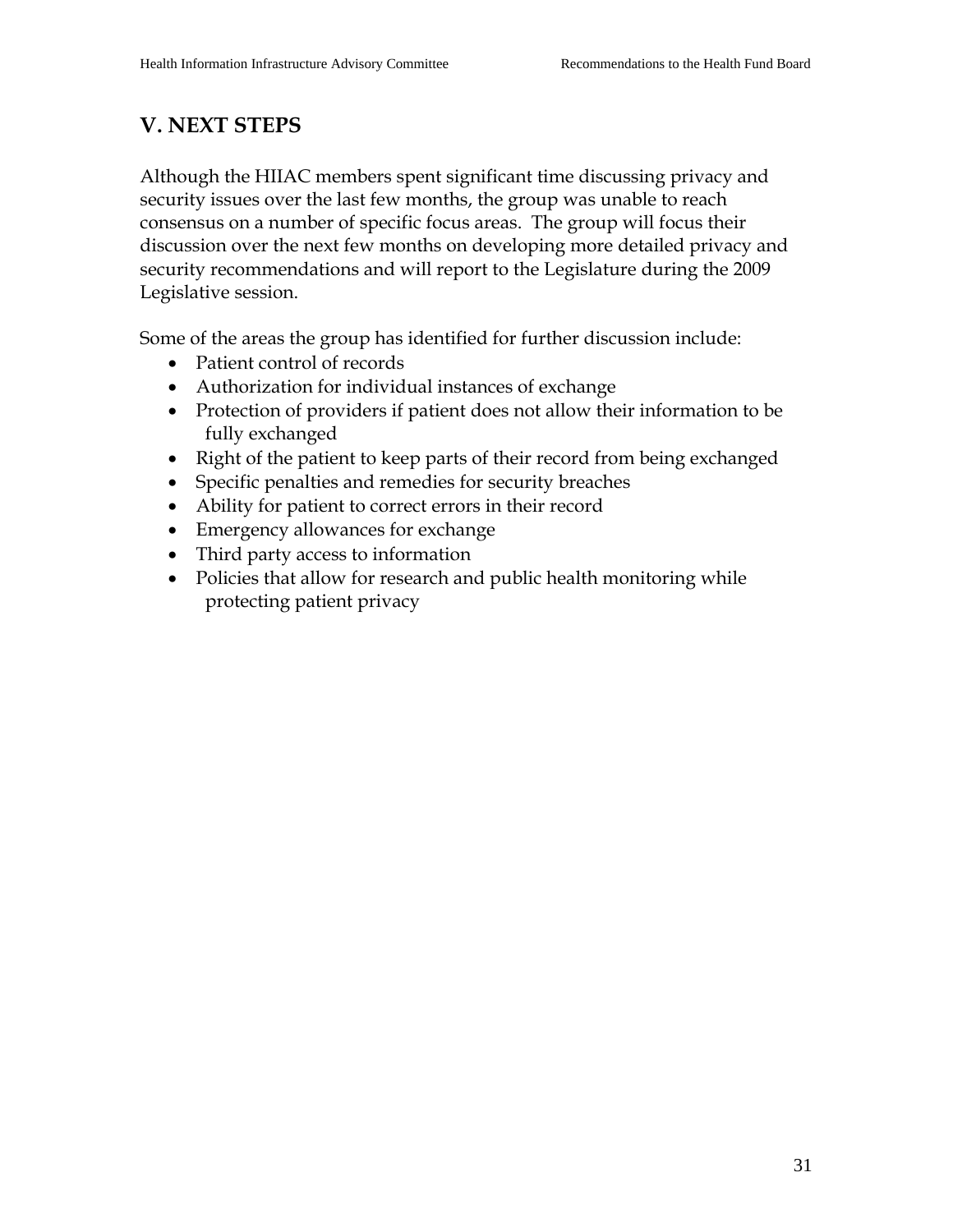### **Appendix A: Health Information Technology Glossary**

Definitions from:

The National Alliance for Health Information Technology, Report to the Office of the National Coordinator for Health Information Technology on Defining Key Health Information Technology Terms, April 28, 2008. Available: http://www.hhs.gov/healthit/documents/m20080603/10\_2\_hit\_terms.pdf

**Electronic Health Record –** an electronic record of health-related information on an individual that conforms to nationally recognized interoperability standards and that can be created, managed, and consulted by authorized clinicians and staff across more than one health care organization.

**Personal Health Record -** an electronic record of health-related information on an individual that conforms to nationally recognized interoperability standards and that can be drawn from multiple sources while being managed, shared, and controlled by the individual.

**Electronic Health Exchange –** The electronic movement of health-related information among organizations according to nationally recognized standards.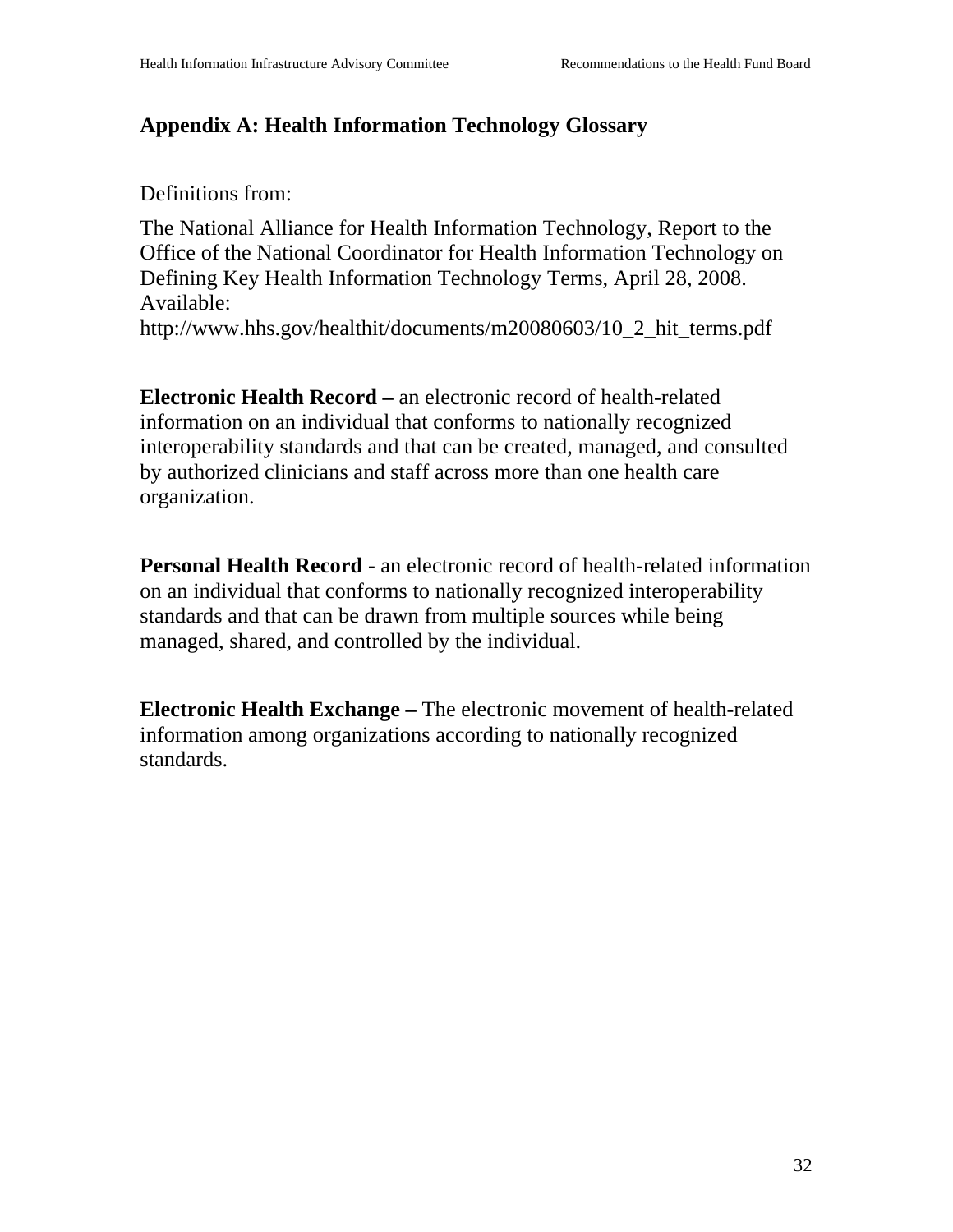### Appendix B: HISPC Values and Principles

#### **From the HISPC Final State Implementation Report:**

#### **HISPC Values & Principles**

The goal of this effort is to keep Oregonians health information private and secure. The following values frame Oregon's policy for assuring the privacy and security of electronic health information.

- □ Trust
- □ Privacy
- Autonomy
- □ Feasibility
- Balance
- Portability
- □ Equality
- □ Transparency
- □ Public Accountability

The Oregon HISPC project team carefully studied the research on privacy and security of health information exchange in search of a framework appropriate to guide solution recommendations for Oregon. The Markle Foundation's *Connecting for Health* principles regarding the individual and their health information provide such a framework that will allow Oregon to achieve all the solution recommendations detailed in this report. The Steering Committee recognized the importance of the principles in building trust among all parties in Oregon and embraced the principles as the foundation for health information exchange in Oregon.

- 1. Individuals should be guaranteed access to their own health information.
- 2. Individuals should be able to access their personally identifiable health information conveniently and affordably.
- 3. Individuals should have control over whether and how their personally identifiable health information is shared.
- 4. Individuals should know how their personally identifiable health information may be used and who has access to it.
- 5. Systems for health information exchange must protect the integrity, security, and confidentiality of an individual's information.
- 6. The governance and administration of health information exchange networks should be transparent and publicly accountable.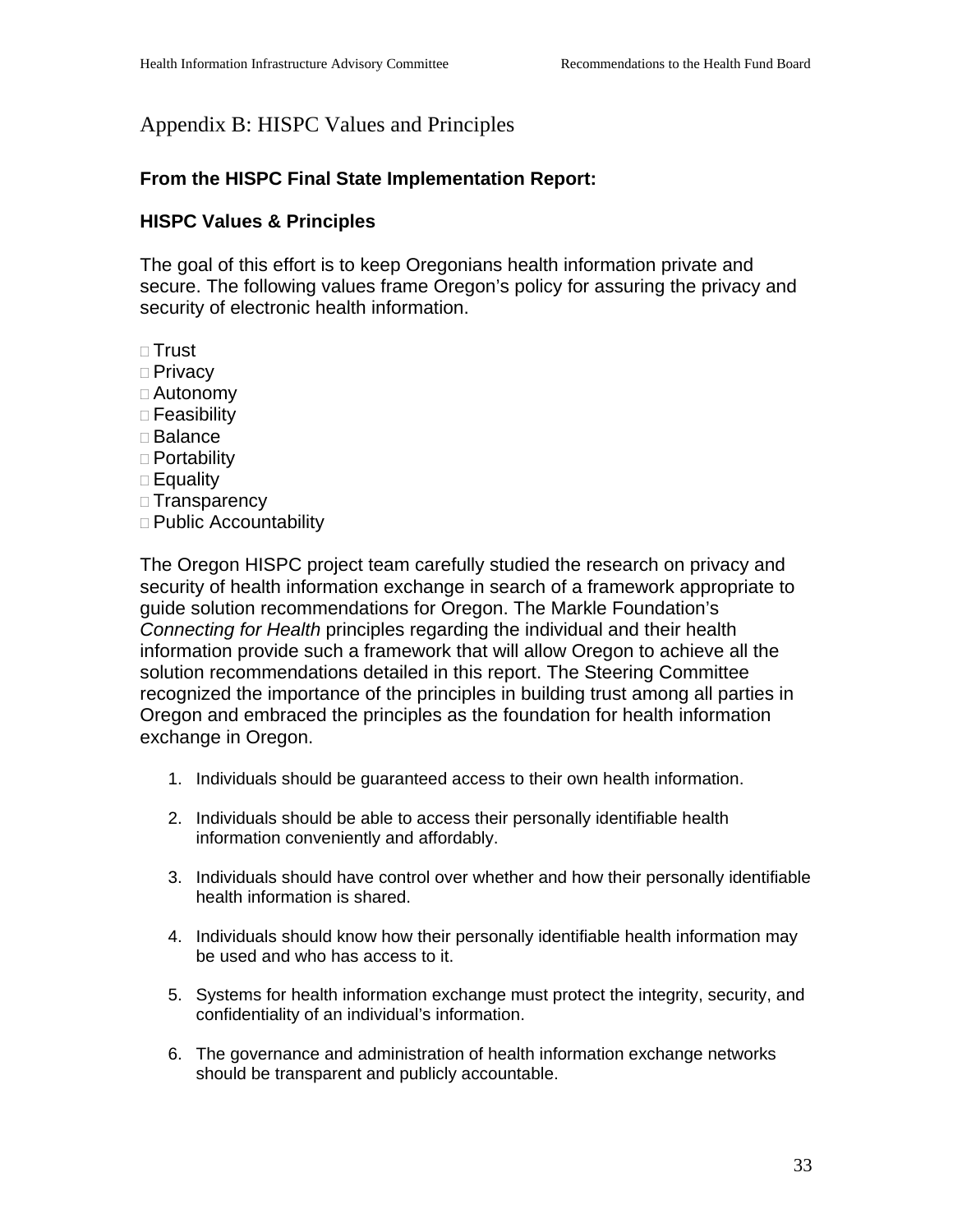### Appendix C: Specially Protected Health Information and Oregon Law

### **Oregon HISPIC Project Specially Protected Health Information & Oregon Law March 30, 2007**

# **Gwen Dayton, JD Chris Apgar, CISSP**

#### A. **Introduction:**

Oregon law provides special protections for limited classes of health information. Such protections preempt the HIPAA privacy rule because they are more stringent than HIPAA. More stringent is defined as providing greater protections for the patient/health plan member or providing the patient/health plan member greater access to his/her individually identifiable health information (IIHI). The purpose of this document is to identify the different classes of specially protected health information given current Oregon law.

It should be noted that there have been no significant changes to classes of information considered specially protected for some time with two exceptions. The Oregon Legislature provided greater protections for genetic information during the 2005 legislative session. Also, the Oregon Department of Human Services (DHS) recently promulgated rules that allowed freer access to HIV/AIDS test information (keeping in mind that this does not provide any less protection than afforded by the HIPAA privacy rule).

Legislation was passed during the 2003 session that was considered HIPAA conforming legislation. This legislation did not change what was already considered specially protected health information under Oregon law. It merely made sure Oregon law conformed to federal regulations. The only additions to Oregon law, over and above HIPAA, were to establish a maximum amount providers could charge patients for a copy of their medical record and established in statute a model authorization form.

#### B. Classes of Specially Protected Health Information:

Oregon law, like most other states, provides special protections for certain classes of health information. While laws differ from state to state, generally the categories of health information afforded additional protections are relatively similar. In a number of cases, the primary difference between states is the level of protections found in statute or rule. As an example, Oregon probably has the most stringent genetic privacy law in the nation. Another good example is California – overall California provides greater privacy protections than any other state and has been a leader in enacting consumer-focused legislation that enhances the privacy of the individual.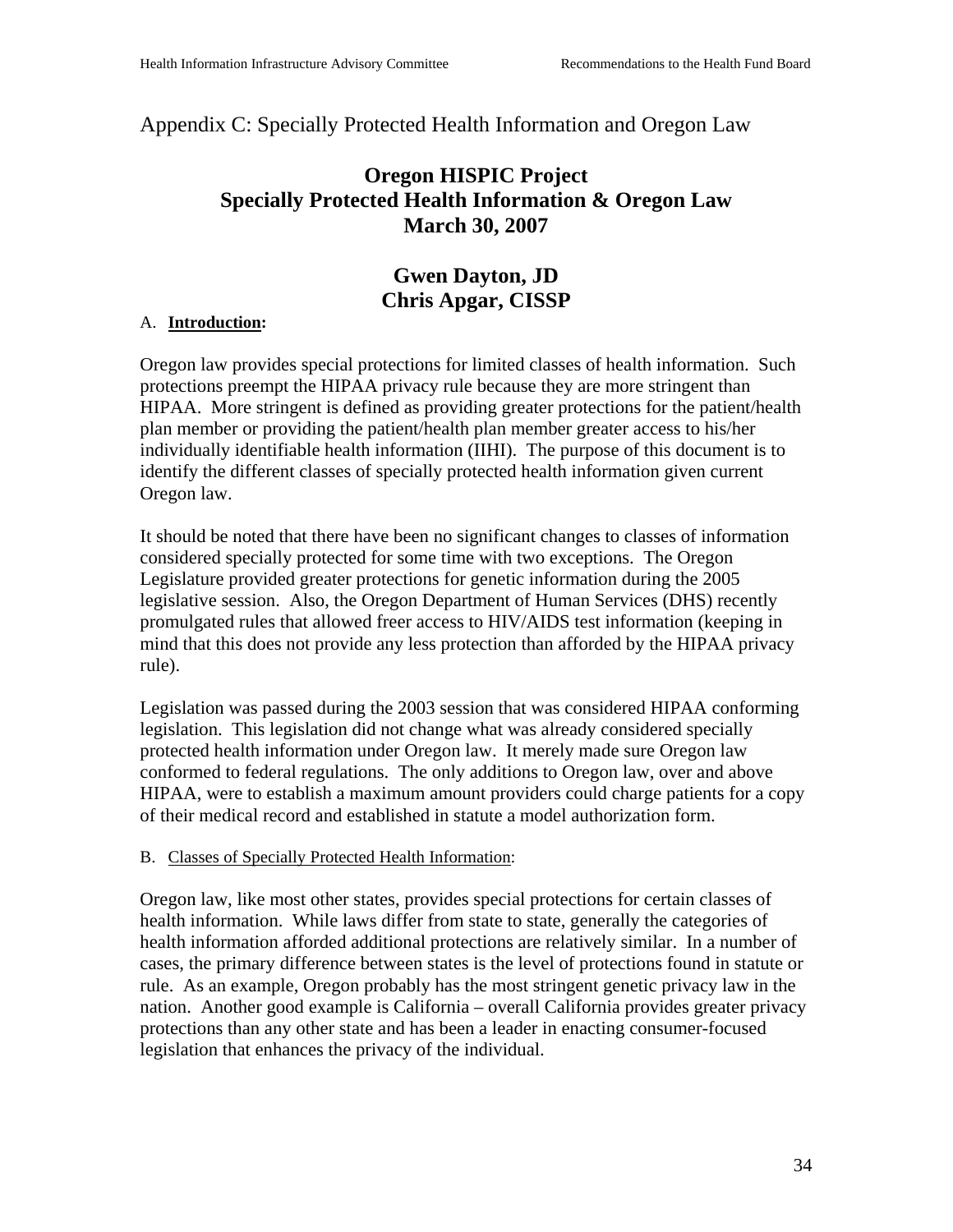The different classes of information afforded special protections under Oregon law include:

- Genetics
- Mental health
- Alcohol and chemical dependency (also specially protected under federal law, 42 CFR pt. 2)
- HIV/AIDS
- Health information about a minor (generally a minor 14 years of age or older and specific to alcohol and chemical dependency, birth control, mental health and sexually transmitted diseases)

When health care information is specifically protected, it generally requires a specific authorization from the patient/health plan member for any release, including for treatment, payment and healthcare operations. The authorization to release information needs to be specific, event driven or time limited and can be valid for no more than 18 months. Also, authorization forms need to indicate that no protections are guaranteed after initial release; that the information can be re-released and, at that point, not necessarily protected by the provisions of Oregon law. The exception to this is information about alcohol and chemical dependency. This exception, mandated by 42 CFR pt. 2, requires all authorizations include language indicating that the information cannot be re-released without specific authorization from the patient/health plan member.

#### C. Legal Specifics:

The following includes the specific legal information regarding specially protected health information under Oregon law.

- a. **HIV/AIDS** Authorization required: No person may be compelled to disclose the identity of a person upon whom an HIV-related test is performed, or the results of such test in a manner which permits identification of the subject of the test except as required or permitted by law or authorized by the person whose blood is tested. ORS 433.045(3).
	- i. Authorization requirement includes third party payers. OAR 333-012- 0170(8)(a)
	- ii. Authorization to release HIV test results must contain:
		- 1. The statement that HIV test information is to be released
		- 2. The purpose for which the information may be released
		- 3. The identity of those to whom the information may be released
		- 4. The time period during which the release may occur
		- 5. The date of the authorization and the signature of the person giving authorization. OAR 333-012-0270(8)(a).

Exceptions: The following disclosures do not require authorization:

- iii. Emergency treatment
- iv. To those who "must review the record for the purpose of delivering health care to the individual or for routine administrative procedures".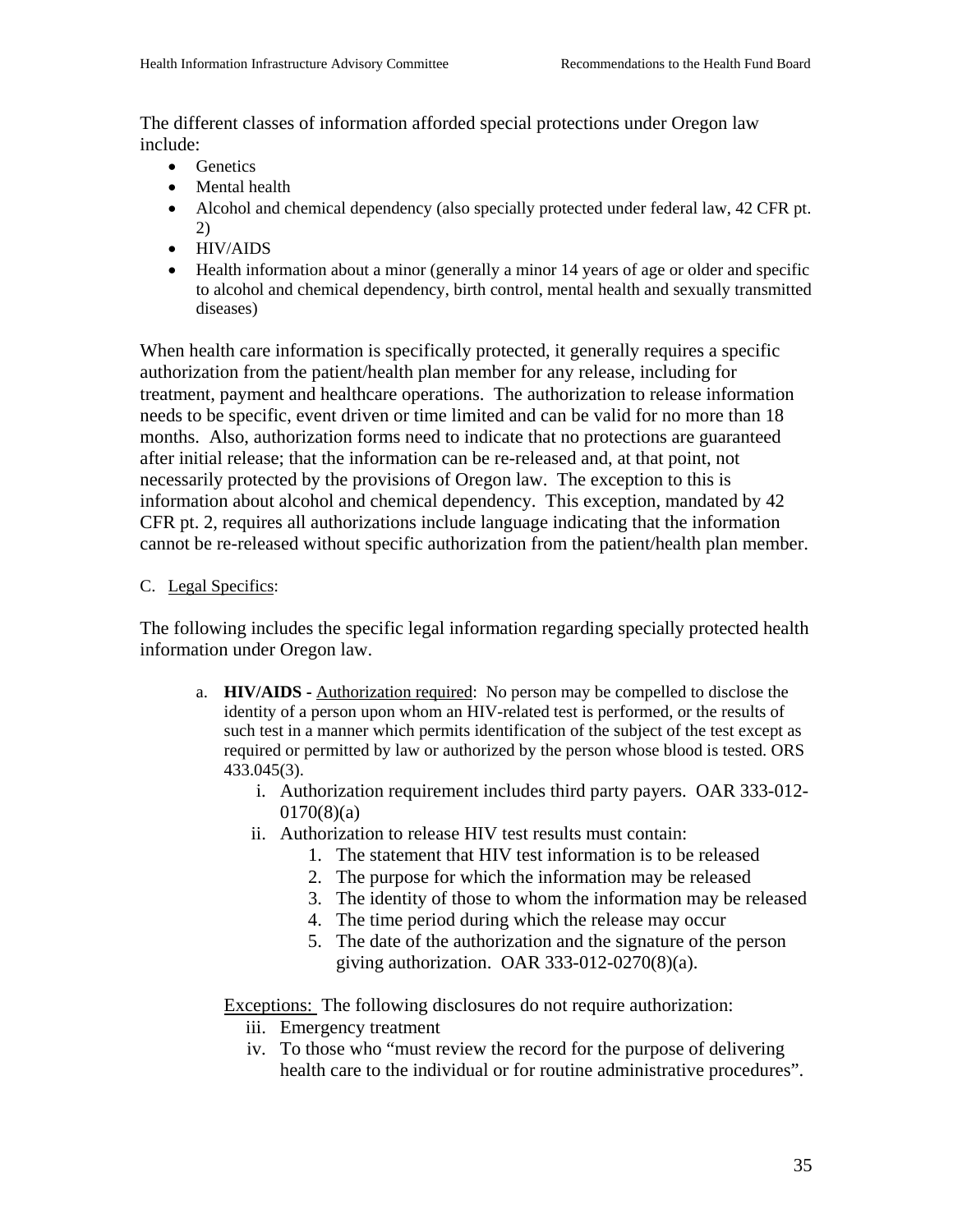- v. Notification in cases of substantial exposure, without disclosing identity of person who is source of exposure
- vi. Reporting to public health authorities
- vii. Notification related to anatomical gifts. OAR 333-012-0270
- viii. But, ORS 430.045(3) prohibits disclosure "except as required or permitted by federal law, the law of this state or any rule…"

NOTE: Recent changed in Oregon Administrative Rule (OAR) allow disclosure of a positive HIV test result or positive diagnosis for purposes of treatment, payment or health care operations without authorization. Negative test results are no longer subject to special protection but such information is still considered protected health information (PHI) under the HIPAA privacy rule and all requirements regarding the sharing of PHI continue to apply.

- b. **Alcohol and Chemical Dependency** (Oregon Law: ORS 430.399; 430.306) Treatment Facility: Written records for patient in a drug and alcohol "treatment facility" may not be disclosed without authorization. "Treatment facility" means:
	- i. Outpatient facilities, inpatient facilities and other facilities the Department of Human Services deems suitable, which may provide diagnosis and evaluation, medical care, detoxification, social services or rehabilitation for alcoholics or drug-dependent persons and which operate as a general hospital or state hospital, hostel, foster home, clinic or other suitable form. ORS 430.399(5); ORS 430.306(9)

Minors: Fact of admission to treatment facility must be disclosed to parents or guardian. ORS 430.397

Public Provider: Written records held by a "public provider" also require authorization unless an exception applies. (ORS 179.505) "Public provider" includes:

i. Public and private entities that are licensed, approved, established, maintained, operated, or under contract with community mental health programs or with the Department of Human Services for care of substance abuse, mental illness or developmental disabilities. ORS 179.505(1)(g).

Exceptions:

- i. Medical emergency
- ii. Scientific research
- iii. Audit and evaluation
- iv. To State to defend legal action
- v. By a treating provider to officers or employees of that provider, its agents or cooperating health care services providers who are currently acting within the official scope of their duties to evaluate treatment programs, to diagnose or treat or to assist in diagnosing or treating an individual when the written account is to be used in the course of diagnosing or treating the individual.
- vi. Government payers

But…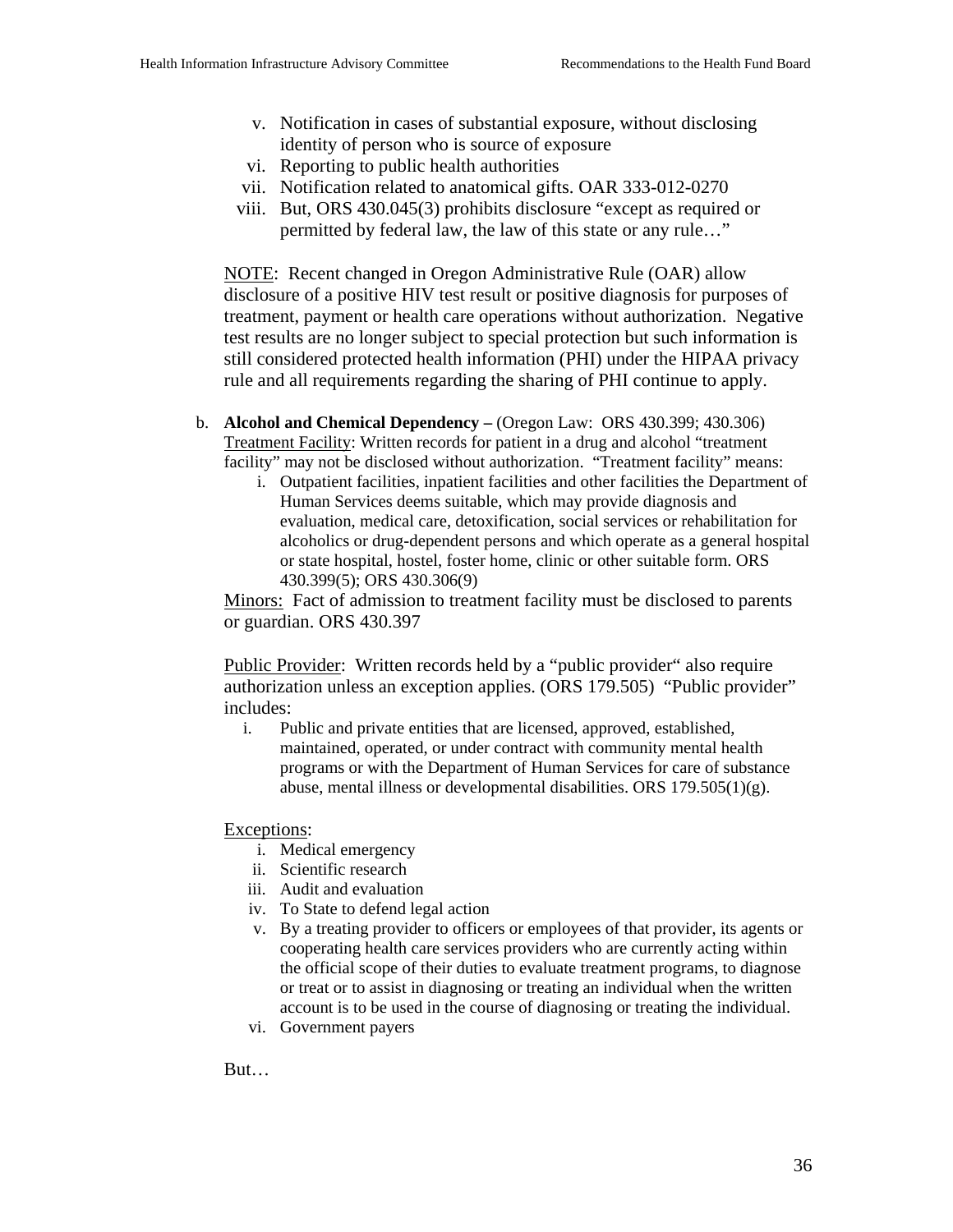ORS 179.505(2) says "or unless otherwise permitted or required by state or federal law…" HIPAA permits disclosure of protected health information without authorization in a number of circumstances. It does not specially protect drug/alcohol records. In this case, federal law preempts state law that is more permissive or allows freer exchange of patient information.

Federal Law: (42 CFR sec. 2.12 – 2.67) Patient authorization is required for disclosure of records by a federally assisted drug abuse program, whether or not recorded, unless the patient is incompetent. This applies to information that:

- i. Would identify a patient as an alcohol or drug abuser;
- ii. Is drug abuse information obtained by a federally assisted drug abuse program for the purpose of treating alcohol or drug abuse, making a diagnosis for that treatment, or making a referral for that treatment. (42 CFR sec.  $2.12(a)(1)$ )

#### Program means:

- i. An individual or program (other than a general medical care facility) who holds itself out as providing, and provides, alcohol or drug abuse diagnosis, treatment or referral for treatment; or
- ii. An identified unit within a general medical facility which holds itself out as providing, and provides, alcohol or drug abuse diagnosis, treatment or referral for treatment.
- iii. Medical personnel or other staff in a general medical care facility whose primary function is the provision of alcohol or drug abuse diagnosis, treatment or referral for treatment and who are identified as such providers. 42 CFR sec. 2.11
- iv. Does not apply to a hospital emergency room (ER) unless the primary function is the provision of alcohol or drug abuse diagnosis, treatment or referral or the ER holds itself out as providing services. 42 CFR sec. 2.12(e)(1); United States v. Eide, 875 F.2d 1429 (9th Cir. 1989)

Federally Assisted means:

- i. Conducted by a U.S. department or agency, either directly or by contract
- ii. Licensed, certified registered or given authorization by a U.S. department or agency
- iii. Supported by funds of any department or agency of the U.S. 42 CFR sec. 2.12(b)

Exceptions: (42 CFR sec 2.51- 2.53, 2.61, 2.63)

- i. Medical emergency
- ii. Communication between a program and an entity providing services to a program such as data processing, bill collecting, laboratory analyses, legal or other professional services
- iii. Research
- iv. Audit and evaluation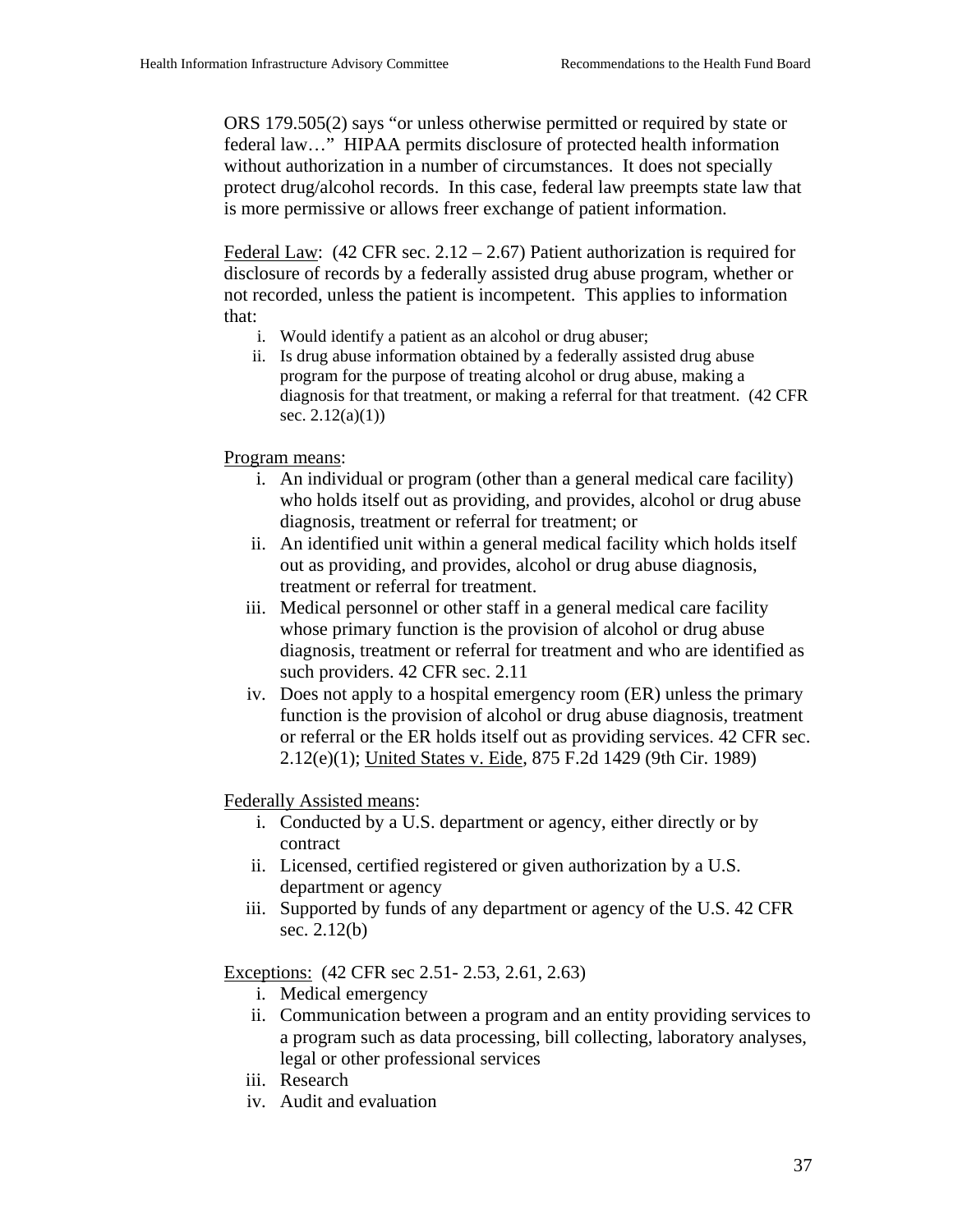- v. Reports of suspected child abuse and neglect, but only reports
- vi. Crime on premises or against program personnel
- vii. Court order but only if:
	- 1. Is necessary to protect against an existing threat to life or of serious bodily injury;
	- 2. Is necessary for investigation or prosecution of an extremely serious crime;
	- 3. If the patient offers testimony in an administrative or a litigation proceeding.

#### Notable non-exceptions:

- a. Continuing medical care
- b. Subpoena

No Re-disclosure: A disclosure made with patient consent must be accompanied by a written statement prohibiting re-disclosure. 42 CFR 2.32

c. **Mental Health -** Authorization Required: Written authorization required for disclosure of records held by "public provider." (ORS 179.505) It should be noted that there is some ambiguity in the law that has resulted in the industry practice of requiring authorization from the patient/health plan member prior to release of any mental health information.

Exceptions: No authorization required for:

- i. Medical emergency
- ii. Scientific research
- iii. Audit and evaluation
- iv. To State to defend legal action
- v. By a treating provider to officers or employees of that provider, its agents or cooperating health care services providers who are currently acting within the official scope of their duties to evaluate treatment programs, to diagnose or treat or to assist in diagnosing or treating an individual when the written account is to be used in the course of diagnosing or treating the individual.
- vi. Government payers

Form of Authorization: ORS 179.505 specifies requirements. State model form likely qualifies.

 "Private" Mental Health Record: Mental health records held by a non-public provider do not require authorization for disclosure, except:

i. Authorization Required for "Psychotherapy Notes": Psychotherapy notes are notes recorded by a mental health professional in the performance of the official duties of the professional that document or analyze the contents of conversation during a counseling session, and that are maintained separately from the rest of the individual's medical record. (ORS 179.505(1)(e); 42 CFR sec. 164.501 - HIPAA Privacy Standards)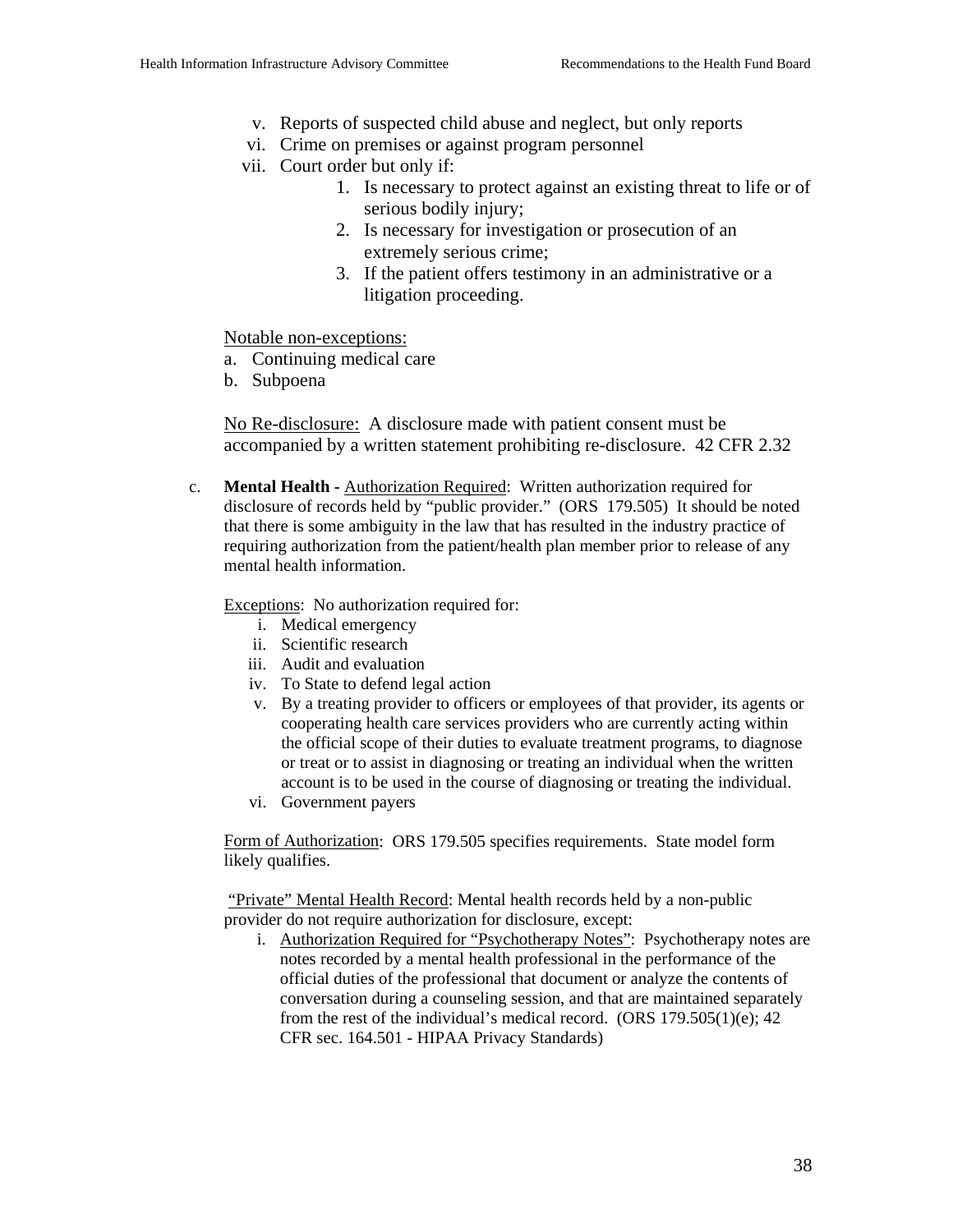- d. **Genetic Information** (Oregon Law: ORS 192.531 to 192.549; OAR 333-025-0105 to 333-025-0130) Authorization Required:
	- i. "…a person may not disclose or be compelled, by subpoena or any other means, to disclose the identity of an individual upon whom a genetic test has been performed or the identity of a blood relative of the individual, or to disclose genetic information about the individual or a blood relative of the individual in a manner that permits identification of the individual…" (ORS 192.531)

Genetic Information is defined as: "Information about an individual or an individual's blood relative that is derived from a 'genetic test'." (ORS 192.531)

#### Genetic information does not include:

- i. Family history
- ii. Clinical diagnosis of a genetic or heritable condition, if not derived from a genetic test.

#### Exceptions:

- i. Law enforcement purposes (identification, investigation)
- ii. Court order
- iii. Medical diagnosis of relatives of decedent
- iv. Identification of body

Paternity Testing: Consent of individual not required to obtain genetic information for purposes of establishing paternity "as authorized by statute." (ORS 192.535)

Form of Authorization: Administrative rules incorporate State model form.

Notice of Use and Authorization Requirements: ORS 192. 538; OAR 333-025- 0100-0165 :

 Beginning July 1, 2006, health care providers other than "indirect providers" are required to provide a notice to patients explaining the possible use of their biological specimen or clinical information for coded genetic research now or at some point in the future and give the patient the right to opt of such use.

Individuals or Entities Required to Provide Notice: This applies to all providers whether or not the provider conducts genetic research. Covered health care providers include:

- i. Collect biological specimens or clinical individually identifiable information from patient;
- ii. Are HIPAA covered entities; and
- iii. Have a direct treatment relationship with an individual. OAR 333-025-0165

Individuals or Entities (health care providers) not required to provide the notice:

- i. A provider who is not a HIPAA covered entity. These providers may comply with the notice requirement but are not required to. An example of a person who is a health care provider but not necessarily a HIPAA covered entity is a publicly employed EMT who never bills for services or the increasingly rare physician who runs an entirely paper practice.
- ii. An indirect health care provider. An indirect care provider is defined as a health care provider having a relationship with an individual in which: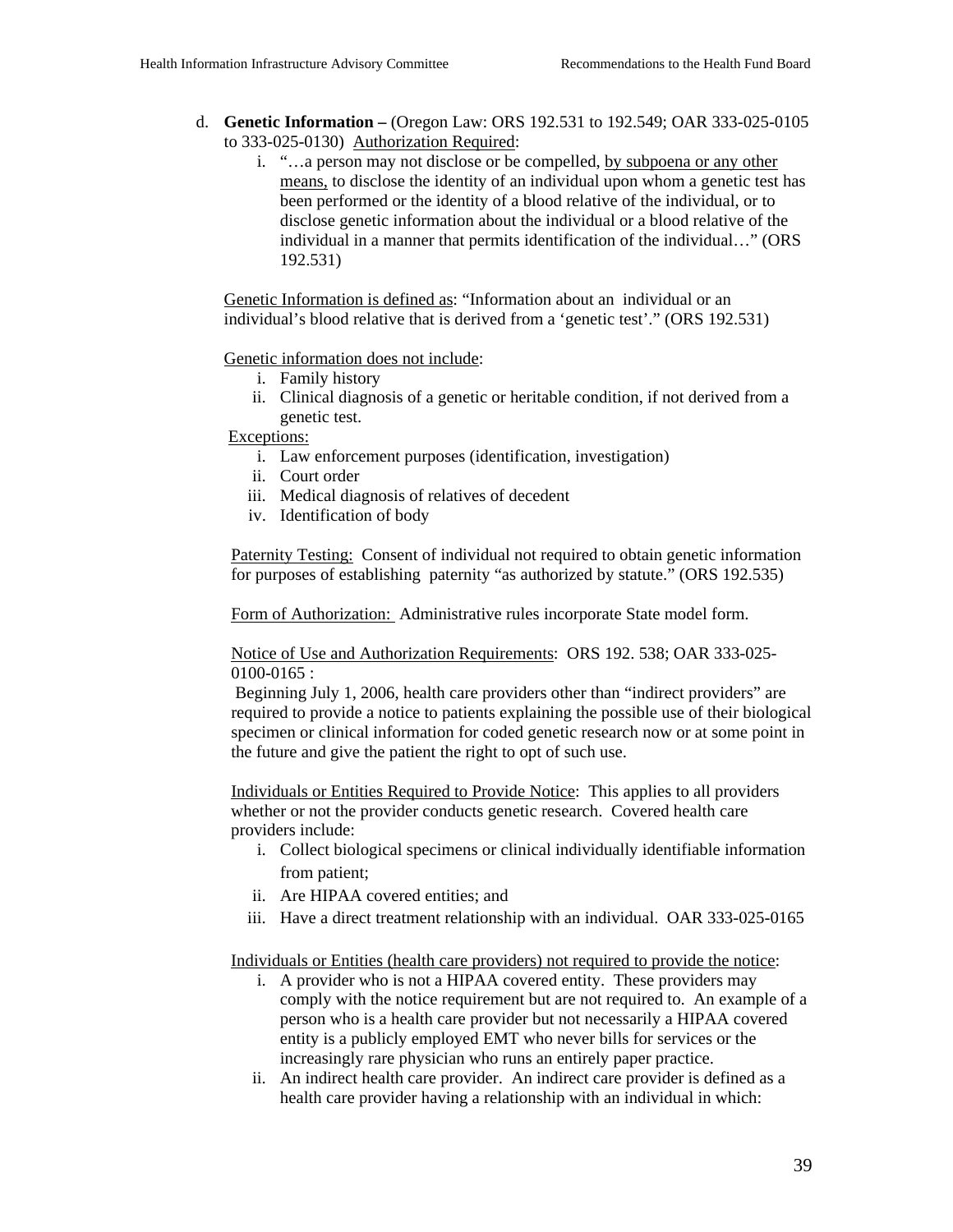- 1. The health care provider delivers health care to the individual based on the orders of another health care provider; and
- 2. The health care provider typically provides services or products, or reports the diagnosis or results associated with the health care, directly to another health care provider, who provides the services or products or reports to the individual. (OAR 333-025-0100(26)

Notifications Need to Include:

- i. The patient's biological specimen or clinical individually identifiable health information may be used for anonymous or coded genetic research;
- ii. Provide the patient or the personal representative an opportunity to opt out of such use.
- iii. Specifically, the notification must include:
	- 1. A place where the patient may mark to indicate the patient's opt-out statement;
	- 2. A general explanation of the meaning of anonymous and coded research;
	- 3. A statement describing the biological specimen or clinical individually identifiable health information may be used at some undetermined point in the future without further notice to the patient;
	- 4. A statement that a refusal to allow use of biological specimens or clinical individually identifiable health information will not affect access to or provision of health care by the provider originally providing notice;
	- 5. A statement specifying that the patient retains the right to make or revoke an opt-out statement by submitting in writing such a request to the health care provider originally providing notice;
	- 6. A statement indicating that an opt-out statement will be valid from the date received by the health care provider;
	- 7. A prominent heading indicating the purpose of the notice; and
	- 8. The name or title and telephone number or other contact information of a person or office to contact for further information. (OAR 333- 025-0165(7))

Notice Must be Provided no later than the time required for federal privacy notices by the Federal Privacy Rule for services rendered on or after July 1, 2006. (OAR 333-025-0165(3))

Frequency of Notice Provision: The notice need only be provided once, even if the provider sees the patient multiple times. (OAR 333-025-0165 (4))

Provider's obligation to disclose an opt out to other providers: Direct care providers must, at the time they disclose biological specimen or clinical individually identifiable health information to an indirect provider, inform the indirect provider that the individual's biological specimen or clinical individually identifiable health information is subject to an opt out statement. (OAR 333-025-0165(9))

Provider receipt of an opt out statement or the patient changes their mind regarding opt out after the provider has disclosed information about the patient: If an opt out statement is received after completion of the first service delivery and within the first 14 days from the completion of the first service delivery, a health care provider is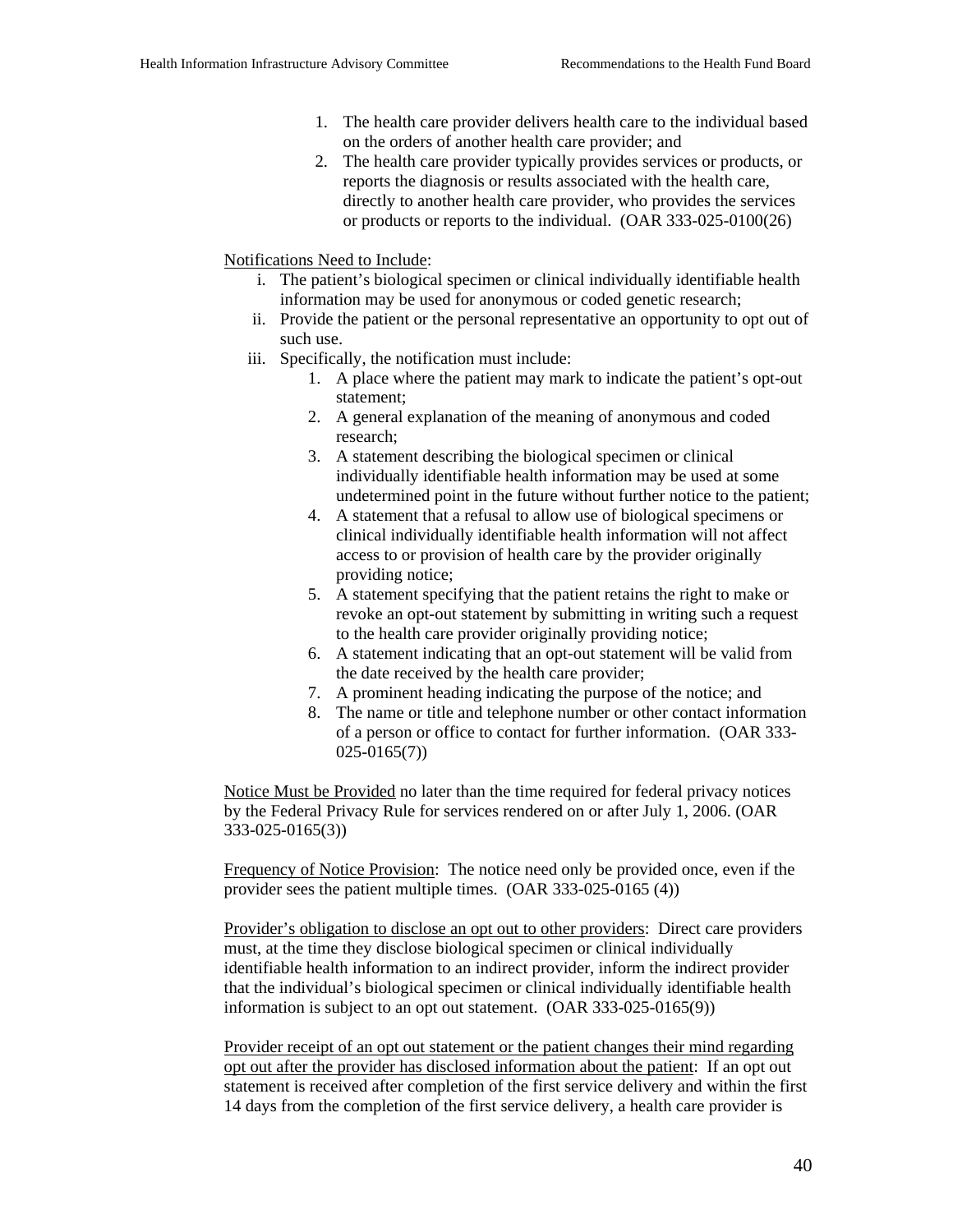encouraged, but is not required, to make a good faith effort to inform the indirect health care provider of the opt-out statement. (OAR 333-025-0165(9))

Provider requirements to notify indirect providers outside the state of Oregon: The law requires Oregon health care providers notify indirect providers who are the intended recipient of an individual's biological specimen or clinical individually identifiable health information of an opt out. The law does not create an exception for notification of indirect providers with business operations outside Oregon.

Providers notification of indirect providers of an opt out**:** Methods of informing indirect providers may include, but are not limited to, marking or noting the biological specimen container or clinical individually identifiable health information as subject to an opt out. (OAR 333-025-0165(9))

Enforcement: The genetic privacy statutes contain criminal as well as civil penalties. None of these penalties, however, appear to directly apply to the requirement to notify individuals of their right to opt out of disclosure of their clinical individually identifiable health information or biological specimen and notify indirect providers. (ORS 192.541, 192.543 and 192.545)

e. **Minors –** Minors have a number of rights under Oregon statute. Some are defined by age, some are defined by age and condition and some are defined by virtue of the fact that the minor is emancipated. Following is a description of a minor's rights under all of these conditions in the state of Oregon. It should be noted that additional provisions regarding institutionalization (e.g., mental illness, juvenile crime, etc.) may allow the State and institutions greater access and ability to disclose protected minor health information (similar to laws governing the health information for institutionalized adults).

There is a conflict between Oregon law, HIPAA and ERISA. If the minor child seeks treatment in a situation where parental consent or knowledge is left up to the minor, if the minor seeks payment under the parent or guardian's health insurance policy, ERISA requires the policy holder be provided an explanation of benefits. This, in and of itself, often discloses the treatment provided the minor in a situation where the minor would have elected not to involve a parent or guardian or disclose any information about the treatment provided. At this point in time, there is no legal solution and it becomes a matter where the minor is required to pay for the services to avoid unwanted disclosure to a parent or guardian.

Right to treatment for venereal disease without parental consent: A minor who may have come into contact with any venereal disease may give the health care provider consent for diagnosis or treatment. If the disease or condition is one where Oregon law requires the diagnosis/treatment be reported to a public health agency, the information must still be reported.

The consent of a parent or legal guardian of the minor cannot be required to diagnosis and treatment from an Oregon health care provider. In this situation Oregon law clearly states that without parental or guardian consent, the parent or legal guardian is not be liable for payment of any such care rendered. This also means, though, that the parent or guardian does not have the right to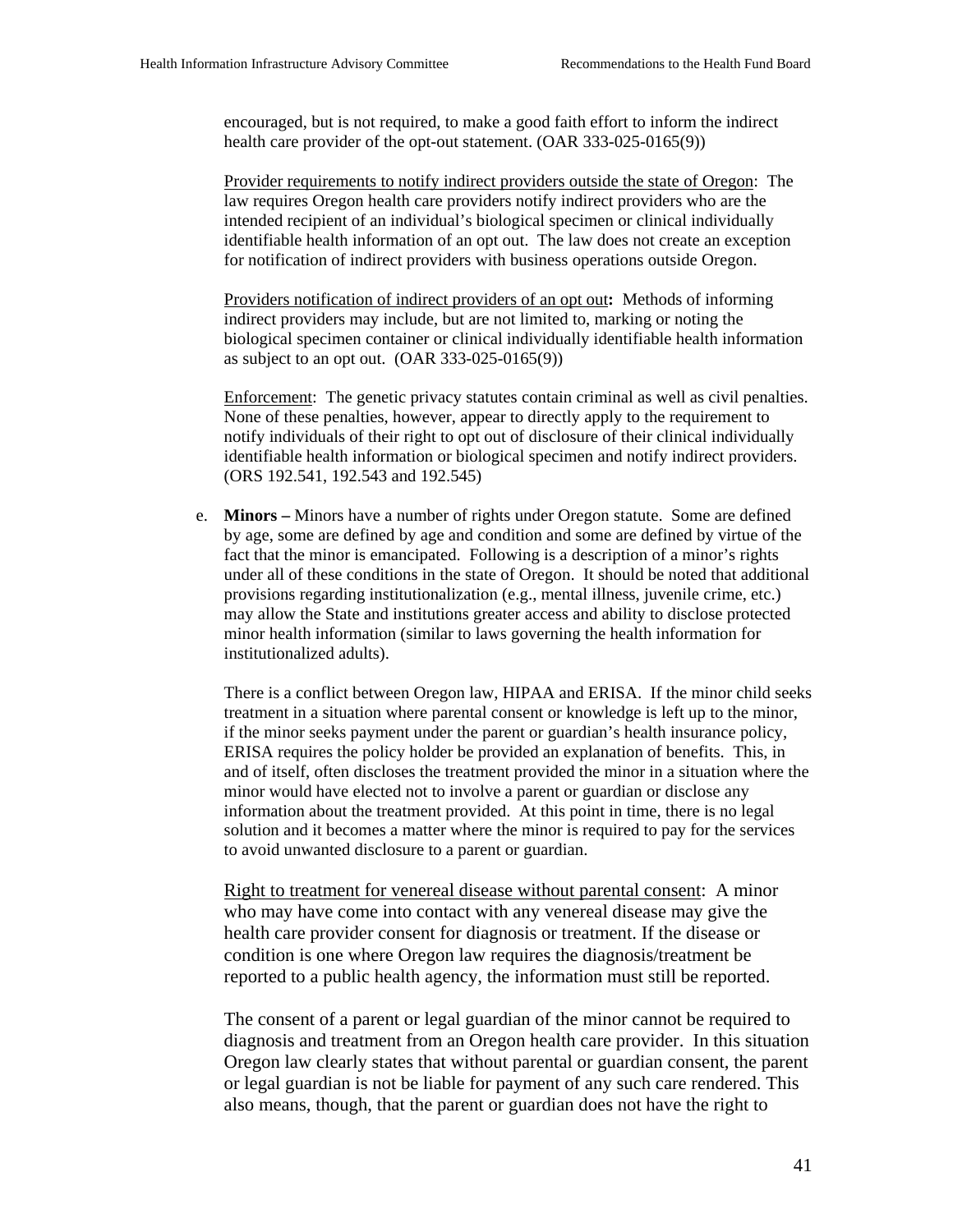access diagnosis and treatment information without the authorization of the minor. (ORS 160.110)

Provision of birth control information and services**:** Any physician or nurse practitioner may provide birth control information and services to any person without regard to the age of the person. This means a minor has the right to consent to provision of birth control information and services. Generally if the patient (in this case, the minor) is "at the age of consent" for medical services, the minor in essence controls the information and access to the information. In other words, the minor would need to authorize the sharing of any birth control services information to parents or guardians, as an example. (ORS 190.640)

Right to medical or dental treatment without parental consent: A minor 15 years of age or older may consent to hospital care, medical or surgical diagnosis or treatment by a physician licensed by the Board of Medical Examiners for the State of Oregon, and dental or surgical diagnosis or treatment by a dentist licensed by the Oregon Board of Dentistry, without the consent of a parent or guardian. Also, a minor 15 years of age or older may consent to diagnosis and treatment by a nurse practitioner who is licensed by the Oregon State Board of Nursing without the consent of a parent or guardian of the minor. In this case, the parents or guardians may be informed or advised of treatment without minor consent (see following). (ORS 109.640)

Disclosure without minor's consent: A hospital, physician, nurse practitioner or dentist may advise the parents or legal guardian of a minor of the care, diagnosis, treatment or need for treatment without the consent of the minor. Also, Oregon law specifically states that any hospital, physician, nurse practitioner or dentist who chooses to advise the parents or legal guardian without consent cannot be held liable. (ORS 109.650)

Right to diagnosis or treatment for mental health or chemical dependency without parental consent: A minor 14 years of age or older may obtain, without parental knowledge or consent, outpatient mental health or chemical dependency diagnosis or treatment by a licensed physician, psychologist, nurse practitioner, clinical social worker or a DHS approved community mental health and developmental disabilities program (see ORS 430.620).

Exception: The approved health care provider managing or providing treatment is required to involve the parents or guardians of the minor before the end of treatment unless the parents refuse or unless there are clear clinical indications where the provider determines parental involvement would be to the detriment of the minor (must be documented in the treatment record). This exception does not apply to:

• A minor who has been sexually abused by a parent or guardian; or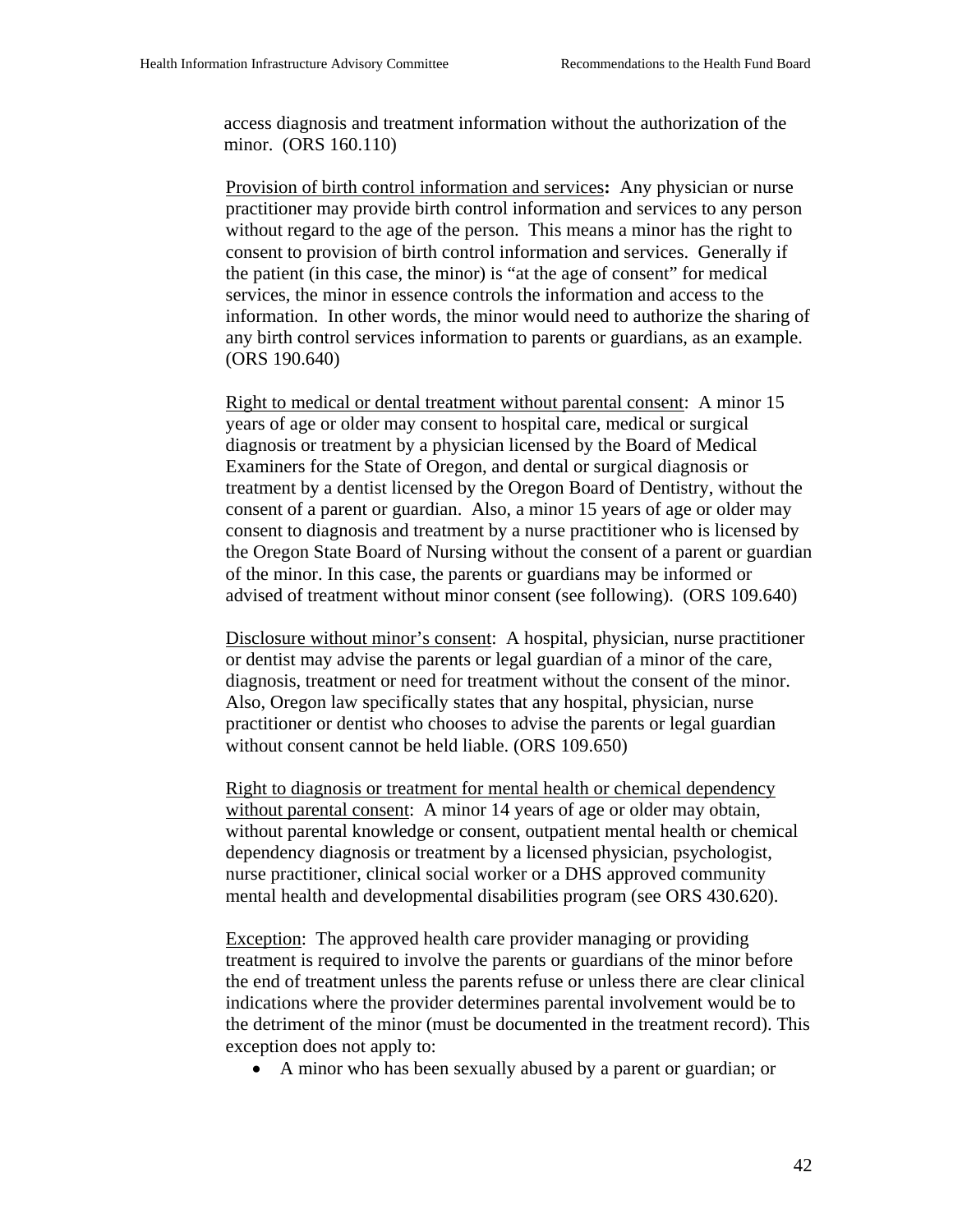• An emancipated minor (see ORS 109.510 and 109.520 or 419B.550 to 419B.558). The minor is considered emancipated for mental health or chemical dependency treatment only if the minor has not lived with the parents or guardian and is self-sustaining for a period of 90 days prior to seeking treatment. (ORS 109.675)

Mental health or chemical dependency treatment disclosure without minor's consent: A physician, psychologist, nurse practitioner, licensed clinical social worker or community mental health and developmental disabilities program may advise the parent or parents or legal guardian of any minor regarding diagnosis or treatment when the disclosure is deemed by the provider to be clinically appropriate and the provider considers such disclosure to be in the best interests of the minor's treatment because the minor's condition has deteriorated or the risk of a suicide attempt requires inpatient treatment, or the minor's condition requires detoxification in a residential or acute care facility. If the parents or guardian are notified, the physician, psychologist, nurse practitioner, licensed clinical social worker or community mental health and developmental disabilities program is not be subject to any civil liability for advising the parent or legal guardian without the consent of the minor.

It should be noted that the general practice of mental health practitioners is a reluctance to notify parents or the guardian. There is a concern that such notification will not be in the best interest of the minor. (ORS 109.680)

Parent or guardian not liable for payment:If a minor is diagnosed or treated for mental health or chemical dependency without the consent of the minor's parent or legal guardian, the parents or legal guardian are not be liable for payment for treatment or diagnosis. If the minor elects to seek payment under the parents or guardian's health insurance policy, the policy holder (parent or guardian) will be notified by the health plan through an explanation of benefits. (ORS 109.690)

Emancipation: A minor is treated as an adult regarding health care and health care privacy rights if the minor is legally emancipated by the courts. That means that any provisions regarding specially protected health information (e.g., mental health, HIV/AIDS, etc.) apply regarding release and the requirement for authorization for release. (ORS 419B.552)

Majority of married persons**:** Even if a minor has not reached the age of majority, the minor is considered an adult if the minor is legally married. A minor can marry at the age of 17 with the consent of parents or legal guardian. (ORS 109.520)

#### D. Summary:

Oregon law provides certain additional privacy protections for what are generally